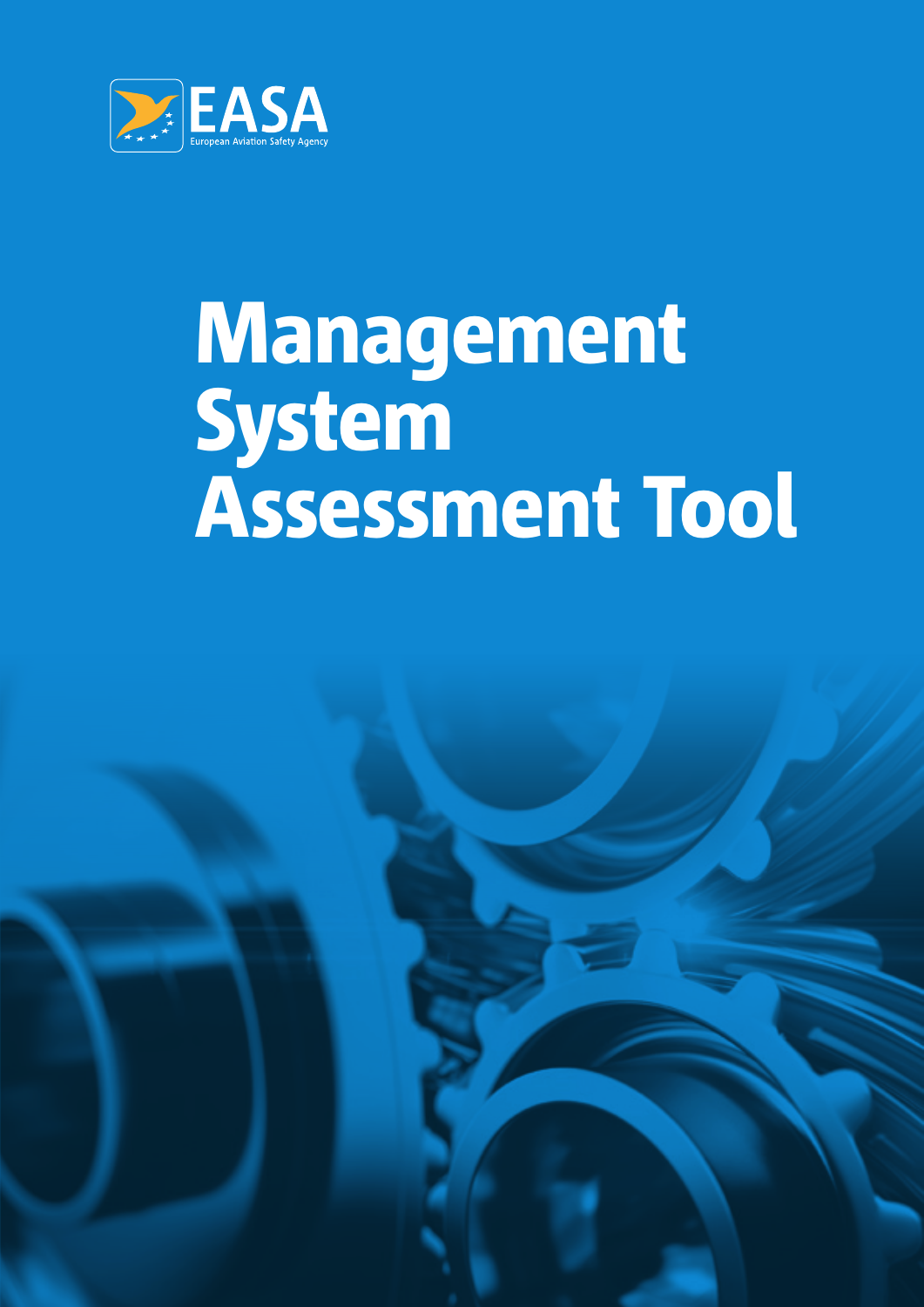# Management System assessment tool

# **v.01 – 06 September 2017**

| Present   | There is evidence that the feature is documented within the organisation's Management system/SMS Documentation.          |
|-----------|--------------------------------------------------------------------------------------------------------------------------|
| Suitable  | The feature is suitable based on the size, nature, complexity of the organisation and the inherent risk in the activity. |
| Operating | There is evidence that the feature is in use and an output is being produced.                                            |
| Effective | There is evidence that the feature is achieving the desired outcome and has a positive safety impact.                    |

For Present, Operating and Effective a 'word picture' is included to help the inspector determine the correct level. The reason that there is no word picture for 'Suitable' is that it is specific to the individual organisation and impossible to define for all types and sizes of organisations. It is the responsibility of the organisation to determine the suitability and to justify to the competent authority who will then assess it.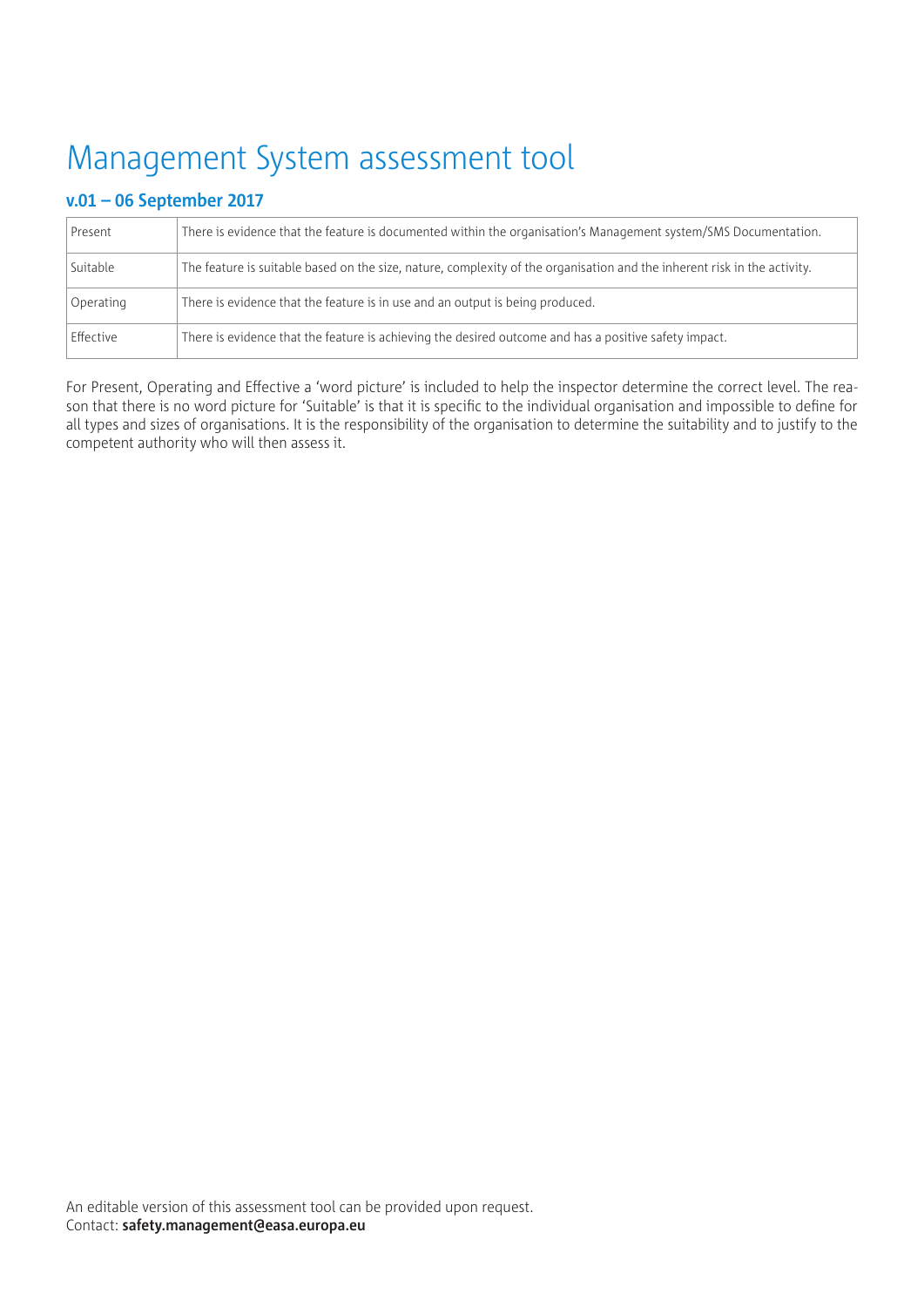# Contents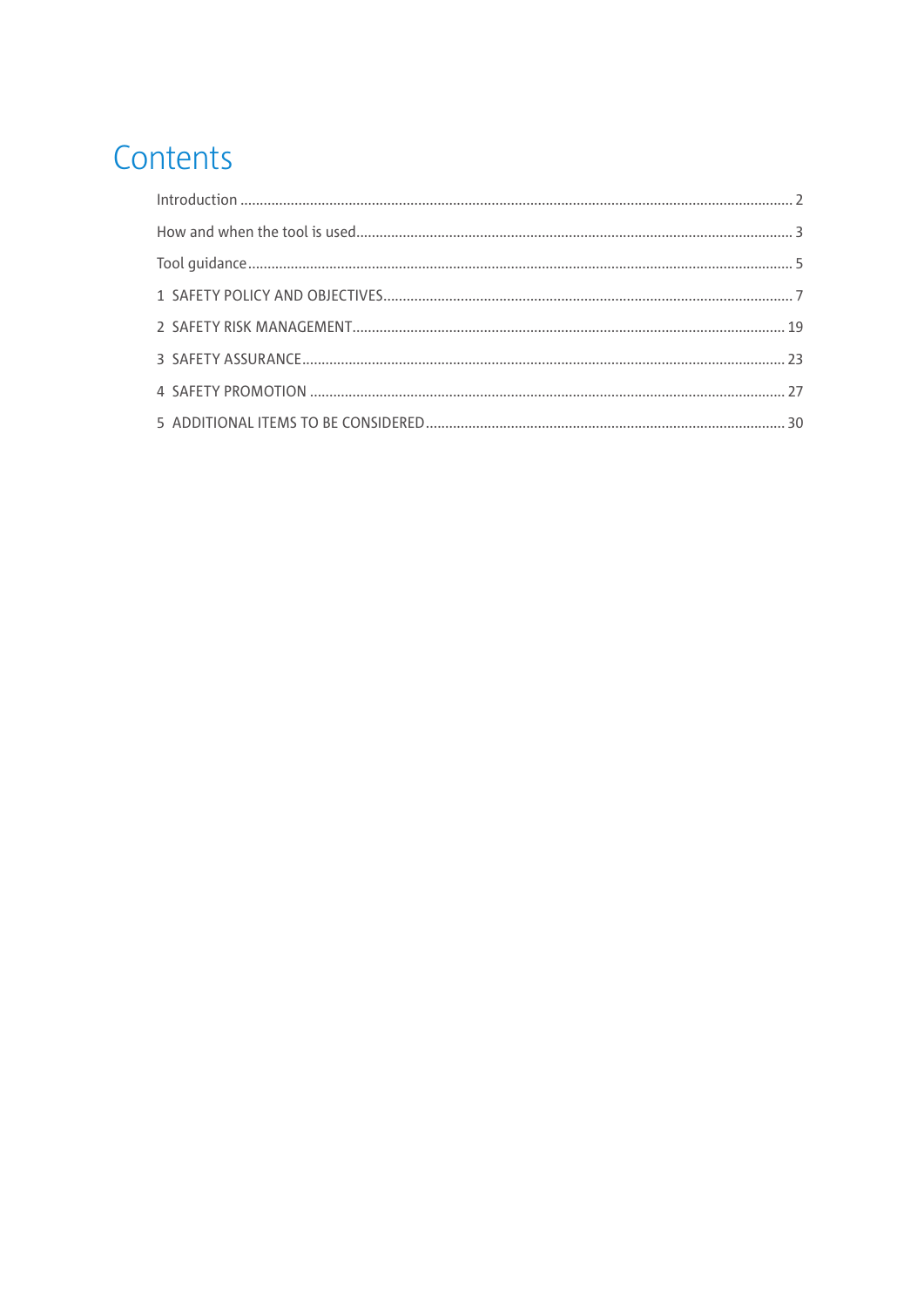# <span id="page-3-0"></span>Introduction

ICAO Annex 19 promotes a common approach to safety management and safety oversight across aviation domains. This document provides a common assessment methodology focusing both on assessment and continual improvement of the Management System/SMS within the scope of authority oversight.

A common approach to assessing Management System/SMS effectiveness supports competent authorities to evolve from traditional, compliance based oversight to performance-based oversight, provides a common baseline for Management System/ SMS effectiveness assessment and creates a sound basis for mutual acceptance of SMS under bilateral agreements.

The assessment tool is designed to be used by competent authorities but it could also be used by organisations, to assess the effectiveness of their own Management System/SMS, for the purpose of continuous improvement. The resulting assessment could be discussed with the competent authority, in order to obtain a common understanding of Management System/SMS effectiveness. Organisations could also use the tool to assess the Management System/SMS of subcontract organisations.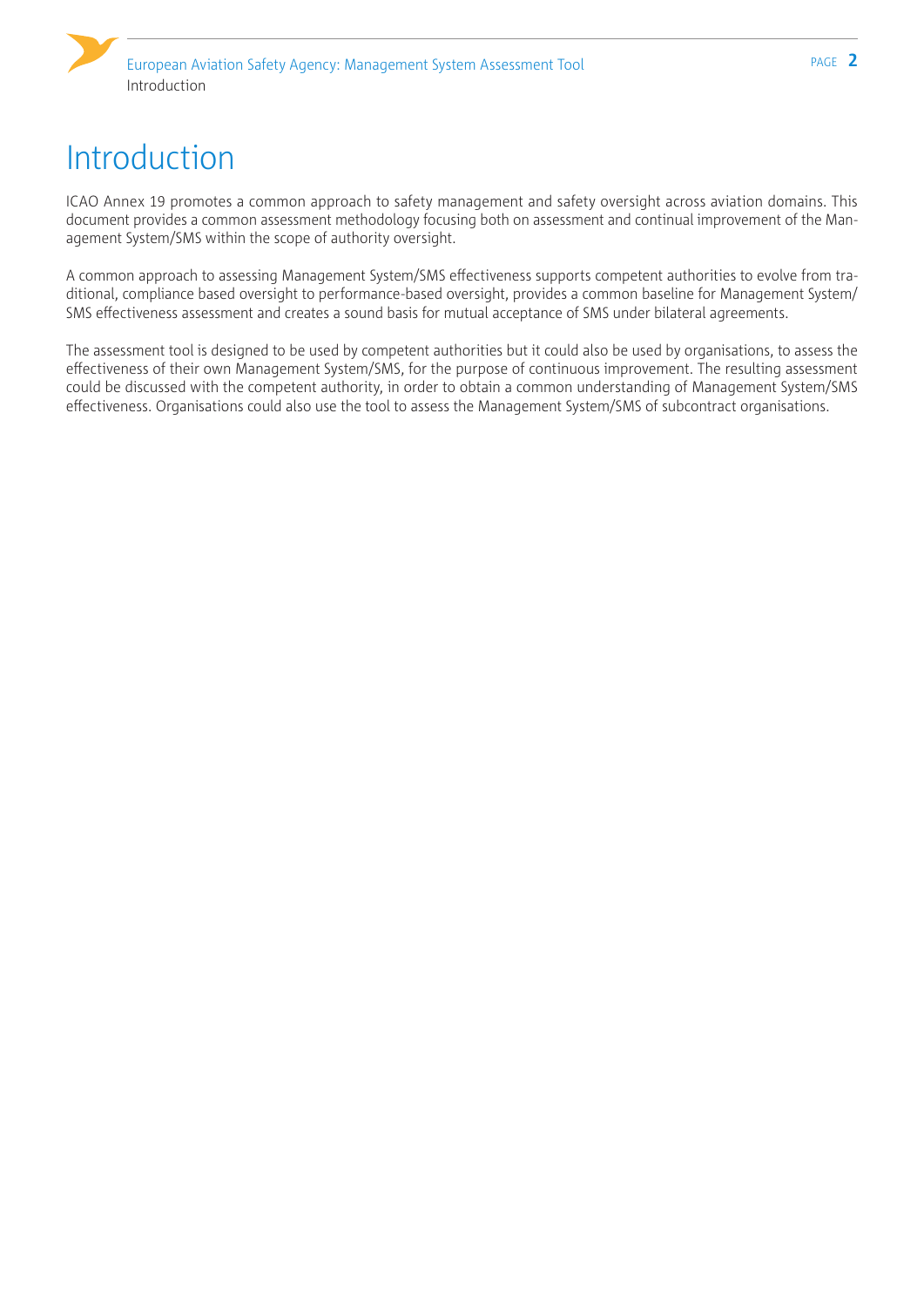

# <span id="page-4-0"></span>How and when the tool is used

This Management System assessment tool may be used for both initial certification (initial implementation of the Management System/SMS) and continuing oversight.

### **Initial certification/implementation**

Before issuing the certificate, the competent authority should make sure that all processes are "Present" and "Suitable", so that all the required enablers of a functioning SMS are implemented by the organisation. In this initial certification phase, a large part of the SMS assessment could be carried out by a desktop review of relevant Management System/SMS Documentation. However, carrying this out at the organisation provides an opportunity for the inspector to advise and guide the organisation on its Management System/SMS implementation and support standardised implementation.

# **Continuing oversight**

After initial implementation, the organisation should start using the Management System/SMS as part of its operations. The competent authority should ensure that within the first oversight planning cycle the organisation's Management System/SMS processes are "Present", "Suitable" and "Operating". An organisation may eventually have "Effective" processes, which is the evidence of an effective SMS. In order to check that SMS processes are indeed "Operating" and/or "Effective" the Management System/SMS should be re-evaluated on a regular basis to assess how well it is performing. The review should assess all of the items in the assessment tool which can be done by a combination of organisational visits, meetings and desk top reviews.

As an organisation's Management System/SMS processes mature and it moves to 'Operating' and 'Effective' this may also require the 'suitability' criteria to be revisited. Changes to an organisation's approval may also require a reconsideration of the suitability of the SMS processes. So when significant changes take place the competent authority may determine the need to review the existing assessment to ensure it is still appropriate.

# **Credit for other oversight activities**

Valuable information about Management System/SMS effectiveness can be gained from other oversight activities. This may include such activities as routine compliance audits and inspections, occurrence investigations and meetings with the organisation. This should be taken into consideration by the inspector through liaison with other inspectors involved in the oversight of the organisation. Competent Authorities may also consider giving credit where an organisation has received accreditation for meeting an industry standard.

### **Extending the oversight planning cycle**

In the context of performance based oversight, the competent authority may extend the oversight planning cycle for some organisations (see for example ARO.GEN.305 (c)<sup>1</sup>) on the following basis:

- 1. the organisation has demonstrated an effective identification of aviation safety hazards and management of associated risks;
- 2. the organisation has continuously demonstrated under ORO.GEN.130 that it has full control over all changes;
- 3. no level 1 findings have been issued; and

1 Regulation (EU) No 965/2012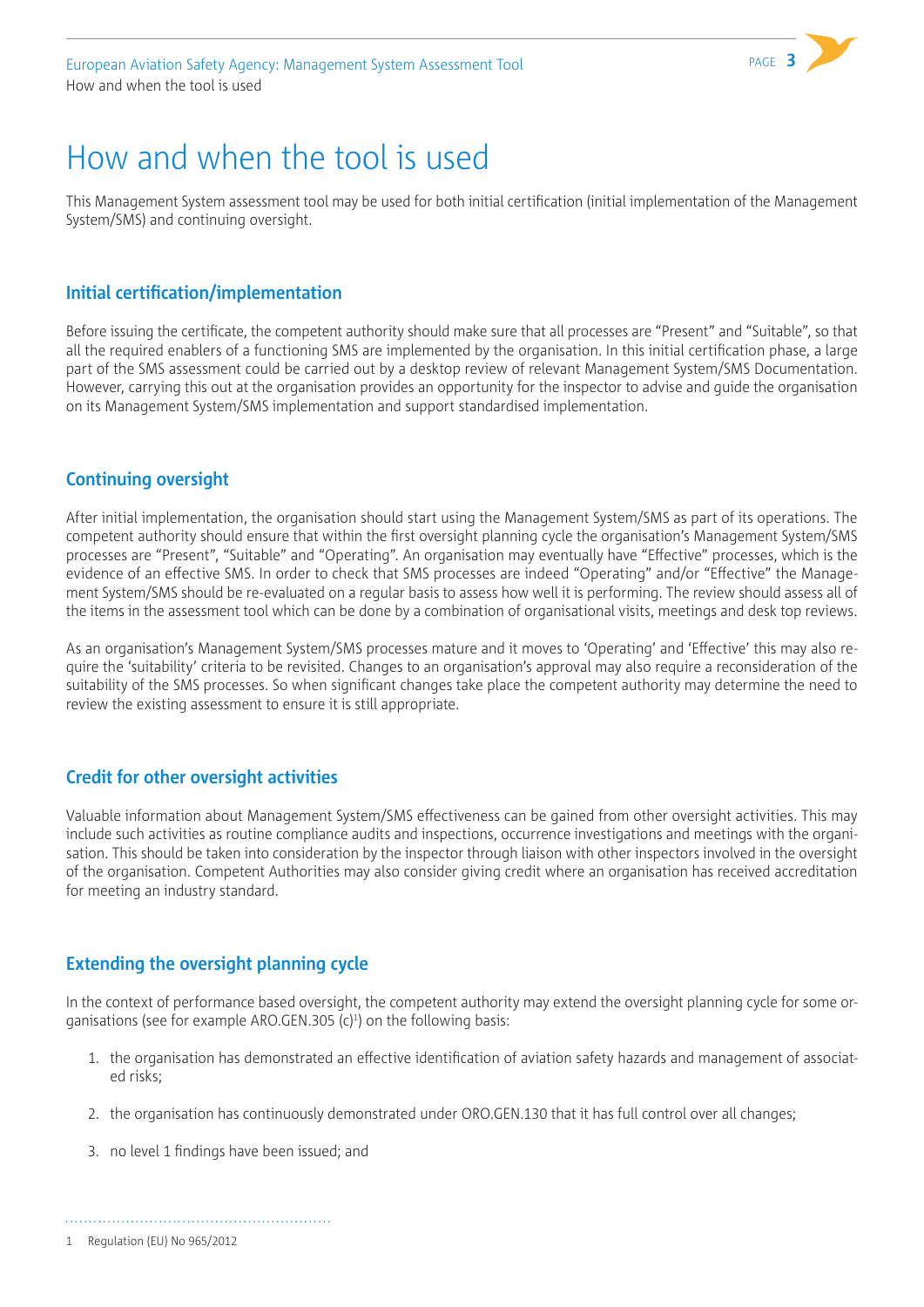4. all corrective actions have been implemented within the time period accepted or extended by the competent authority as defined in ARO.GEN.350(d)(2).

These requirements for the extension of the audit cycle could all be captured based on the Management System/SMS assessment. For such an extension, the competent authority should at least ensure that all processes are "Operating" and that the processes of hazard identification, risk assessment and mitigation, management of change and compliance monitoring are "Effective".

# **Dealing with multiple certificate holders**

In the case of an organisation holding multiple approval certificates, the use of the Management System/SMS assessment tool should follow the rule "1 Management System/SMS = 1 assessment". Therefore, if one organisation integrates all certificates within a single Management System/SMS, the assessment should consider the Management System/SMS as a whole.

Yet, it may be the case that different teams of inspectors oversee the same Management System/SMS with regard to different certificates, and a single assessment may be impracticable. In such case, the different assessments should be shared with the various teams of inspectors, and a common message coming from the competent authority(ies) should be provided.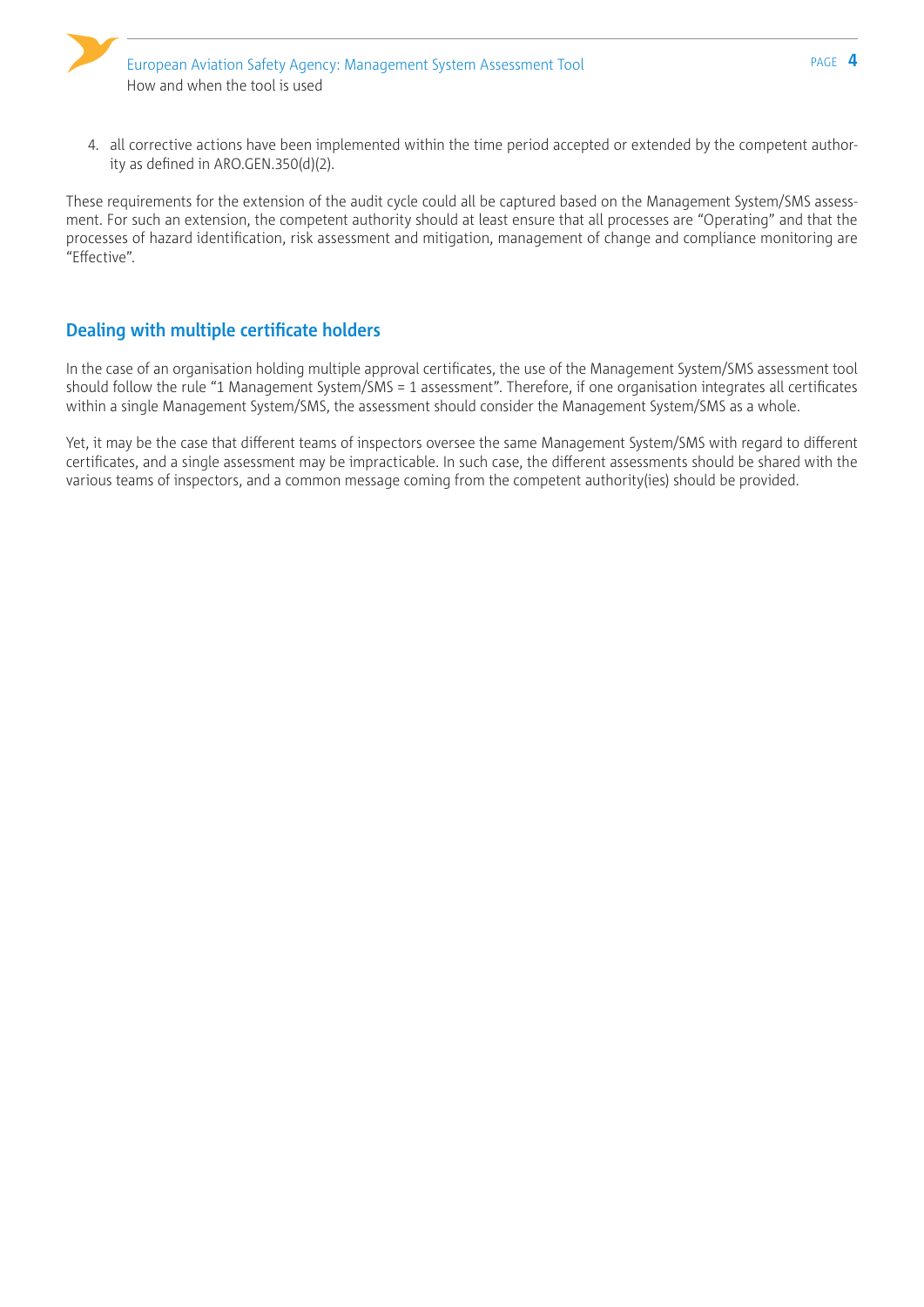

# <span id="page-6-0"></span>Tool guidance

The tool assesses the compliance and effectiveness of the Management System/SMS through a series of features based on ICAO Annex 19 Second Edition and EASA Management System requirements for organisations. It is set out using the 12 elements of the ICAO SMS Framework and some additional EASA Management System requirements. Each feature should be reviewed to determine whether the feature is present, suitable and operating and effective, using the definitions and guidance set out below.

The tool is used by the competent authority inspector to evaluate and record the assessment. Alternatively it can be partially completed by the organisation to assess itself and by the competent authority to verify and validate the organisation's assessment.

# **Applicability**

The assessment tool can be used to assess any size of organisation. However, due consideration should be given to the size, nature and complexity of an organisation to assess whether the individual feature of the SMS is 'Suitable'. Inspectors should refer to any existing EASA regulations that define what the management system/SMS may look like for non-complex organisations when considering if a feature is 'Suitable'. The competent authority should also consider any applicable Alternative Means of Compliance as part of the Management System/SMS assessment.

The tool has been designed to capture the generic Management System/SMS requirements. As currently there are no common EASA Management System/SMS requirements there may be some additional sector specific requirements that may need to be considered as part of the assessment.

# **Definitions used in the tool**

**Present:** There is evidence that the feature is documented within the organisation's Management system/SMS Documentation.

**Suitable:** The feature is suitable based on the size, nature, complexity of the organisation and the inherent risk in the activity.

**Operating:** There is evidence that the feature is in use and an output is being produced.

**Effective:** There is evidence that the feature is achieving the desired outcome and has a positive safety impact.

For Present, Operating and Effective a 'word picture' is included to help the inspector determine the correct level. There is no word picture for 'Suitable' as this is specific to the individual organisation and impossible to define for all types and sizes of organisations. It is the responsibility of the organisation to determine the suitability and to justify to the competent authority who will then assess it.

The PSOE level should be considered as progressive; it must first be present, then confirmed as suitable, then it becomes operating and may then be effective. During ongoing assessments the suitability should be reassessed taking into account changes to the organisation and its activities.

An item cannot be considered Effective if it is not present because if it is not documented it cannot be carried out consistently and systematically.

What to look for: This column quides the inspector when looking at each individual feature and is not meant to be a checklist. The items listed are not specific to an individual PSOE level but remind the inspector of areas they may want to consider to look at. Some items in this column may not be relevant depending on the type or nature of the organisation.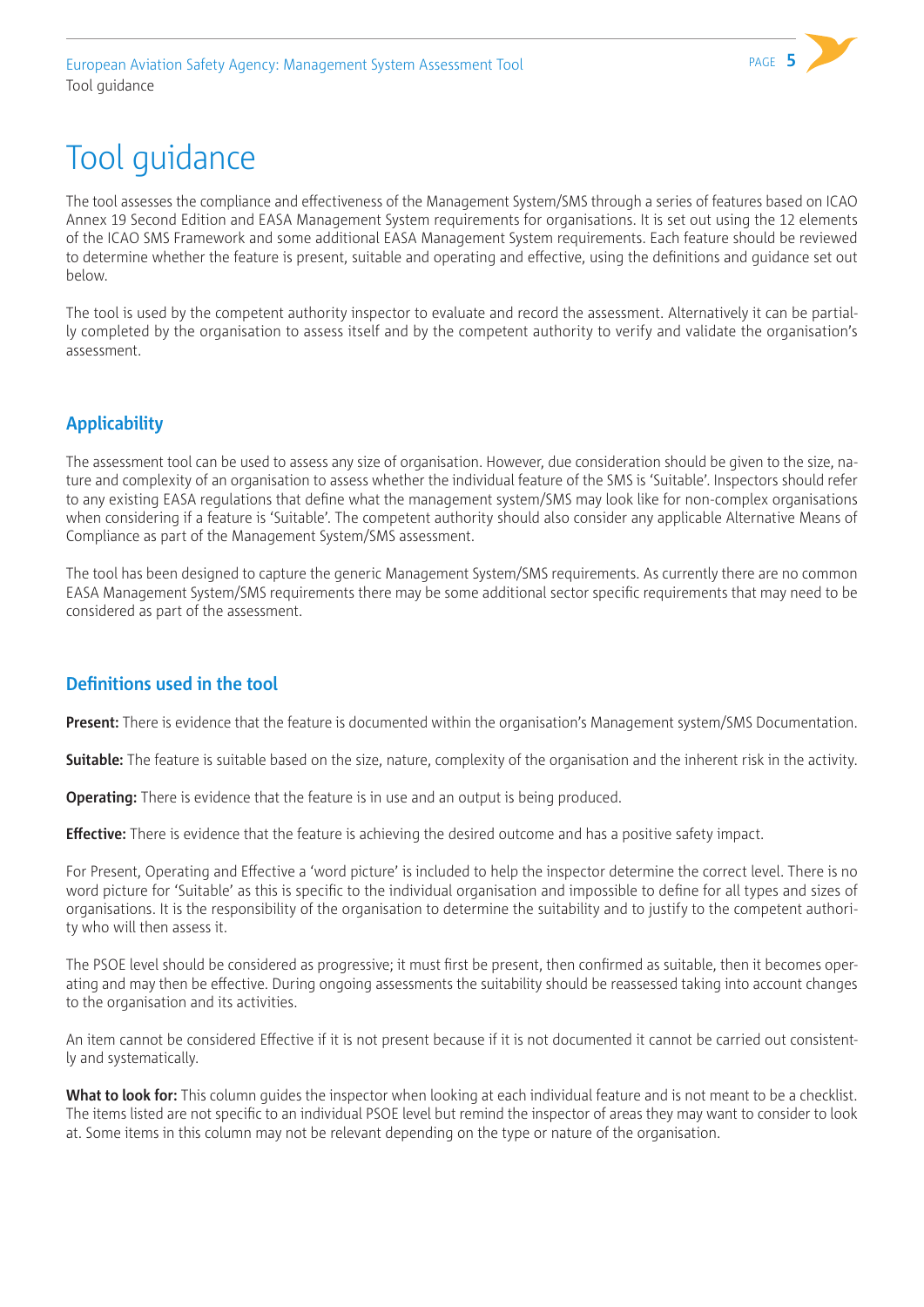

# **Level of detail to be recorded**

It is important that the inspector using the assessment tool records evidence of the assessment. Evidence includes documentation, reports, records of interviews and discussions. For example, for an item to be present the evidence is likely to be documented only, whereas for assessing whether it is operating it may involve assessing records as well as face to face discussions with personnel within an organisation.

# **Addressing findings and observations**

The current findings definitions used in EU regulations are not consistent across domains and do not necessarily fit the Management System/SMS assessment which requires more focus on the effectiveness of the processes. Observations should be used to identify areas for continuous improvement and encourage a positive safety culture.

For the initial certification or as part of a transition to new Management System/SMS requirements for existing certificate holders all the processes should be present and suitable. If any are not then the approval should not be granted or transition accepted. Once an Management System/SMS is operating and transition periods expired, during the assessment if a process is found not to be operating, a finding should be raised.

Where a feature is found not to be effective the inspectors may consider issuing an observation to give rise to suggested improvements. However, findings should not be issued if the process is 'Operating' but not 'Effective'.

The completed assessment tool with the competent authority remarks from the assessment or at least a summary of the Management System/SMS assessment should be provided to the organisation along with a report that captures any findings and observations. Providing the organisation with detailed comments of the assessment will assist in continuous improvement of the Management System/SMS and supports a positive safety culture at a State level.

# **Scoring the Management System/SMS assessment**

The main objective of the assessment tool is to help the competent authority assess the Management System/SMS for effectiveness in a consistent way rather than to deliver a 'score'. It is also recognised that the ANS Performance scheme may foresee some sort of scoring of the Management System/SMS assessment.

Should a competent authority decide to score the Management System/SMS assessment across its industry the following important considerations are needed:

- Scoring should not be linear but exponential so that a higher score is achieved for being Effective to encourage organisations to strive to achieve that level for their processes.
- Scoring should not be used as a pass / fail criteria but to help assess the maturity of the Management System/SMS as a benchmark against other organisations and to aid in continuous improvement.
- Scoring may also create the wrong behaviours in organisations that could undermine a positive safety culture.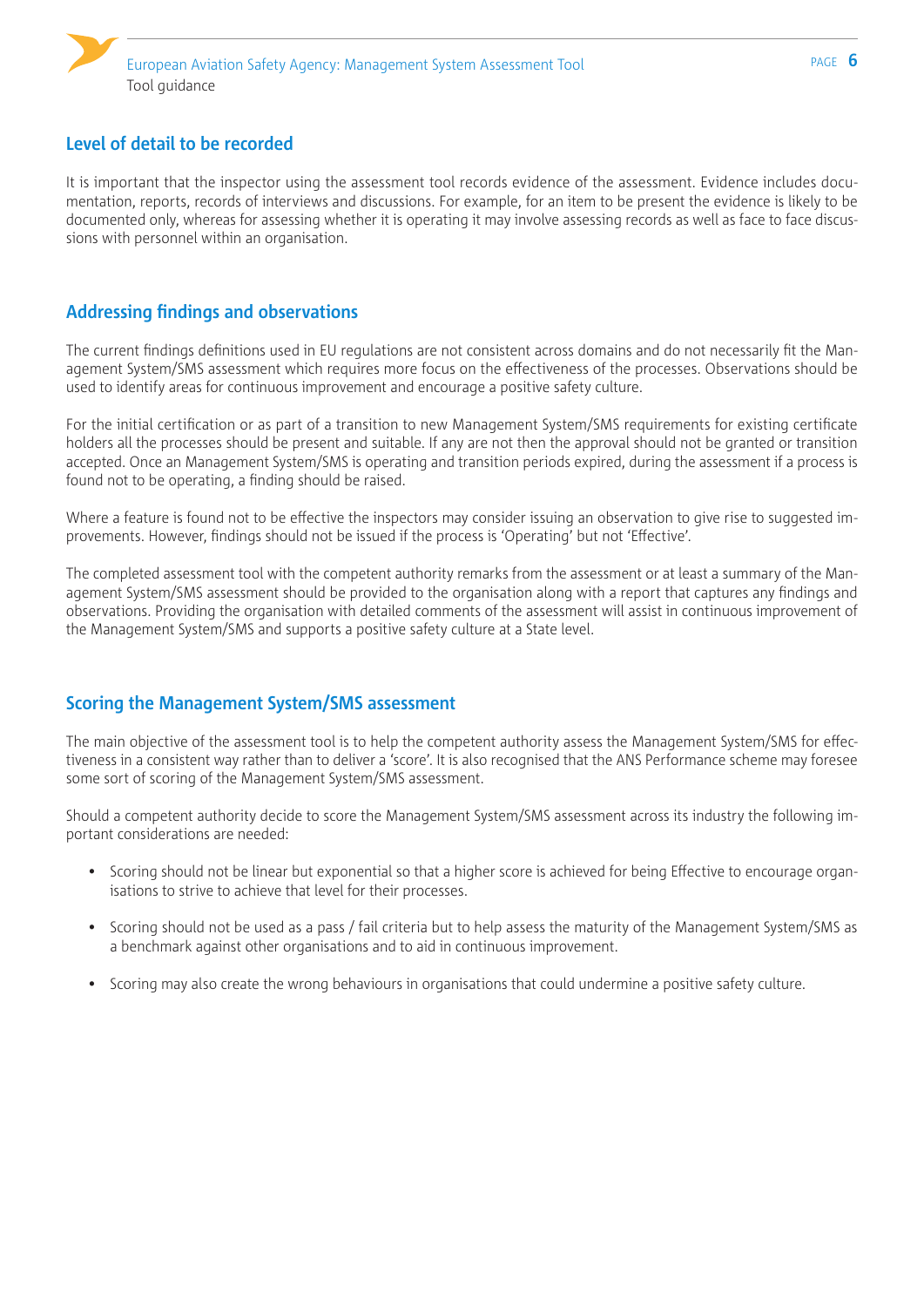# <span id="page-8-0"></span>1 SAFETY POLICY AND OBJECTIVES

# **1.1 MANAGEMENT COMMITMENT**

#### **Annex 19 reference & text**

1.1.1 The service provider shall define its safety policy in accordance with international and national requirements.

The safety policy shall:

e) be signed by the accountable executive of the organization

g) be periodically reviewed to ensure it remains relevant and appropriate to the service provider

| <b>PRESENT</b>                                                                                                                                                                                              | <b>SUITABLE</b> | <b>OPERATIONAL</b>                                                                | <b>EFFECTIVE</b>                                                                     |  |  |
|-------------------------------------------------------------------------------------------------------------------------------------------------------------------------------------------------------------|-----------------|-----------------------------------------------------------------------------------|--------------------------------------------------------------------------------------|--|--|
| There is a safety policy that includes a commitment to<br>continuous improvement, observe all applicable legal<br>requirements, standards and considers best practice<br>signed by the accountable manager. |                 | It is reviewed periodically to ensure it<br>remains relevant to the organisation. | The accountable<br>manager is familiar with<br>the contents of the safety<br>policy. |  |  |
| What to look for                                                                                                                                                                                            |                 |                                                                                   |                                                                                      |  |  |

• Talk to accountable manager to assess their knowledge and understanding of the safety policy.

• Confirm it meets EU Regulations.

Interview staff to determine how readable and understandable it is.

| <b>Corresponding EU/EASA Requirements</b>                                                                                                                                                                                                           |                                                                                                                                                                                                                                                        |                                                                                                                           |                                                                                                                                                                                                                                                                                   |                                                                                                                                                                                   |  |  |
|-----------------------------------------------------------------------------------------------------------------------------------------------------------------------------------------------------------------------------------------------------|--------------------------------------------------------------------------------------------------------------------------------------------------------------------------------------------------------------------------------------------------------|---------------------------------------------------------------------------------------------------------------------------|-----------------------------------------------------------------------------------------------------------------------------------------------------------------------------------------------------------------------------------------------------------------------------------|-----------------------------------------------------------------------------------------------------------------------------------------------------------------------------------|--|--|
| <b>Air Operations</b>                                                                                                                                                                                                                               | <b>Aircrew</b>                                                                                                                                                                                                                                         | <b>Aerodromes</b>                                                                                                         | <b>ATM/ANS</b>                                                                                                                                                                                                                                                                    | <b>ATCO Training Org.</b>                                                                                                                                                         |  |  |
| ORO.GEN.200<br>'Management system'<br>point $(a)(2)$ and $(a)(6)$<br>AMC1 ORO.GEN.200(a)(2)<br>'Management system' -<br>[complex operators]<br>AMC1 ORO.GEN.200(a)<br>$(1)(2)(3)(5)$ 'Management<br>system' point (e) - [non-<br>complex operators] | ORA.GEN.200 'Management<br>system' point $(a)(2)$ and $(a)(6)$<br>AMC1 ORA.GEN.200(a)<br>(2) 'Management system' -<br>[complex organisations]<br>AMC1 ORA.GEN.200(a)(1)(2)<br>(3)(5) 'Management system'<br>point (e) - [non-complex<br>organisations] | ADR.OR.D. 005<br>'Management system'<br>point $(b)(2)$ and<br>AMC1 ADR.OR. D.005<br>'Management system'<br>point $(b)(2)$ | ATS.OR.200 'Safety<br>management system'<br>Point (1)<br>AMC1 ATS.OR.200(1)<br>(i) Safety management<br>system<br>SAFETY POLICY -<br><b>COMPLEX ATS PROVIDERS</b><br>AMC1 ATS.OR.200(1); (2);<br>(3) Safety management<br>system<br><b>GENERAL</b> [non-complex<br>ATS providers] | ATCO.OR.C.001<br>'Management system of<br>training organisations<br>'point (b)<br>AMC1 ATCO.OR.C.001(b)<br>Management system of<br>training organisations<br><b>SAFETY POLICY</b> |  |  |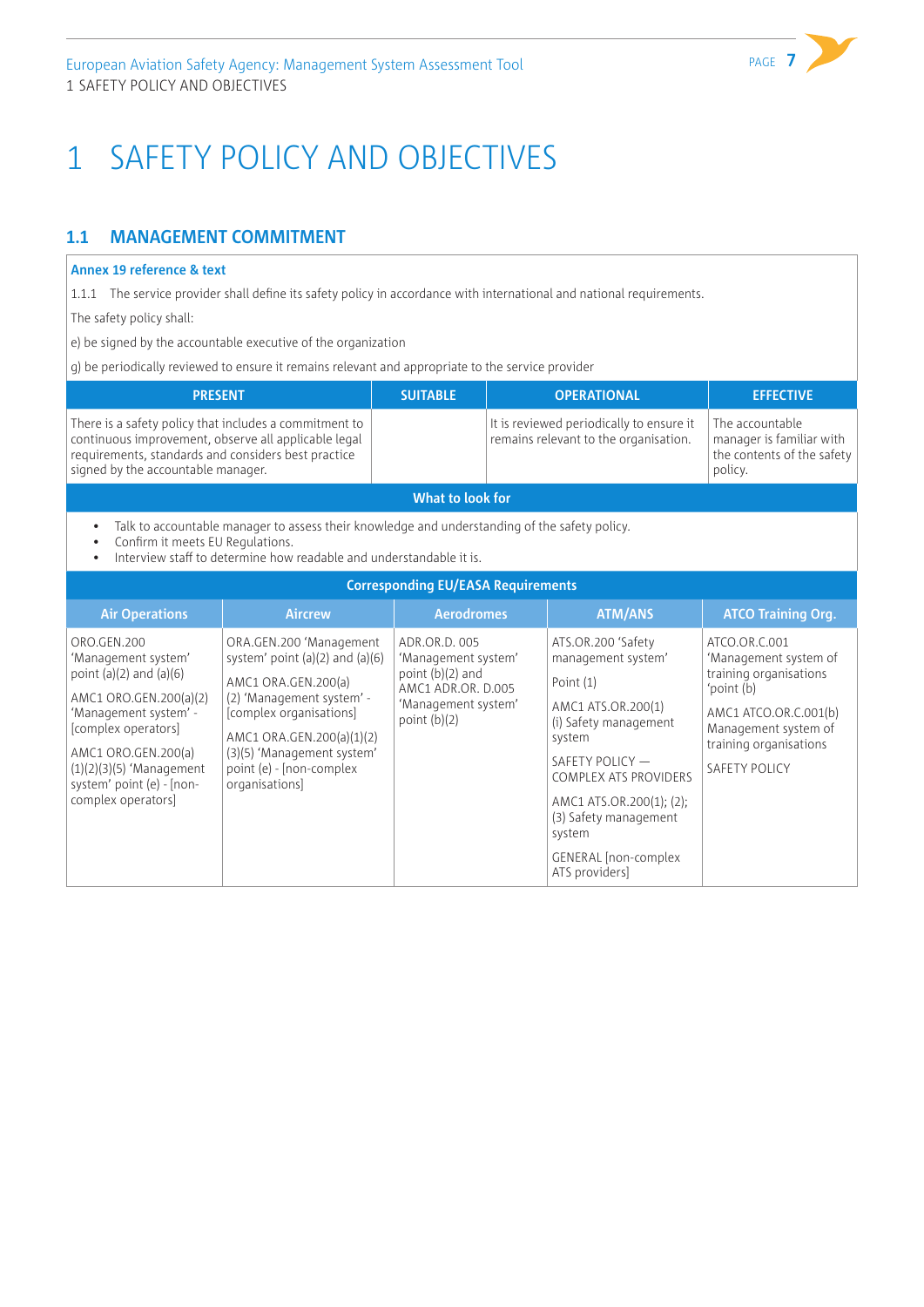#### 1.1.2 The safety policy shall

b) include a clear statement about the provision of the necessary resources for the implementation of the safety policy

| <b>PRESENT</b>                                                                                       |                                                                                                                                                                          | <b>SUITABLE</b>                                                                     | <b>OPERATIONAL</b>                                                                                                                      |                                                         |                                                                                                          | <b>EFFECTIVE</b>                                                 |  |
|------------------------------------------------------------------------------------------------------|--------------------------------------------------------------------------------------------------------------------------------------------------------------------------|-------------------------------------------------------------------------------------|-----------------------------------------------------------------------------------------------------------------------------------------|---------------------------------------------------------|----------------------------------------------------------------------------------------------------------|------------------------------------------------------------------|--|
| The safety policy includes<br>a statement to provide appropriate<br>resources.                       |                                                                                                                                                                          |                                                                                     | The organisation is assessing the resources<br>being provided to deliver a safe service<br>and taking action to address any shortfalls. |                                                         | The organisation is reviewing<br>and taking action to address any<br>forecasted shortfalls in resources. |                                                                  |  |
|                                                                                                      |                                                                                                                                                                          |                                                                                     | What to look for                                                                                                                        |                                                         |                                                                                                          |                                                                  |  |
|                                                                                                      | Review available resources including personnel, equipment and financial.<br>There are sufficient and competent personnel.<br>Review planned manpower vs actual manpower. |                                                                                     |                                                                                                                                         |                                                         |                                                                                                          |                                                                  |  |
|                                                                                                      |                                                                                                                                                                          |                                                                                     | <b>Corresponding EU/EASA Requirements</b>                                                                                               |                                                         |                                                                                                          |                                                                  |  |
| <b>Air Operations</b>                                                                                |                                                                                                                                                                          | <b>Aircrew</b>                                                                      | <b>Aerodromes</b>                                                                                                                       | <b>ATM/ANS</b>                                          |                                                                                                          | <b>ATCO Training</b><br><b>Organisations</b>                     |  |
| AMC1 ORO.GEN.200(a)(2)<br>'Management system' -<br>[complex operators]                               |                                                                                                                                                                          | AMC1 ORA.GEN.200(a)<br>(2) 'Management system' -<br>[complex organisations]         | AMC1 ADR.OR. D.005<br>'Management system'<br>point $(b)(2)$                                                                             | ATS.OR.200 'Safety<br>management system'<br>Point $(1)$ |                                                                                                          | ATCO.OR.C.001<br>'Management system of<br>training organisations |  |
| AMC1 ORO.GEN.200(a)<br>$(1)(2)(3)(5)$ 'Management<br>system' point (e) - [non-<br>complex operators] | organisations                                                                                                                                                            | AMC1 ORA.GEN.200(a)(1)(2)<br>(3)(5) 'Management system'<br>point (e) - [non-complex |                                                                                                                                         | and related AMCs/GM                                     |                                                                                                          | 'point (b)<br>and related AMCs/GM                                |  |

#### **Annex 19 reference & text**

1.1.3 The safety policy shall

f) be communicated, with visible endorsement, throughout the organization

See 2.1.2 for c) include safety reporting procedures

| <b>PRESENT</b>                                                              | <b>SUITABLE</b> | <b>OPERATIONAL</b>                                                                                              | <b>EFFECTIVE</b>                                                                                                                        |
|-----------------------------------------------------------------------------|-----------------|-----------------------------------------------------------------------------------------------------------------|-----------------------------------------------------------------------------------------------------------------------------------------|
| There is a means in place for the<br>communication of the safety<br>policy. |                 | The safety policy is communicated<br>to all personnel (including relevant<br>contract staff and organisations). | People across the organisation are<br>familiar with the policy and can describe<br>their obligations in respect of the safety<br>policy |
|                                                                             |                 | What to look for                                                                                                |                                                                                                                                         |
| Review how safety policy is communicated.                                   |                 |                                                                                                                 |                                                                                                                                         |

• Safety policy is clearly visible.

• Question managers and staff regarding knowledge of the safety policy.

#### **Corresponding EU/EASA Requirements**

| <b>Air Operations</b>                                                                                                                       | <b>Aircrew</b>                                                                                                                              | <b>Aerodromes</b>                                                                                                                           | <b>ATM/ANS</b>                                                                                                                                                                                                                                   | <b>ATCO Training</b><br><b>Organisations</b>                                           |
|---------------------------------------------------------------------------------------------------------------------------------------------|---------------------------------------------------------------------------------------------------------------------------------------------|---------------------------------------------------------------------------------------------------------------------------------------------|--------------------------------------------------------------------------------------------------------------------------------------------------------------------------------------------------------------------------------------------------|----------------------------------------------------------------------------------------|
| AMC1 ORO.GEN.200(a)<br>(2) 'Management<br>system' - [complex<br>operators]<br>Point $(a)(3)$<br>Not addressed for non-<br>complex operators | AMC1 ORA.GEN.200(a)(2)<br>'Management system' -<br>[complex operators]<br>Point $(a)(3)$<br>Not addressed for non-<br>complex organisations | ADR.OR.D. 005<br>'Management system' point   system' (1)(i)<br>(b)(2) and AMC1 ADR.OR.<br>$D.005(b)(2)$ 'Management<br>system' point (a)(4) | ATS.OR.200 'Safety management<br>AMC1 ATS.OR.200(1)(i) 'Safety<br>management system' SAFETY<br>POLICY - [complex ATS<br>providers]<br>AMC1 ATS.OR.200(1); (2); (3)<br>Safety management system<br><b>GENERAL</b> [non-complex ATS]<br>providersl | AMC1 ATCO.OR.C.001(b)<br>'Management system of<br>training organisations'<br>point (d) |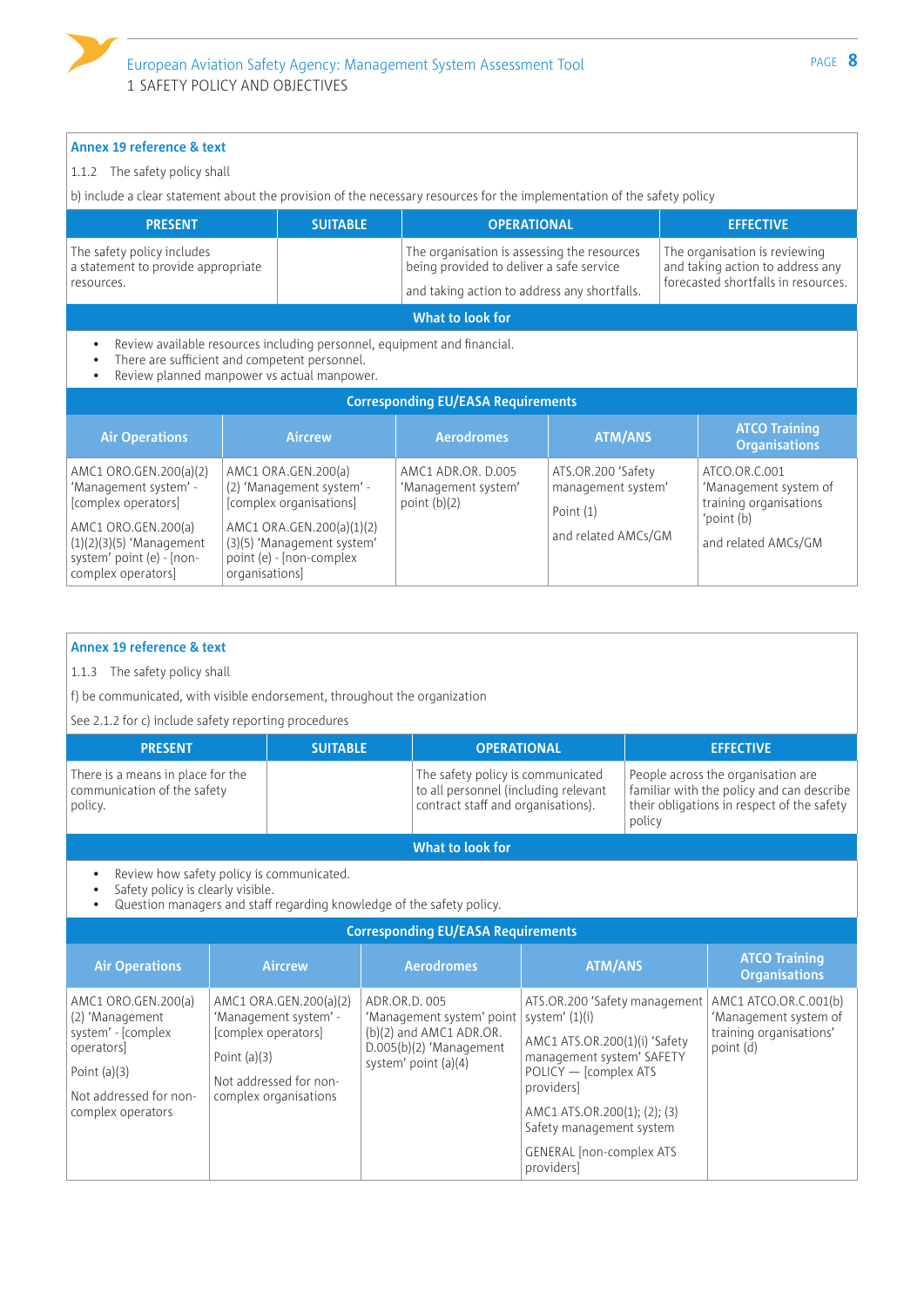#### 1.1.4 The safety policy shall

a) reflect organizational commitment regarding safety, including the promotion of a positive safety culture

| <b>PRESENT</b>                                                                    | <b>SUITABLE</b> | <b>OPERATIONAL</b>                                                                                                                                                                            | <b>EFFECTIVE</b>                                                                                                                                                                |  |  |  |
|-----------------------------------------------------------------------------------|-----------------|-----------------------------------------------------------------------------------------------------------------------------------------------------------------------------------------------|---------------------------------------------------------------------------------------------------------------------------------------------------------------------------------|--|--|--|
| The management commitment<br>to safety is documented within<br>the safety policy. |                 | The accountable manager and the senior management<br>team are promoting their commitment to the safety<br>policy through active and visible participation in the<br>safety management system. | Decision making, actions and<br>behaviours reflect a positive<br>safety culture and there is<br>good safety leadership that<br>demonstrates commitment to<br>the safety policy. |  |  |  |
| What to look for                                                                  |                 |                                                                                                                                                                                               |                                                                                                                                                                                 |  |  |  |

• All Managers are familiar with the key elements of the safety policy.<br>• Evidence of senior management participation in safety meetings, tra

• Evidence of senior management participation in safety meetings, training, conferences etc.

• Feedback from safety culture surveys.<br>• Relationship with requiator and other

• Relationship with regulator and other stakeholders.

| <b>Corresponding EU/EASA Requirements</b>                                                                                                                                                       |                                                                                                                                                                                                          |                                                                                                                           |                                                                                                                                                                                                                 |                                                                                                             |  |  |
|-------------------------------------------------------------------------------------------------------------------------------------------------------------------------------------------------|----------------------------------------------------------------------------------------------------------------------------------------------------------------------------------------------------------|---------------------------------------------------------------------------------------------------------------------------|-----------------------------------------------------------------------------------------------------------------------------------------------------------------------------------------------------------------|-------------------------------------------------------------------------------------------------------------|--|--|
| <b>Air Operations</b>                                                                                                                                                                           | <b>Aircrew</b>                                                                                                                                                                                           | <b>Aerodromes</b>                                                                                                         | <b>ATM/ANS</b>                                                                                                                                                                                                  | <b>ATCO Training Organisations</b>                                                                          |  |  |
| AMC1 ORO.GEN.200(a)(2)<br>'Management system'<br>point $(a)(2)$ - [complex<br>operators<br>AMC1 ORO.GEN.200(a)<br>$(1)(2)(3)(5)$ 'Management<br>system' point (e) - [non-<br>complex operators] | AMC1 ORA.GEN.200(a)(2)<br>'Management system'<br>point $(a)(2)$ - [complex<br>organisations]<br>AMC1 ORA.GEN.200(a)<br>$(1)(2)(3)(5)$ 'Management<br>system' point (e) - [non-<br>complex organisations] | ADR.OR.D. 005<br>'Management system'<br>point $(b)(2)$ and<br>AMC1 ADR.OR. D.005<br>'Management system'<br>point $(a)(3)$ | ATM/ANS.OR.B.015(a)(2)<br>GM3 ATM/ANS.OR.B.005(a)<br>(2) Management system<br>SAFETY CULTURE and<br>ATS.OR.200 'Safety<br>management system' (1)(i)<br>AMC1 ATS.OR.200 (1)<br>(i) 'Safety management<br>system' | AMC1 ATCO.OR.C.001(b)<br>'Management system of<br>training organisations' points<br>$(c)$ , $(e)$ and $(f)$ |  |  |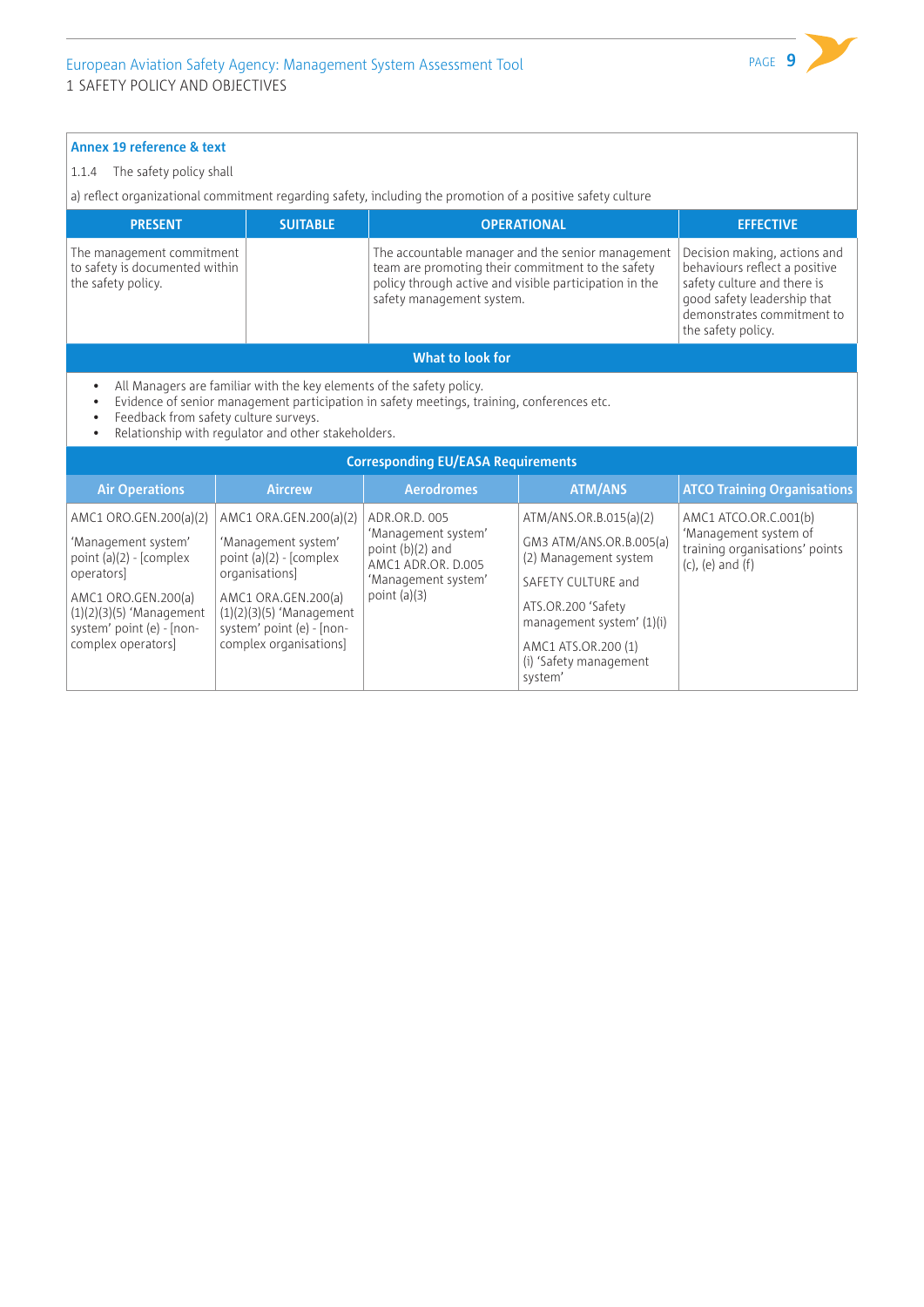

#### 1.1.5 The safety policy shall

d) clearly indicate which types of behaviors are unacceptable related to the service provider's aviation activities and include the circumstances under which disciplinary action would not apply.

See also Reg. (EU) 376/2014 Article 16.

| <b>PRESENT</b>                                                                                                                                            | <b>SUITABLE</b> | <b>OPERATIONAL</b>                                                                                                   | <b>EFFECTIVE</b>                                                                                                                                        |
|-----------------------------------------------------------------------------------------------------------------------------------------------------------|-----------------|----------------------------------------------------------------------------------------------------------------------|---------------------------------------------------------------------------------------------------------------------------------------------------------|
| A Just Culture Policy and principles<br>have been defined that clearly<br>identifies acceptable and unacceptable<br>behaviours to promote a Just Culture. |                 | There is evidence of the Just<br>Culture policy and supporting<br>principles being applied and<br>promoted to staff. | The Just Culture policy<br>is applied in a fair and<br>consistent manner and<br>people trust the policy.<br>There is evidence                           |
|                                                                                                                                                           |                 |                                                                                                                      | that the line between<br>acceptable and<br>unacceptable behaviour<br>has been determined<br>in consultation<br>with staff and staff<br>representatives. |

#### **What to look for**

- Evidence of when the just culture principles have been applied following an event.
- Evidence of interventions from safety investigations addressing organisational issues rather than focusing only on the individual.
- Review how the organisation is monitoring reporting rates.
- The number of aviation safety reports appropriate to the activities.
- Safety Reports include the reporter's own errors and events they are involved in (events where no one was watching).
- Feedback on just culture from staff safety culture surveys.
- Interview staff representatives to confirm that they agree with just culture policy and principles.<br>• Talk to staff to check they are aware of the just culture policy and principles
- Talk to staff to check they are aware of the just culture policy and principles.

| <b>Corresponding EU/EASA Requirements</b>                                                                                                                     |                                                                                                                                                             |                                                                                                                                         |                                                                                                                                                                                                              |                                                                                                              |  |  |
|---------------------------------------------------------------------------------------------------------------------------------------------------------------|-------------------------------------------------------------------------------------------------------------------------------------------------------------|-----------------------------------------------------------------------------------------------------------------------------------------|--------------------------------------------------------------------------------------------------------------------------------------------------------------------------------------------------------------|--------------------------------------------------------------------------------------------------------------|--|--|
| <b>Air Operations</b>                                                                                                                                         | <b>Aircrew</b>                                                                                                                                              | <b>Aerodromes</b>                                                                                                                       | <b>ATM/ANS</b>                                                                                                                                                                                               | <b>ATCO Training</b><br><b>Organisations</b>                                                                 |  |  |
| Reg. 376/2014 Article<br>16(11)<br>AMC1 ORO.GEN.200(a)<br>(2)'Management system'<br>point (a)(4) 'safety<br>reporting principles' -<br>[complex organisations | Reg. 376/2014 Article 16(11)<br>AMC1 ORA.GEN.200(a)<br>(2)'Management system'<br>point (a)(4) 'safety reporting<br>principles' - [complex<br>organisations] | Reg. 376/2014 Article 16(11)<br>ADR.OR.D. 005<br>'Management system'<br>AMC1 ADR.OR. D.005(b)(2)<br>'Management system' point<br>(b)(3) | Reg. 376/2014 Article<br>16(11)<br>ATS.OR.200 'Safety<br>management system' (1)(i)<br>AMC1 ATS.OR.200(1)<br>(i) 'Safety management<br>system' SAFETY POLICY -<br>[complex ATS providers]<br>ATM/ANS.OR.A.065 | Reg. 376/2014 Article<br>16(11)<br>AMC1 ATCO.OR.C.001(b)<br>'Management system of<br>training organisations' |  |  |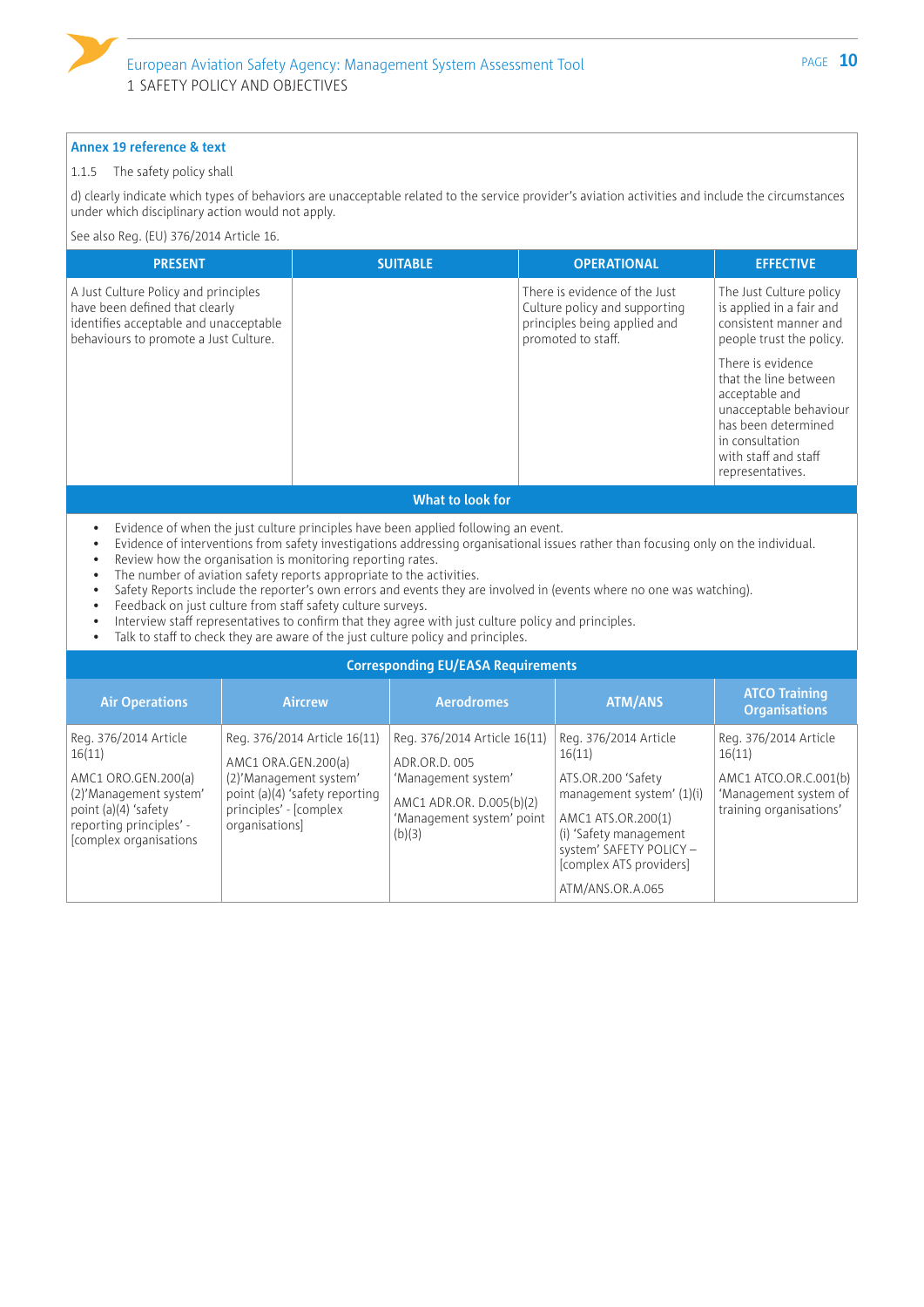(New Std. 1.1.2)

1.1.6 Taking due account of its safety policy, the service provider shall define safety objectives.

The safety objectives shall:

a) form the basis for safety performance monitoring and measurement as required by 3.1.2

b) reflect the service provider's commitment to maintain or continuously improve the overall effectiveness of the SMS

c) be communicated throughout the organization

d) be periodically reviewed to ensure they remain relevant and appropriate to the service provider.

| <b>PRESENT</b>                                                                                                                                                    | <b>SUITABLE</b> | <b>OPERATIONAL</b>                                                                                                                             | <b>EFFECTIVE</b>                                                                                                                           |
|-------------------------------------------------------------------------------------------------------------------------------------------------------------------|-----------------|------------------------------------------------------------------------------------------------------------------------------------------------|--------------------------------------------------------------------------------------------------------------------------------------------|
| Safety objectives have been established<br>that are consistent with the safety policy<br>and there is a means to communicate them<br>throughout the organisation. |                 | Safety objectives are relevant to the<br>organisation and are being regularly<br>reviewed and are communicated throughout<br>the organisation. | Achievement of the<br>safety objectives is being<br>monitored by senior<br>management and action<br>taken to ensure they are<br>being met. |
|                                                                                                                                                                   |                 |                                                                                                                                                |                                                                                                                                            |

**What to look for**

- Assess whether the safety objectives are appropriate and relevant?
- Objectives are defined that will lead to an improvement in processes, outcomes and the development of a positive safety culture
- Assess how safety objectives are communicated throughout the organisation.
- Safety objectives are being measured to monitor achievement through SPIs.-

| <b>Corresponding EU/EASA Requirements</b>                                                                                                                                                                                                                                      |                                                                                                                                                                                                                                                                                |                                                                 |                                                                                                                                                                                                                                          |                                                                                                                                                             |  |  |
|--------------------------------------------------------------------------------------------------------------------------------------------------------------------------------------------------------------------------------------------------------------------------------|--------------------------------------------------------------------------------------------------------------------------------------------------------------------------------------------------------------------------------------------------------------------------------|-----------------------------------------------------------------|------------------------------------------------------------------------------------------------------------------------------------------------------------------------------------------------------------------------------------------|-------------------------------------------------------------------------------------------------------------------------------------------------------------|--|--|
| <b>Air Operations</b>                                                                                                                                                                                                                                                          | <b>Aircrew</b>                                                                                                                                                                                                                                                                 | <b>Aerodromes</b>                                               | <b>ATM/ANS</b>                                                                                                                                                                                                                           | <b>ATCO Training</b><br><b>Organisations</b>                                                                                                                |  |  |
| AMC1 ORO.GEN.200(a)<br>(2) 'Management system'<br>point $(c)(3)$ - [complex<br>organisations<br>AMC1 ORO.GEN.200(a)(3)<br>Management system point (d)<br>$(1)$ - [complex organisations]<br>AMC2 ORO.GEN.200(a)(5)<br>Management system point<br>(a) - [complex organisations] | AMC1 ORA.GEN.200(a)<br>(2) 'Management system'<br>point $(c)(3)$ - [complex<br>organisations<br>AMC1 ORA.GEN.200(a)(3)<br>Management system point (d)<br>$(1)$ - [complex organisations]<br>AMC2 ORA.GEN.200(a)(5)<br>Management system point<br>(a) - [complex organisations] | AMC1 ADR.OR.D.005(b)<br>(2) Management system<br>point $(c)(3)$ | ATM/ANS.OR.B.005(a)(3)<br>'Management system'<br>AMC2 ATM/<br>ANS.OR.B.005(a)<br>Management<br>(3)<br>system<br>AMC1 ATS.OR.200(1)<br>(i) Safety management<br>system<br>SAFETY POLICY -<br><b>COMPLEX ATS</b><br>PROVIDERS point (b)(3) | ATCO.OR.C.001<br>Management system of<br>training organisations<br>AMC1 ATCO.OR.C.001(b)<br>Management system of<br>training organisations<br>SAFETY POLICY |  |  |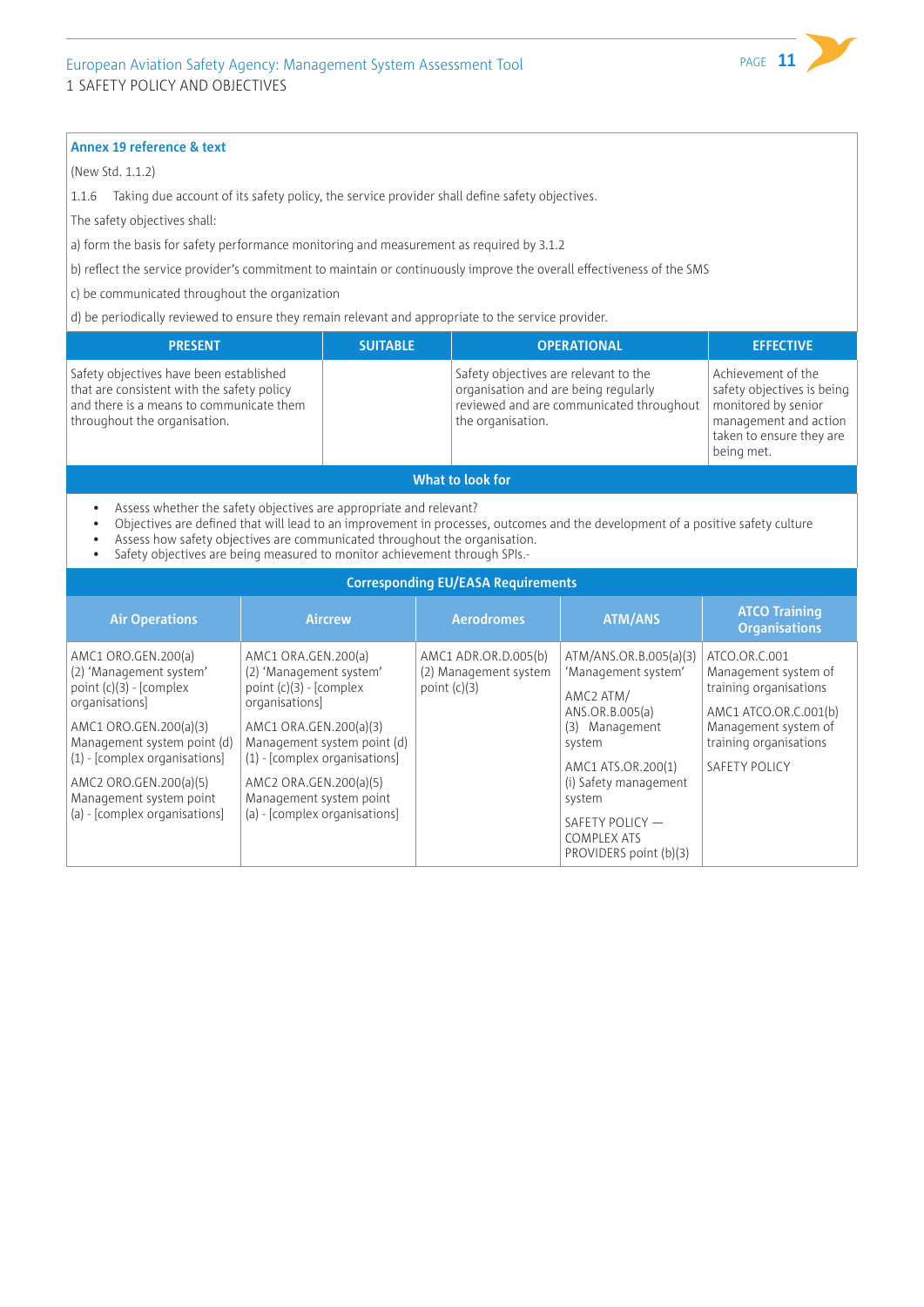# **1.2 SAFETY ACCOUNTABILITY AND RESPONSIBILITIES**

#### **Annex 19 reference & text**

#### 1.2.1 The service provider shall

a) identify the accountable executive who, irrespective of other functions, is accountable on behalf of the organization, for the implementation and maintenance of an effective SMS

| <b>PRESENT</b>                                                                                                    | <b>SUITABLE</b> | <b>OPERATIONAL</b>                                                                                                                                                                                       | <b>EFFECTIVE</b>                                                                                                    |  |
|-------------------------------------------------------------------------------------------------------------------|-----------------|----------------------------------------------------------------------------------------------------------------------------------------------------------------------------------------------------------|---------------------------------------------------------------------------------------------------------------------|--|
| An accountable manager has been<br>appointed with full responsibility and<br>ultimate accountability for the SMS. |                 | The accountable manager ensures that the<br>SMS is properly resourced, implemented and<br>maintained and has the authority to stop the<br>operation if there is an unacceptable level of<br>safety risk. | The accountable manager<br>ensures that the performance<br>of the SMS is being monitored,<br>reviewed and improved. |  |
| What to look for                                                                                                  |                 |                                                                                                                                                                                                          |                                                                                                                     |  |

• Evidence that the accountable manager has the authority to provide sufficient resources for relevant safety improvements.

• Evidence of decision making on risk acceptability.

• Review SMS activities are being carried out in a timely manner and the SMS is sufficiently resourced.<br>• Evidence of activities being stopped due to unacceptable level of safety risk.

• Evidence of activities being stopped due to unacceptable level of safety risk.

| <b>Corresponding EU/EASA Requirements</b>            |                                                      |                                                       |                                                                 |                                                                      |  |  |
|------------------------------------------------------|------------------------------------------------------|-------------------------------------------------------|-----------------------------------------------------------------|----------------------------------------------------------------------|--|--|
| <b>Air Operations</b>                                | <b>Aircrew</b>                                       | <b>Aerodromes</b>                                     | <b>ATM/ANS</b>                                                  | <b>ATCO Training</b><br><b>Organisations</b>                         |  |  |
| ORO.GEN.200<br>'Management system'<br>point $(a)(1)$ | ORA.GEN.200<br>'Management system'<br>point $(a)(1)$ | ADR.OR.D.015<br>'Personnel<br>requirements' point (a) | ATS.OR.200 'Safety<br>management system' point<br>(1)(ii)(iii)  | ATCO.OR.C.001 Management<br>system of training<br>organisations, (a) |  |  |
| ORO.GEN.210 'Personnel<br>requirements' point (a)    | ORA.GEN.210 'Personnel<br>requirements' point (a)    |                                                       | AMC1 ATS.OR.200(1)(ii);(iii)<br>Safety management system        | ATCO.OR.C.010 'Personnel<br>requirements' point (a)                  |  |  |
|                                                      |                                                      |                                                       | ORGANISATION AND<br><b>ACCOUNTABILITIES</b>                     |                                                                      |  |  |
|                                                      |                                                      |                                                       | AMC2 ATS.OR.200(1)(ii);(iii)<br>Safety management system        |                                                                      |  |  |
|                                                      |                                                      |                                                       | ORGANISATION AND<br>ACCOUNTABILITIES [complex<br>ATS providers] |                                                                      |  |  |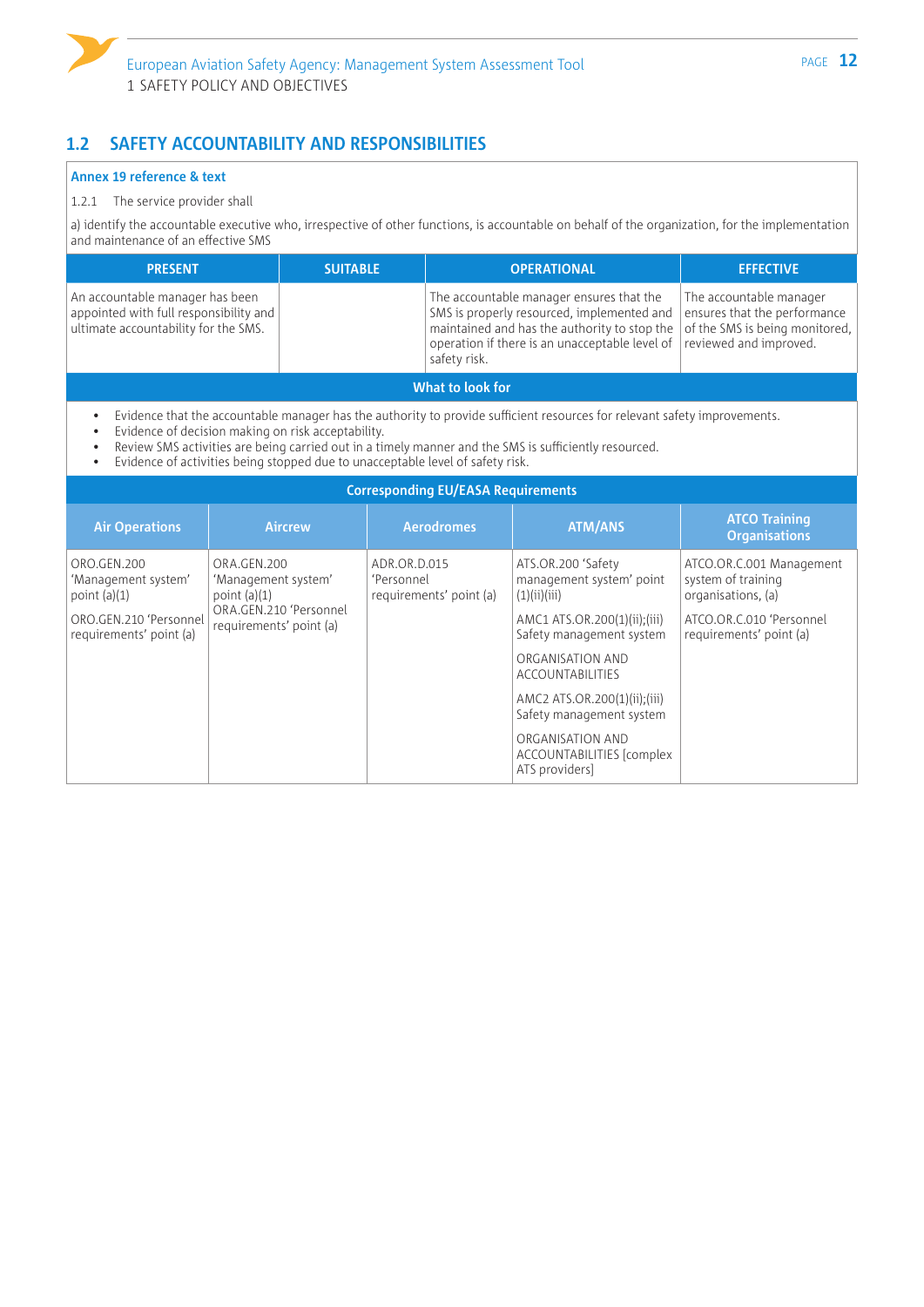

#### 1.2.2 The service provider shall

b) clearly define lines of safety accountability throughout the organization, including a direct accountability for safety on the part of senior management,

c) identify the responsibilities of all members of management, irrespective of other functions, as well as of employees, with respect to the safety performance of the organisation

d) document and communicate safety accountability, responsibilities, and authorities throughout the organization,

e) define the levels of management with authority to make decisions regarding safety risk tolerability.

| <b>PRESENT</b>                                                                                           | <b>SUITABLE</b> | <b>OPERATIONAL</b>                                                                                                                                                          | <b>EFFECTIVE</b>                                                                                                                                                                                                                                  |  |
|----------------------------------------------------------------------------------------------------------|-----------------|-----------------------------------------------------------------------------------------------------------------------------------------------------------------------------|---------------------------------------------------------------------------------------------------------------------------------------------------------------------------------------------------------------------------------------------------|--|
| The safety accountability,<br>authorities and responsibilities<br>are clearly defined and<br>documented. |                 | Everyone in the organisation is<br>aware of and fulfil their safety<br>responsibilities, authorities and<br>accountabilities<br>and encouraged to contribute to the<br>SMS. | The accountable manager and the senior<br>management team are aware of the risks faced<br>by the organisation and safety management<br>system principles exist throughout the<br>organisation so that safety is part of the<br>everyday language. |  |
| What to look for                                                                                         |                 |                                                                                                                                                                             |                                                                                                                                                                                                                                                   |  |

- Question managers and staff regarding their roles and responsibilities.
- Confirm senior managers are aware of the organisation's safety performance and its most significant risks.
- Evidence of managers having safety related performance targets.
- Look for active participation of the management team in the SMS.
- Evidence of appropriate risk mitigation, action and ownership.
- Levels of Management authorised to make decisions on risk acceptance are defined.
- Acceptance of risk is aligned with authorisations.

#### **Corresponding EU/EASA Requirements**

|                                                                                                          | corresponding EOJ EASA Requirements                                                                      |                                                                                                      |                                                                                     |                                                                                |  |  |
|----------------------------------------------------------------------------------------------------------|----------------------------------------------------------------------------------------------------------|------------------------------------------------------------------------------------------------------|-------------------------------------------------------------------------------------|--------------------------------------------------------------------------------|--|--|
| <b>Air Operations</b>                                                                                    | <b>Aircrew</b>                                                                                           | <b>Aerodromes</b>                                                                                    | <b>ATM/ANS</b>                                                                      | <b>ATCO Training</b><br><b>Organisations</b>                                   |  |  |
| b)                                                                                                       | b)                                                                                                       | b)                                                                                                   | b)                                                                                  | b)                                                                             |  |  |
| ORO.GEN.200<br>'Management system'<br>point $(a)(1)$                                                     | ORA.GEN.200<br>'Management system'<br>point $(a)(1)$                                                     | ADR.OR.D. 005 'Management<br>system' point (b)(1)                                                    | ATM/ANS.OR.B.005(a)(1)<br>and (b), ATS.OR.200 'Safety<br>management system' (1)(ii) | ATCO.OR.C.001<br>'Management system of<br>training organisations<br>'point (a) |  |  |
| $\mathsf{C}$                                                                                             | $\mathsf{C}$                                                                                             | c)                                                                                                   | $\mathsf{C}$                                                                        | $\mathsf{C}$                                                                   |  |  |
| ORA.GEN.200<br>'Management system'<br>point $(a)(1)$                                                     | ORA.GEN.200<br>'Management system'<br>point $(a)(1)$                                                     | ADR.OR.D. 005 'Management<br>system' (b)(1) and ADR.<br>OR.D.015 'Personnel<br>requirements' (a);(b) | ATM/ANS.OR.B.005(a)(1) and<br>ATS.OR.200(1)(ii)                                     | ATCO.OR.C.001<br>'Management system of<br>training organisations<br>'point (b) |  |  |
| ORO.GEN.210 'Personnel<br>requirements' points (a)<br>and $(b)$                                          | ORA.GEN.210 'Personnel<br>requirements' points (a)<br>and $(b)$                                          |                                                                                                      |                                                                                     | ATCO.OR.C.010 Personnel<br>requirements, point (a)<br>and $(b)$                |  |  |
| d)                                                                                                       | d)                                                                                                       | d)                                                                                                   | d)                                                                                  | d)                                                                             |  |  |
| ORO.GEN.200<br>'Management system'<br>point $(a)(5)$                                                     | ORA.GEN.200<br>'Management system'<br>point $(a)(5)$                                                     | ADR.OR.D.005'Management<br>system' point (c), AMC1 ADR.<br>OR.D.005(c) 'Management                   | ATM/ANS.OR.B.005(a)(1)<br>and ATS.OR.200 'Safety<br>management system' (1)(ii)      | ATCO.OR.C.001<br>'Management system of<br>training organisations',             |  |  |
| AMC1 ORO.GEN.200(a)(5)                                                                                   | AMC1 ORA.GEN.200(a)(5)                                                                                   | system' and AMC2 ADR.<br>OR.D.005(c) 'Management                                                     |                                                                                     | point (e)                                                                      |  |  |
| AMC2 ORO.GEN.200(a)(5)                                                                                   | AMC1 ORA.GEN.200(a)(5)                                                                                   | system'                                                                                              |                                                                                     |                                                                                |  |  |
| [complex operators]                                                                                      | [complex organisations]                                                                                  |                                                                                                      |                                                                                     |                                                                                |  |  |
| $\epsilon$                                                                                               | $\epsilon$                                                                                               | e)                                                                                                   | e)                                                                                  | e)                                                                             |  |  |
| AMC1 ORO.GEN.200(a)<br>(3) 'Management system'<br>point $(b)(2)$ - [complex<br>operators]                | AMC1 ORO.GEN.200(a)<br>(3) 'Management system'<br>point (b)(2) - [complex<br>operators]                  | AMC1 ADR.OR.D.005(b)(4)<br>'Management system'                                                       | ATM/ANS.OR.B.005(a)(1)<br>and ATS.OR.200 'Safety<br>management system' 1)(ii)       | ATCO.OR.C.001<br>'Management system of<br>training organisations'              |  |  |
| AMC1 ORO.GEN.200(a)<br>$(1)(2)(3)(5)$ 'Management<br>system' point (d) - [non-<br>complex organisations] | AMC1 ORO.GEN.200(a)<br>$(1)(2)(3)(5)$ 'Management<br>system' point (d) - [non-<br>complex organisations] |                                                                                                      |                                                                                     |                                                                                |  |  |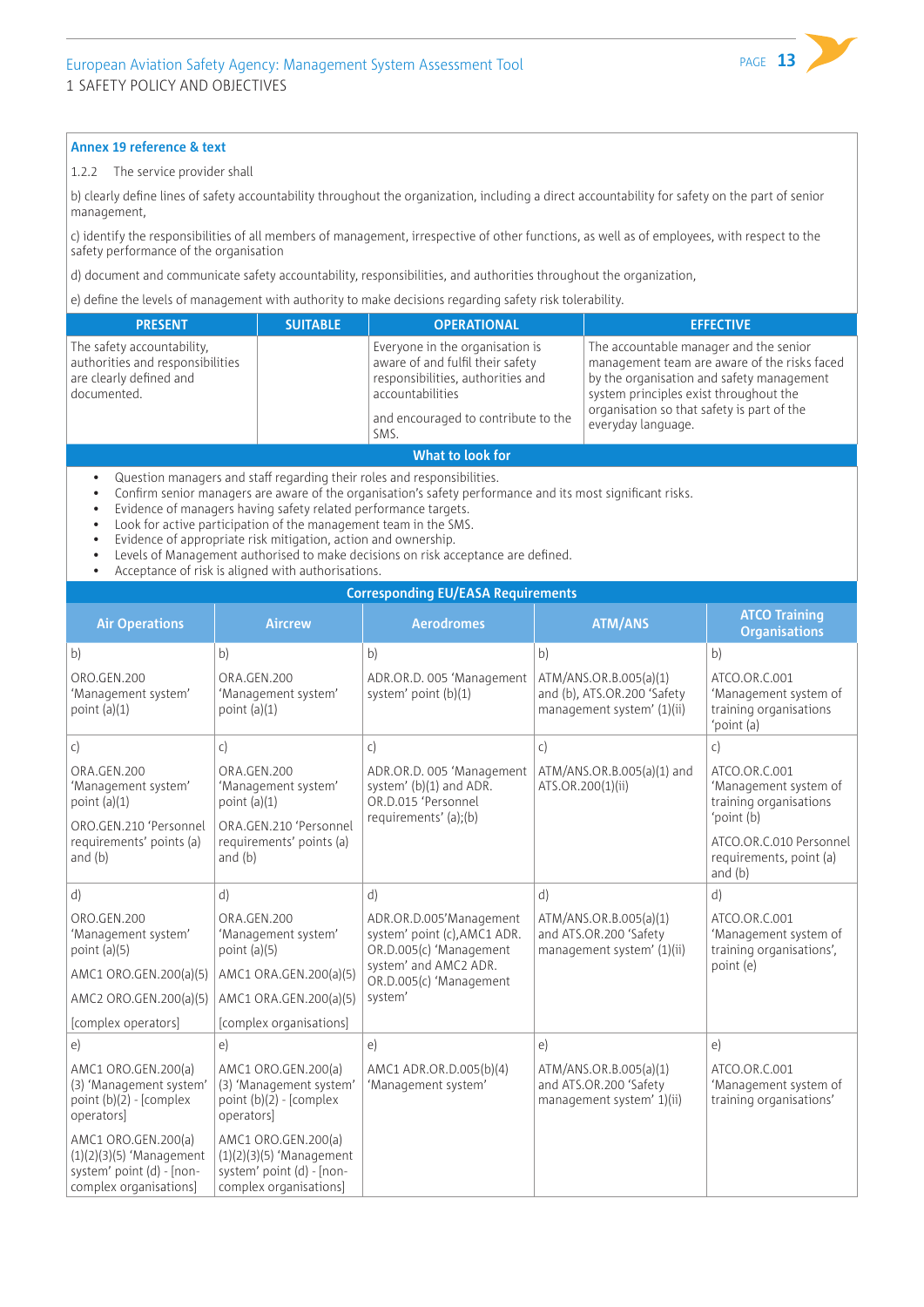

### **1.3 APPOINTMENT OF KEY PERSONNEL**

#### **Annex 19 reference & text**

1.3.1 The service provider shall appoint a safety manager who is responsible for the implementation and maintenance of the SMS.

| <b>PRESENT</b>                                                                                                                                                                            | <b>SUITABLE</b>    | <b>OPERATIONAL</b>                                                                                                                                                                                            | <b>EFFECTIVE</b>                                                                                                                                                                                                                                                                                    |  |  |
|-------------------------------------------------------------------------------------------------------------------------------------------------------------------------------------------|--------------------|---------------------------------------------------------------------------------------------------------------------------------------------------------------------------------------------------------------|-----------------------------------------------------------------------------------------------------------------------------------------------------------------------------------------------------------------------------------------------------------------------------------------------------|--|--|
| A competent safety manager who is<br>responsible for the implementation<br>and maintenance of the SMS has been<br>appointed with a direct reporting line with<br>the accountable manager. | See Annex 19 Note: | The safety manager has<br>implemented and is maintaining<br>the SMS.<br>The safety manager is in<br>regular communication with<br>the accountable manager and<br>escalates safety issues when<br>appropriate. | The safety manager is competent<br>to manage the SMS and identifying<br>improvements in a timely manner.<br>There is a close working relationship<br>with the accountable manager and the<br>safety manager is considered a trusted<br>advisor and given appropriate status in<br>the organisation. |  |  |
| What to look for                                                                                                                                                                          |                    |                                                                                                                                                                                                               |                                                                                                                                                                                                                                                                                                     |  |  |

Review safety manager role including credibility and status.

- Appropriate safety training received.
- Evidence of maintained competency.
- Review how the safety manager gets access to internal and external safety information.
- Review how the safety manager communicates and engages with operational staff and senior management.
- Review safety manager workload / allocated time to fulfil role.
- Check there are sufficient resources for SMS activities such as safety investigation, analysis, auditing, safety meeting attendance and promotion.
- Review of safety report action and closure timescales.
- Interviews with accountable manager and safety manager.

| <b>Corresponding EU/EASA Requirements</b>                                                                                              |                                                                                                                                                 |                                                                                                            |                    |                                              |  |
|----------------------------------------------------------------------------------------------------------------------------------------|-------------------------------------------------------------------------------------------------------------------------------------------------|------------------------------------------------------------------------------------------------------------|--------------------|----------------------------------------------|--|
| <b>Air Operations</b>                                                                                                                  | <b>Aircrew</b>                                                                                                                                  | <b>Aerodromes</b>                                                                                          | <b>ATM/ANS</b>     | <b>ATCO Training</b><br><b>Organisations</b> |  |
| ORO.GEN.210 'Personnel<br>requirements' point (b)<br>AMC1 ORO.GEN.200(a)(1)<br>'Management system' point<br>(a)(1)-[complex operators] | ORA.GEN.210 'Personnel<br>requirements' point (b)<br>AMC1-ORA.GEN.200(a)(1)<br>'Management system' point (a)<br>$(1)$ - [complex organisations] | ADR.OR.D.015 'Personnel<br>requirements' point (c) and<br>AMC1 ADR.OR.D.015(c)<br>'Personnel requirements' | ATS.OR.200(1)(iii) | ATCO.OR.C.010<br>Personnel<br>requirements   |  |
| AMC1 ORO.GEN.200(a)<br>$(1);(2);(3);(5)$ 'Management<br>system' point (c)- [non-<br>complex operators]                                 | AMC1-ORA.GEN.200(a)<br>$(1);(2);(3);(5)$ 'Management<br>system' point (c)- [non-complex<br>organisations]                                       |                                                                                                            |                    |                                              |  |

Annex 19 Note: *Depending on the size of the service provider and the complexity of its aviation products or services, the responsibilities for the*  implementation and maintenance of the SMS may be assigned to one or more persons, fulfilling the role of safety manager, as their sole function or combined *with other duties, provided these do not result in any conflicts of interest.*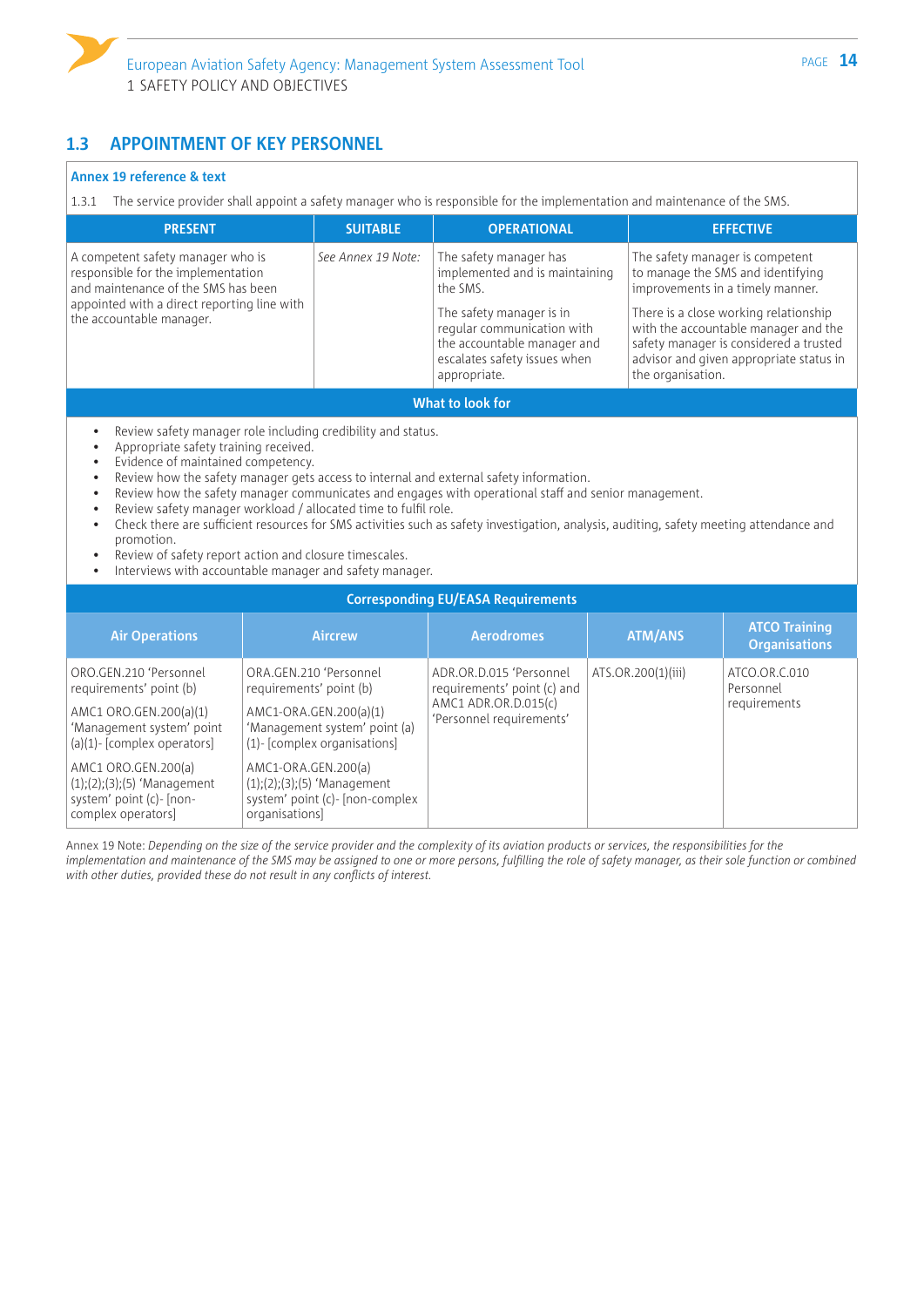#### 1.3.2 EASA reference:

Management System AMCs for complex organisations

| Safety committees include key<br>The organisation has established<br>There is evidence of meetings<br>stakeholders. The outcomes of<br>appropriate safety committees(s)<br>taking place in accordance with<br>that discuss and address safety<br>the terms of reference detailing<br>the attendance and frequency of<br>risks and compliance issues and<br>includes the accountable manager<br>meetings. The safety committees<br>monitor the effectiveness of the<br>and the heads of functional areas.<br>SMS and compliance monitoring<br>are reviewed and actioned as<br>function by reviewing there are<br>sufficient resources, actions are<br>appropriate. | <b>PRESENT</b> | <b>SUITABLE</b> | <b>OPERATIONAL</b>              | <b>EFFECTIVE</b>                                                                                                                                                            |
|-------------------------------------------------------------------------------------------------------------------------------------------------------------------------------------------------------------------------------------------------------------------------------------------------------------------------------------------------------------------------------------------------------------------------------------------------------------------------------------------------------------------------------------------------------------------------------------------------------------------------------------------------------------------|----------------|-----------------|---------------------------------|-----------------------------------------------------------------------------------------------------------------------------------------------------------------------------|
| safety objectives and SPIs have<br>been established.                                                                                                                                                                                                                                                                                                                                                                                                                                                                                                                                                                                                              |                |                 | being monitored and appropriate | the meetings are documented and<br>communicated and any actions<br>are agreed, taken and followed<br>up in a timely manner. The safety<br>performance and safety objectives |

#### **What to look for**

• Review safety committee and meeting structure and Terms of Reference for each committee / meeting.

- Review meeting attendance levels.
- Review meeting records and actions.
- outcomes are communicated to the rest or the organisation
- Evidence of safety objectives, safety performance and compliance being reviewed and discussed at meetings.
- Participants challenging what is being presented when there is limited evidence.
- Senior management are aware of the most significant risks faced by the organisation and the overall safety performance of the organisation.

#### **Corresponding EU/EASA Requirements**

| <b>Air Operations</b>                                                            | <b>Aircrew</b>                                                                   | <b>Aerodromes</b>                              | <b>ATM/ANS</b>                                                                                                                                                                                              | <b>ATCO Training</b><br><b>Organisations</b> |
|----------------------------------------------------------------------------------|----------------------------------------------------------------------------------|------------------------------------------------|-------------------------------------------------------------------------------------------------------------------------------------------------------------------------------------------------------------|----------------------------------------------|
| AMC1 ORO.GEN.200(a)<br>(1) 'Management system'<br>points $(b)$ , $(c)$ and $(d)$ | AMC1 ORA.GEN.200(a)<br>(1) 'Management system'<br>points $(b)$ , $(c)$ and $(d)$ | AMC1 ADR.OR.D.005(b)(1)<br>'Management system' | Note; An air traffic services<br>provider should be<br>considered as complex unless<br>it is eligible to apply for<br>a limited certificate and fulfils<br>the criteria set out in ATM/<br>ANS.OR.A.010(a). | Not applicable                               |
|                                                                                  |                                                                                  |                                                | AMC1 ATS.OR.200(1)(i) Safety<br>management system                                                                                                                                                           |                                              |
|                                                                                  |                                                                                  |                                                | AMC1 ATS.OR.200(1)(ii) Safety<br>management system                                                                                                                                                          |                                              |
|                                                                                  |                                                                                  |                                                | ACCOUNTABILITIES [complex<br>ATS providers]                                                                                                                                                                 |                                              |
|                                                                                  |                                                                                  |                                                | AMC2 ATS.OR.200(1)<br>(ii);(iii) Safety management<br>system                                                                                                                                                |                                              |
|                                                                                  |                                                                                  |                                                | ORGANISATION AND<br>ACCOUNTABILITIES [complex<br>ATS providers]                                                                                                                                             |                                              |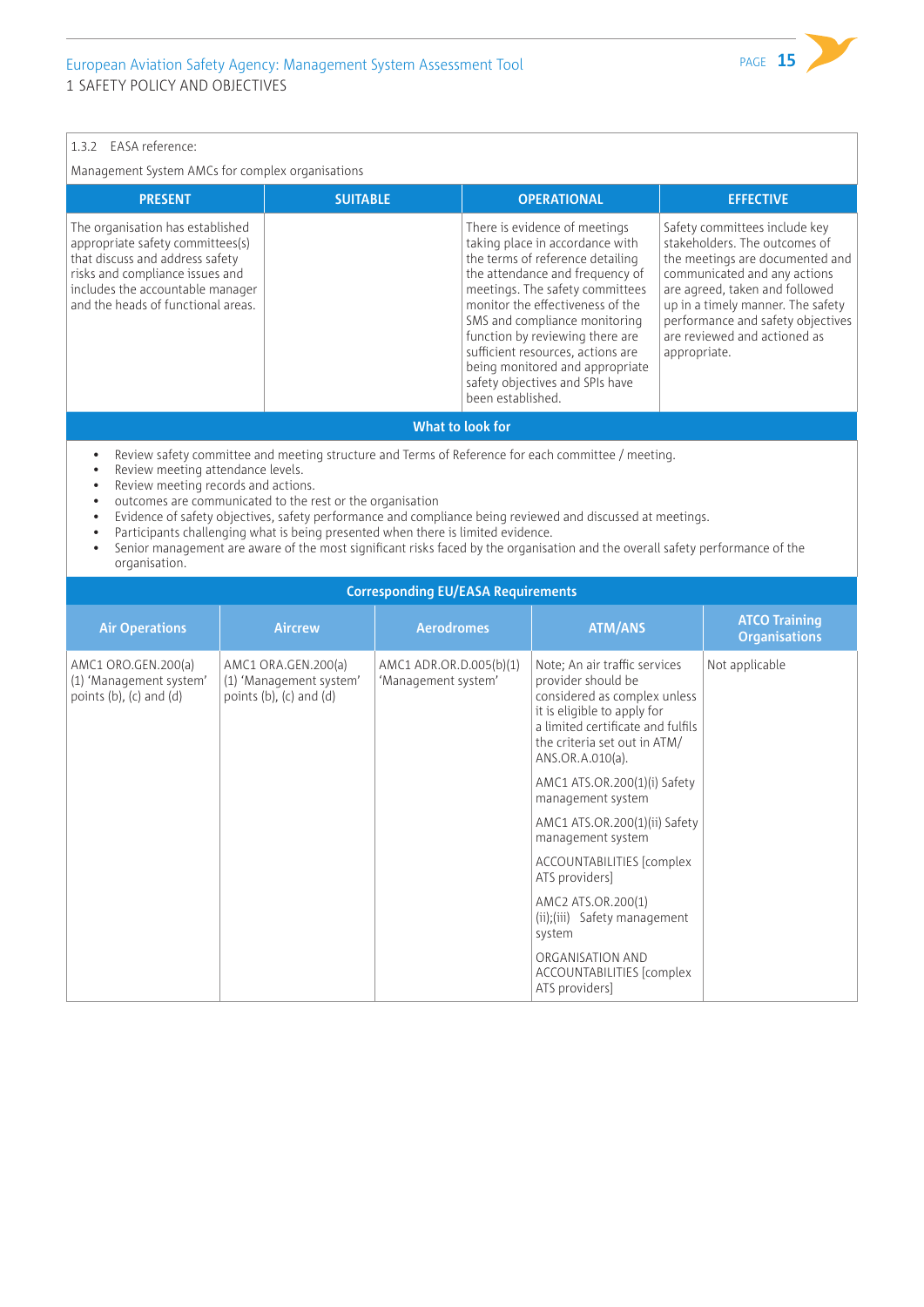

### **1.4 CO-ORDINATION OF EMERGENCY RESPONSE PLANNING**

#### **Annex 19 reference & text**

1.4.1 The service provider required to establish and maintain an emergency response plan for accidents and incidents in aircraft operations and other aviation emergencies shall ensure that the emergency response plan is properly coordinated with the emergency response plans of those organizations it must interface with during the provision of its products and services.

| <b>PRESENT</b>                                                                                                                                                                                                  | <b>SUITABLE</b> | <b>OPERATIONAL</b>                                                                                                                                                                                                                      | <b>EFFECTIVE</b>                                                                                           |  |
|-----------------------------------------------------------------------------------------------------------------------------------------------------------------------------------------------------------------|-----------------|-----------------------------------------------------------------------------------------------------------------------------------------------------------------------------------------------------------------------------------------|------------------------------------------------------------------------------------------------------------|--|
| An appropriate emergency response<br>plan (ERP) has been developed and<br>distributed that defines the procedures,<br>roles, responsibilities and actions of<br>the various organisations and key<br>personnel. |                 | The ERP is reviewed and tested to make sure it<br>remains up to date. Key personnel have easy access<br>to the relevant parts of the ERP at all times. There is<br>evidence of coordination with other organisations<br>as appropriate. | The results of the ERP<br>review and testing are<br>assessed and actioned to<br>improve its effectiveness. |  |
| What to look for                                                                                                                                                                                                |                 |                                                                                                                                                                                                                                         |                                                                                                            |  |

- Review emergency response plan.
- Review how co-ordination with other organisations is planned.
- Review how ERP is distributed and where copies are held.
- Talk to key personnel and check they have access to the ERP
- Different types of foreseeable emergencies have been considered.
- Review when plan was last reviewed and tested and any actions taken as a result

| <b>Corresponding EU/EASA Requirements</b>                                                                                                                                                                                                                  |                                                                                                                                                                                                                                                  |                                                                                                          |                                                                                                                                                                                                                                                   |                                                   |  |
|------------------------------------------------------------------------------------------------------------------------------------------------------------------------------------------------------------------------------------------------------------|--------------------------------------------------------------------------------------------------------------------------------------------------------------------------------------------------------------------------------------------------|----------------------------------------------------------------------------------------------------------|---------------------------------------------------------------------------------------------------------------------------------------------------------------------------------------------------------------------------------------------------|---------------------------------------------------|--|
| <b>Air Operations</b>                                                                                                                                                                                                                                      | <b>Aircrew</b>                                                                                                                                                                                                                                   | <b>Aerodromes</b>                                                                                        | <b>ATM/ANS</b>                                                                                                                                                                                                                                    | <b>ATCO Training</b><br><b>Organisations</b>      |  |
| ORO.GEN.200<br>'Management system'<br>point $(a)(3)$<br>AMC1 ORO.GEN.200(a)<br>(3) 'Management system'<br>point $(q)$ - [complex]<br>operators<br>AMC1 ORO.GEN.200(a)<br>$(1)(2)(3)(5)$ 'Management<br>system' point $(f)$ - $[non-$<br>complex operators] | ORA.GEN.200 'Management<br>system' point (a)(3)<br>AMC1 ORA.GEN.200(a)(3)<br>'Management system' point<br>(g) - [complex organisations]<br>AMC1 ORA.GEN.200(a)(1)(2)<br>(3)(5) 'Management system'<br>point (f) - [non-complex<br>organisations] | ADR.OR.D.005 'Management<br>system' point (b)(10) and<br>AMC1 ADR.OR.D.005(b)(10)<br>'Management system' | ATS.OR.200(1)(iv)<br>AMC1 ATS.OR.200(1)(iv)<br>Safety management system<br>AMC1 ATS.OR.200(1)(iv)<br>Safety management system<br><b>COORDINATION OF</b><br><b>EMERGENCY RESPONSE</b><br>PLANNING FOR ATS<br>PROVIDERS [complex ATS]<br>providers] | Not applicable<br>(ANSP ERP provisions)<br>apply) |  |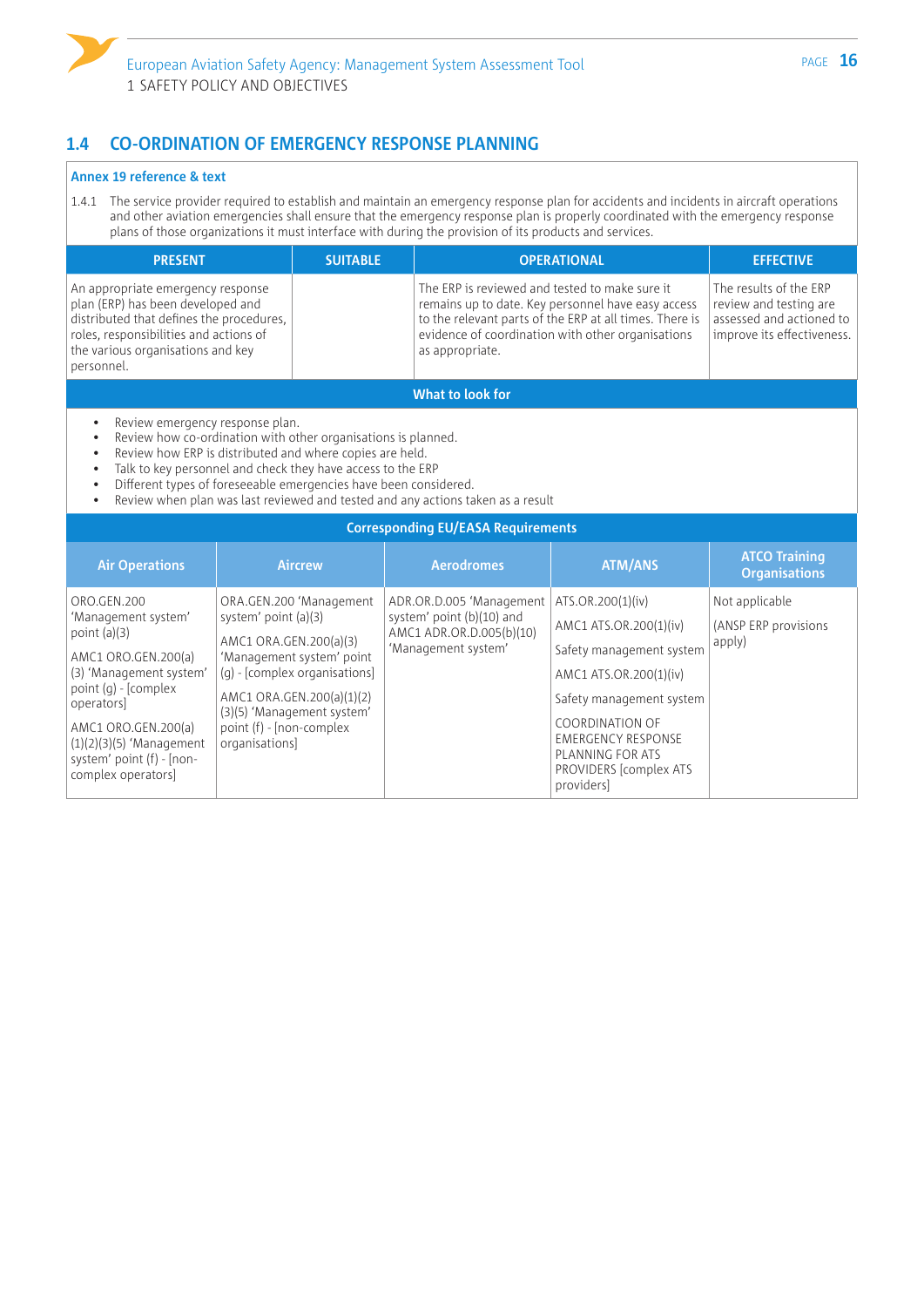### **1.5 SMS DOCUMENTATION**

#### **Annex 19 reference & text**

1.5.1 The service provider shall develop and maintain an SMS manual that describes its:

a) safety policy and objectives

- b) SMS requirements
- c) SMS processes and procedures

d) accountability, responsibilities and authorities for SMS processes and procedures

| <b>PRESENT</b>                                                                                                                                 | <b>SUITABLE</b>   | <b>OPERATIONAL</b>                                                                                                                                                                                                                                                                            | <b>EFFECTIVE</b>                                                |
|------------------------------------------------------------------------------------------------------------------------------------------------|-------------------|-----------------------------------------------------------------------------------------------------------------------------------------------------------------------------------------------------------------------------------------------------------------------------------------------|-----------------------------------------------------------------|
| The SMS documentation includes<br>the policies and processes that<br>describe the organisation's<br>safety management system and<br>processes. | See Annex 19 note | SMS documentation is consistent with other internal<br>management systems<br>and is representative of the actual processes in place.<br>Changes to the SMS documentation are managed<br>Everyone has easy access to, familiar with and follow the<br>relevant parts of the SMS documentation. | SMS Documentation is<br>proactively reviewed<br>for improvement |
|                                                                                                                                                |                   |                                                                                                                                                                                                                                                                                               |                                                                 |

#### **What to look for**

- Review the SMS Documentation and amendment procedures
- Check for cross references to other documents and procedures.
- Check availability of SMS documentation to all staff
- Check staff know where to find safety related documentation including procedures appropriate to their role.

| <b>Corresponding EU/EASA Requirements</b>                                                                            |                                                                                                                                                                     |                                                                                                                                                  |                                                                                                                                                                       |                                                                                           |  |  |
|----------------------------------------------------------------------------------------------------------------------|---------------------------------------------------------------------------------------------------------------------------------------------------------------------|--------------------------------------------------------------------------------------------------------------------------------------------------|-----------------------------------------------------------------------------------------------------------------------------------------------------------------------|-------------------------------------------------------------------------------------------|--|--|
| <b>Air Operations</b>                                                                                                | <b>Aircrew</b>                                                                                                                                                      | <b>Aerodromes</b>                                                                                                                                | <b>ATM/ANS</b>                                                                                                                                                        | <b>ATCO Training</b><br><b>Organisations</b>                                              |  |  |
| AMC1 ORO.GEN.200(a)<br>(5) 'Management<br>system' point (a)<br>AMC2 ORO.GEN.200(a)<br>$(5)$ - [complex]<br>operators | ORA.GEN.200 'Management<br>system' point (a)(5)<br>AMC1 ORA.GEN.200(a)(5)<br>'Management system' point<br>(a)<br>AMC1 ORA.GEN.200(a)(5)-<br>[complex organisations] | ADR.OR.D.005 'Management<br>system' point (c) and<br>AMC1 ADR.OR.D.005(c)<br>'Management system', AMC2<br>ADR.OR.D.005(c)<br>'Management system' | ATM/ANS.OR.B.005(b)<br>AMC1 ATM/ANS.<br>OR.B.005(b) 'Management<br>system' and Annex IV ATS.<br>OR.200(1)(v)<br>AMC1 ATS.OR.200(1)<br>(v) Safety management<br>system | AMC1 ATCO.OR.C.001(e)<br>Management system of<br>training organisations<br>Point $(e)(8)$ |  |  |

Annex 19 Note: *Depending on the size of the service provider and the complexity of its aviation products or services, the SMS manual and SMS operational records may be in the form of stand-alone documents or may be integrated with other organizational documents (or documentation) maintained by the service provider..*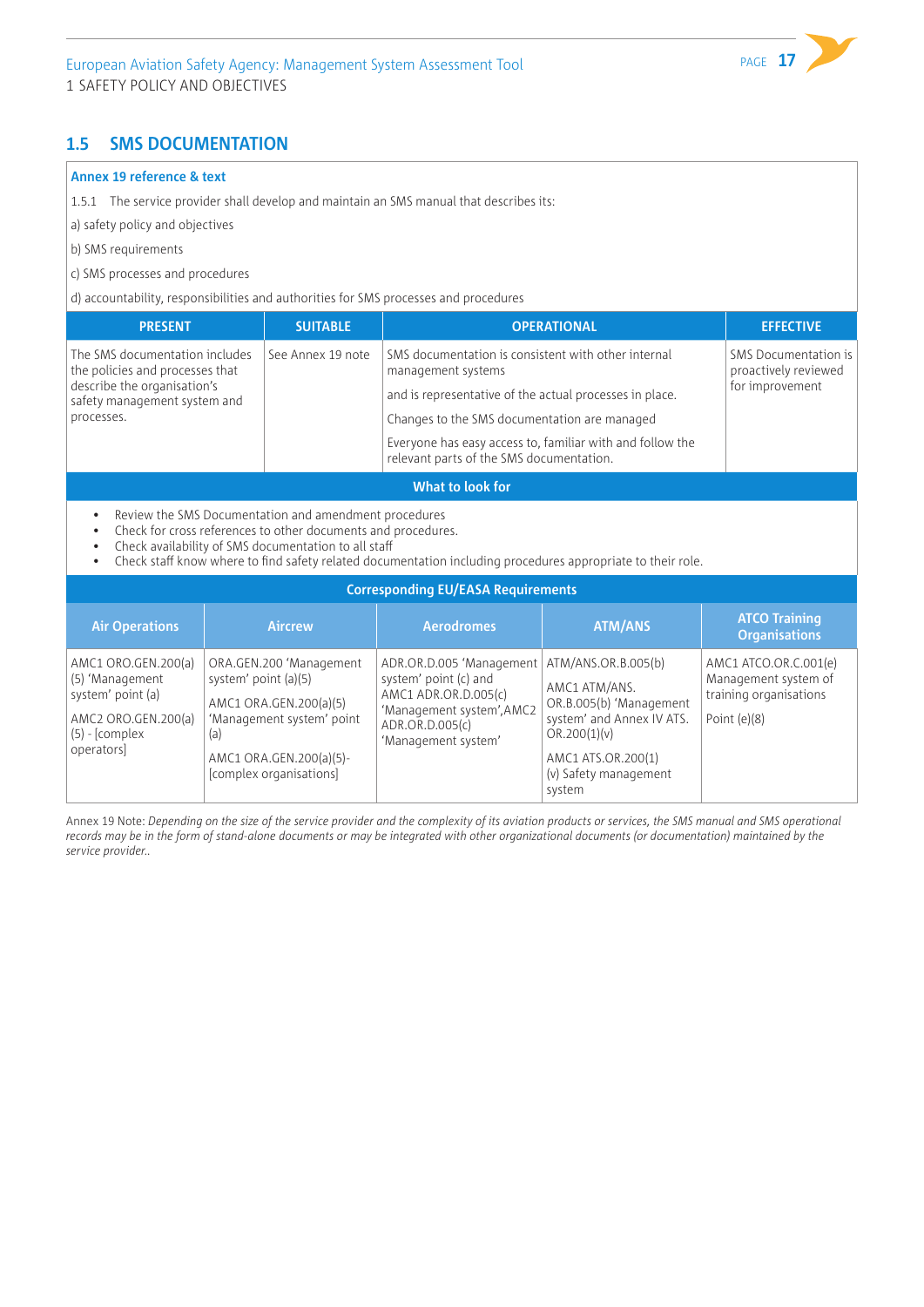| Annex 19 reference & text<br>1.5.2 The service provider shall develop and maintain SMS operational records as part of its SMS documentation. |                                                             |                                                                                                                                                                                 |                                                                                                                           |                                                                                                                                |  |
|----------------------------------------------------------------------------------------------------------------------------------------------|-------------------------------------------------------------|---------------------------------------------------------------------------------------------------------------------------------------------------------------------------------|---------------------------------------------------------------------------------------------------------------------------|--------------------------------------------------------------------------------------------------------------------------------|--|
| <b>PRESENT</b>                                                                                                                               | <b>SUITABLE</b>                                             |                                                                                                                                                                                 | <b>OPERATIONAL</b>                                                                                                        | <b>EFFECTIVE</b>                                                                                                               |  |
| The SMS documentation defines the<br>SMS outputs and which records of<br>SMS activities will be stored.                                      |                                                             | data protection and control.                                                                                                                                                    | SMS activities are appropriately stored and found<br>to be complete and consistent with appropriate                       | SMS records are routinely<br>used as inputs for safety<br>management related<br>tasks and continuous<br>improvement of the SMS |  |
|                                                                                                                                              |                                                             | What to look for                                                                                                                                                                |                                                                                                                           |                                                                                                                                |  |
| $\bullet$<br>$\bullet$                                                                                                                       | Check how safety records are stored and version controlled. | Data protection and confidentiality rules have been defined and are consistently applied.<br>Check appropriate staff are aware of the records control processes and procedures. | Review the supporting SMS documentation (hazard logs, meeting minutes, safety performance reports, risk assessments etc). |                                                                                                                                |  |
|                                                                                                                                              |                                                             | <b>Corresponding EU/EASA Requirements</b>                                                                                                                                       |                                                                                                                           |                                                                                                                                |  |
| <b>Air Operations</b>                                                                                                                        | <b>Aircrew</b>                                              | <b>Aerodromes</b>                                                                                                                                                               | <b>ATM/ANS</b>                                                                                                            | <b>ATCO Training</b><br><b>Organisations</b>                                                                                   |  |
| ORO.GEN.220<br>'Record-keeping'                                                                                                              | ORA.GEN.220<br>'Record-keeping'                             | ADR.OR.D.035 'Record<br>keeping'                                                                                                                                                | ATM/ANS.OR.B.030 Record<br>keeping                                                                                        | ATCO.OR.C.020 Record<br>keeping                                                                                                |  |
| AMC1 ORO.GEN.220(b)<br>'Record-keeping'                                                                                                      | AMC1 ORA.GEN.220(b)<br>'Record-keeping'                     | AMC1 ADR.OR.D.035<br>'Record keeping'<br>AMC2 ADR.OR.D.035<br>'Record keeping'                                                                                                  | ATS.OR.200(1)(v)<br>AMC2 ATS.OR.200(1)<br>(v) Safety management<br>system                                                 | AMC1 ATCO.OR.C.020(a);(b)<br>Record keeping                                                                                    |  |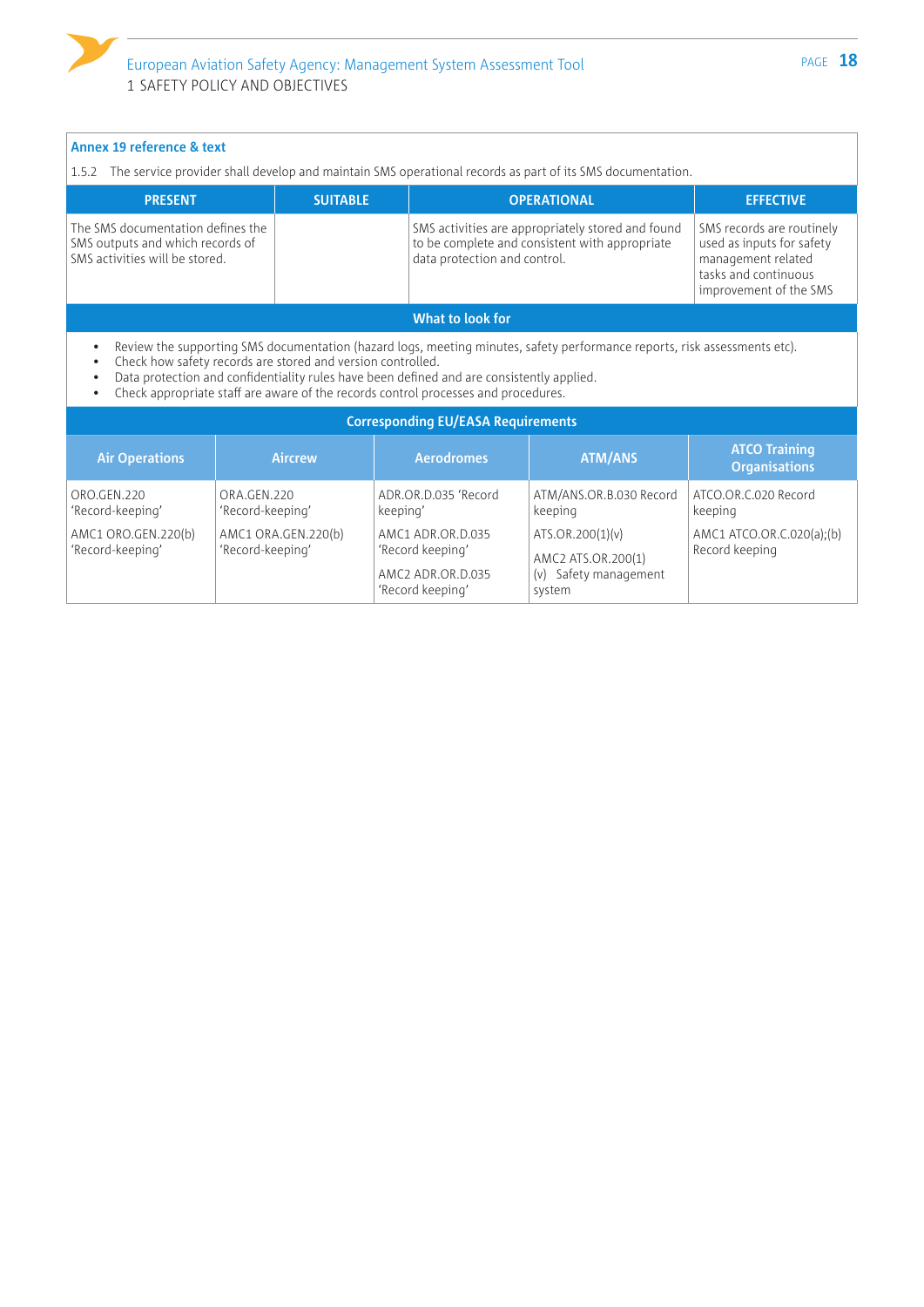# <span id="page-20-0"></span>2 SAFETY RISK MANAGEMENT

# **2.1 HAZARD IDENTIFICATION**

#### **Annex 19 reference & text**

2.1.1 The service provider shall develop and maintain a process to identify hazards associated with its aviation products or services.

Hazard identification shall be based on a combination of reactive and proactive methods.

| <b>PRESENT</b>                                                                                                                                          | <b>SUITABLE</b> | <b>OPERATIONAL</b>                                                                                                            | <b>EFFECTIVE</b>                                                                                                                                                                                                                                                                                                                                                |
|---------------------------------------------------------------------------------------------------------------------------------------------------------|-----------------|-------------------------------------------------------------------------------------------------------------------------------|-----------------------------------------------------------------------------------------------------------------------------------------------------------------------------------------------------------------------------------------------------------------------------------------------------------------------------------------------------------------|
| There is a process that defines<br>how reactive and proactive<br>hazard identification is gathered<br>from multiple sources (internal<br>and external). |                 | The hazards are identified<br>and documented. Human<br>and organisational<br>Factors related hazards<br>are being identified. | The organisation has a register of the hazards that is<br>maintained and reviewed to ensure it remains up to date.<br>It is continuously and proactively identifying hazards<br>related to its activities and operational environment and<br>involves all key personnel and appropriate stakeholders.<br>Hazards are assessed in a systematic and timely manner |
|                                                                                                                                                         |                 | What to look for                                                                                                              |                                                                                                                                                                                                                                                                                                                                                                 |
| Review how hazards are identified, analysed and recorded.<br>$\bullet$<br>Consider hazards related to:<br>possible accident scenarios.                  |                 |                                                                                                                               |                                                                                                                                                                                                                                                                                                                                                                 |

- Human and organisational factors
- business decisions and processes
- › Third party organisations
- Review what internal and external sources of hazards are considered such as: Safety reports / audits / safety surveys / investigations / inspections / brainstorming / Management of Change activities / Commercial and other external influences etc.
- Investigations of safety occurrences establish causal/contributing factors (why it happened, not just what happened) and identify Human and organisational contributing factors. Hazards identified from occurrences are processed in compliance with Reg. (EU) 376/2014 Article 4 and 5.

| <b>Corresponding EU/EASA Requirements</b>                                                                                                         |                                                                                                                                                       |                                                                                                         |                                                                                              |                                                                                                                                                           |  |  |
|---------------------------------------------------------------------------------------------------------------------------------------------------|-------------------------------------------------------------------------------------------------------------------------------------------------------|---------------------------------------------------------------------------------------------------------|----------------------------------------------------------------------------------------------|-----------------------------------------------------------------------------------------------------------------------------------------------------------|--|--|
| <b>Air Operations</b>                                                                                                                             | <b>Aircrew</b>                                                                                                                                        | <b>Aerodromes</b>                                                                                       | <b>ATM/ANS</b>                                                                               | <b>ATCO Training</b><br><b>Organisations</b>                                                                                                              |  |  |
| ORO.GEN.200<br>'Management system'<br>point $(a)(3)$<br>AMC1 ORO.GEN.200(a)<br>(3) 'Management system'<br>point $(a)(1)$ - [complex]<br>operators | ORA.GEN.200<br>'Management system'<br>point $(a)(3)$<br>AMC1 ORA.GEN.200(a)<br>(3) 'Management system'<br>point $(a)(1)$ - [complex<br>organisations] | ADR.OR.D.005<br>'Management system'<br>point $(b)(3)$<br>AMC1 ADR.OR.D.005(b)(3)<br>'Management system' | ATM/ANS.OR.B.005(a)(5)<br>ATS.OR.200(2)(i)<br>AMC1 ATS.OR.205(b)(1)<br>AMC2 ATS.OR.205(b)(1) | ATCO.OR.C.001<br>Management system of<br>training organisations point<br>(c)<br>AMC1 ATCO.OR.C.001(c)<br>'Management system of<br>training organisations' |  |  |
| AMC1 ORO.GEN.200(a)<br>(1); (2); (3); (5)<br>'Management system'<br>points (a), (b) and (d) -<br>[non-complex operators]                          | AMC1 ORA.GEN.200(a)<br>$(1);(2);(3);(5)$ 'Management<br>system' points (a), (b)<br>and $(d)$ - [non-complex<br>organisations]                         |                                                                                                         |                                                                                              |                                                                                                                                                           |  |  |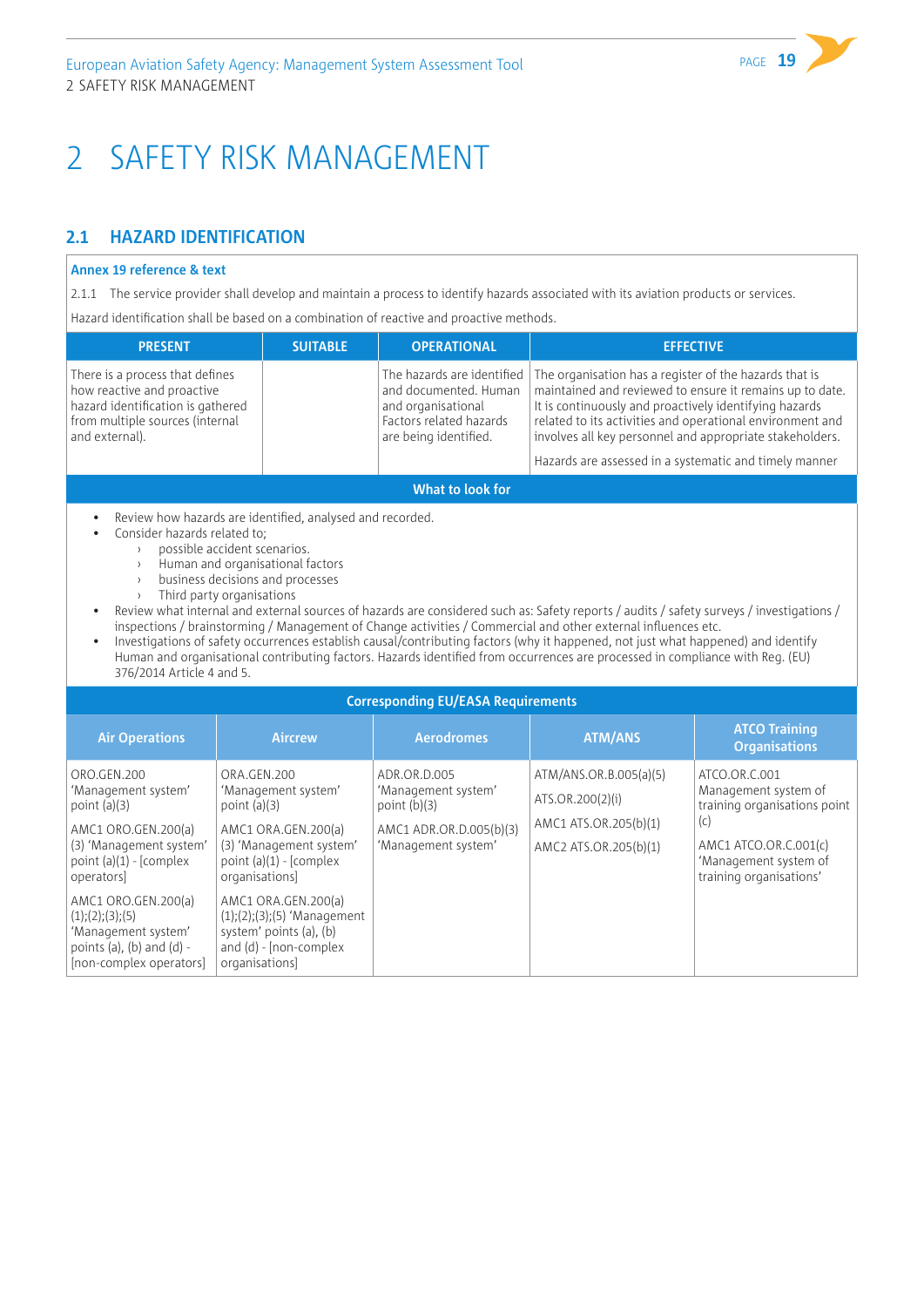

 $\sqrt{ }$ 

| <b>SUITABLE</b><br><b>PRESENT</b><br><b>OPERATIONAL</b><br><b>EFFECTIVE</b><br>There is a confidential reporting<br>The reporting system is simple to use, being used<br>There is a healthy reporting<br>system to capture mandatory<br>and accessible to all personnel.<br>system based on the volume<br>occurrences and voluntary reports<br>of reporting and the quality of<br>There is feedback to the reporter of any actions<br>that includes a feedback system<br>reports received.<br>taken (or not taken) and, where appropriate, to<br>and stored on a database.<br>the rest of the organisation.<br>Safety reports are acted on in<br>Responsibilities have been defined<br>a timely manner<br>Reports are evaluated, processed, analysed and<br>as required by Req. (EU) 376/2014.<br>stored.<br>Personnel express confidence<br>and trust in the organisations<br>The process identifies how reports<br>People are aware and fulfil their responsibilities<br>are actioned and timescales<br>reporting policy and process.<br>in respect of the reporting system<br>specified.<br>The reporting system is<br>Reports are processed within the defined<br>being used to make better<br>timescales.<br>management decision making<br>and continuous improvement<br>for third parties to report<br>What to look for<br>Review the reporting system for access and ease of use.<br>$\bullet$<br>Check staff trust the reporting system, are familiar with it and know what should be reported.<br>$\bullet$<br>Review how data protection and confidentiality is achieved.<br>$\bullet$<br>Evidence of feedback to reporter, the organisation and third parties.<br>$\bullet$<br>Assess volume and quality of reports including self reporting.;<br>$\bullet$<br>Review report closure rates.<br>$\bullet$<br>Check availability to contracted organisations and customers to make reports.<br>$\bullet$<br>The system supports analysis and follow-up.<br>$\bullet$<br>Confirm responsibilities with regards to occurrence analysis, storage and follow-up clearly defined.<br>$\bullet$<br>Check relevant staff are aware of which occurrences should be mandatory.<br>$\bullet$<br>Assess how senior management engage with the outputs of the reporting system.<br>$\bullet$<br><b>Corresponding EU/EASA Requirements</b><br><b>ATM/ANS</b><br><b>Air Operations</b><br><b>Aircrew</b><br><b>Aerodromes</b><br><b>ATCO Training Organisations</b> | Regulation (EU) 376/2014 and Annex 19 Appendix 2 Std. 1.1.1.c) safety reporting procedures<br>2.1.2 |  |  |  |                                                                          |  |  |
|----------------------------------------------------------------------------------------------------------------------------------------------------------------------------------------------------------------------------------------------------------------------------------------------------------------------------------------------------------------------------------------------------------------------------------------------------------------------------------------------------------------------------------------------------------------------------------------------------------------------------------------------------------------------------------------------------------------------------------------------------------------------------------------------------------------------------------------------------------------------------------------------------------------------------------------------------------------------------------------------------------------------------------------------------------------------------------------------------------------------------------------------------------------------------------------------------------------------------------------------------------------------------------------------------------------------------------------------------------------------------------------------------------------------------------------------------------------------------------------------------------------------------------------------------------------------------------------------------------------------------------------------------------------------------------------------------------------------------------------------------------------------------------------------------------------------------------------------------------------------------------------------------------------------------------------------------------------------------------------------------------------------------------------------------------------------------------------------------------------------------------------------------------------------------------------------------------------------------------------------------------------------------------------------------------------------------------------------------------------------------------------------------------------------------------------------------------------|-----------------------------------------------------------------------------------------------------|--|--|--|--------------------------------------------------------------------------|--|--|
|                                                                                                                                                                                                                                                                                                                                                                                                                                                                                                                                                                                                                                                                                                                                                                                                                                                                                                                                                                                                                                                                                                                                                                                                                                                                                                                                                                                                                                                                                                                                                                                                                                                                                                                                                                                                                                                                                                                                                                                                                                                                                                                                                                                                                                                                                                                                                                                                                                                                |                                                                                                     |  |  |  |                                                                          |  |  |
|                                                                                                                                                                                                                                                                                                                                                                                                                                                                                                                                                                                                                                                                                                                                                                                                                                                                                                                                                                                                                                                                                                                                                                                                                                                                                                                                                                                                                                                                                                                                                                                                                                                                                                                                                                                                                                                                                                                                                                                                                                                                                                                                                                                                                                                                                                                                                                                                                                                                |                                                                                                     |  |  |  |                                                                          |  |  |
|                                                                                                                                                                                                                                                                                                                                                                                                                                                                                                                                                                                                                                                                                                                                                                                                                                                                                                                                                                                                                                                                                                                                                                                                                                                                                                                                                                                                                                                                                                                                                                                                                                                                                                                                                                                                                                                                                                                                                                                                                                                                                                                                                                                                                                                                                                                                                                                                                                                                |                                                                                                     |  |  |  |                                                                          |  |  |
|                                                                                                                                                                                                                                                                                                                                                                                                                                                                                                                                                                                                                                                                                                                                                                                                                                                                                                                                                                                                                                                                                                                                                                                                                                                                                                                                                                                                                                                                                                                                                                                                                                                                                                                                                                                                                                                                                                                                                                                                                                                                                                                                                                                                                                                                                                                                                                                                                                                                |                                                                                                     |  |  |  |                                                                          |  |  |
|                                                                                                                                                                                                                                                                                                                                                                                                                                                                                                                                                                                                                                                                                                                                                                                                                                                                                                                                                                                                                                                                                                                                                                                                                                                                                                                                                                                                                                                                                                                                                                                                                                                                                                                                                                                                                                                                                                                                                                                                                                                                                                                                                                                                                                                                                                                                                                                                                                                                |                                                                                                     |  |  |  |                                                                          |  |  |
|                                                                                                                                                                                                                                                                                                                                                                                                                                                                                                                                                                                                                                                                                                                                                                                                                                                                                                                                                                                                                                                                                                                                                                                                                                                                                                                                                                                                                                                                                                                                                                                                                                                                                                                                                                                                                                                                                                                                                                                                                                                                                                                                                                                                                                                                                                                                                                                                                                                                |                                                                                                     |  |  |  |                                                                          |  |  |
|                                                                                                                                                                                                                                                                                                                                                                                                                                                                                                                                                                                                                                                                                                                                                                                                                                                                                                                                                                                                                                                                                                                                                                                                                                                                                                                                                                                                                                                                                                                                                                                                                                                                                                                                                                                                                                                                                                                                                                                                                                                                                                                                                                                                                                                                                                                                                                                                                                                                |                                                                                                     |  |  |  |                                                                          |  |  |
|                                                                                                                                                                                                                                                                                                                                                                                                                                                                                                                                                                                                                                                                                                                                                                                                                                                                                                                                                                                                                                                                                                                                                                                                                                                                                                                                                                                                                                                                                                                                                                                                                                                                                                                                                                                                                                                                                                                                                                                                                                                                                                                                                                                                                                                                                                                                                                                                                                                                |                                                                                                     |  |  |  | The reporting system is available<br>(partners, suppliers, contractors). |  |  |
|                                                                                                                                                                                                                                                                                                                                                                                                                                                                                                                                                                                                                                                                                                                                                                                                                                                                                                                                                                                                                                                                                                                                                                                                                                                                                                                                                                                                                                                                                                                                                                                                                                                                                                                                                                                                                                                                                                                                                                                                                                                                                                                                                                                                                                                                                                                                                                                                                                                                |                                                                                                     |  |  |  |                                                                          |  |  |
|                                                                                                                                                                                                                                                                                                                                                                                                                                                                                                                                                                                                                                                                                                                                                                                                                                                                                                                                                                                                                                                                                                                                                                                                                                                                                                                                                                                                                                                                                                                                                                                                                                                                                                                                                                                                                                                                                                                                                                                                                                                                                                                                                                                                                                                                                                                                                                                                                                                                |                                                                                                     |  |  |  |                                                                          |  |  |
|                                                                                                                                                                                                                                                                                                                                                                                                                                                                                                                                                                                                                                                                                                                                                                                                                                                                                                                                                                                                                                                                                                                                                                                                                                                                                                                                                                                                                                                                                                                                                                                                                                                                                                                                                                                                                                                                                                                                                                                                                                                                                                                                                                                                                                                                                                                                                                                                                                                                |                                                                                                     |  |  |  |                                                                          |  |  |
|                                                                                                                                                                                                                                                                                                                                                                                                                                                                                                                                                                                                                                                                                                                                                                                                                                                                                                                                                                                                                                                                                                                                                                                                                                                                                                                                                                                                                                                                                                                                                                                                                                                                                                                                                                                                                                                                                                                                                                                                                                                                                                                                                                                                                                                                                                                                                                                                                                                                |                                                                                                     |  |  |  |                                                                          |  |  |

Regulation (EU) 376/2014 Article 4 'Mandatory reporting', Article 5 'Voluntary reporting', Article 13 'Occurrence analysis and follow-up at national level', Article 16 'Protection of the information source'.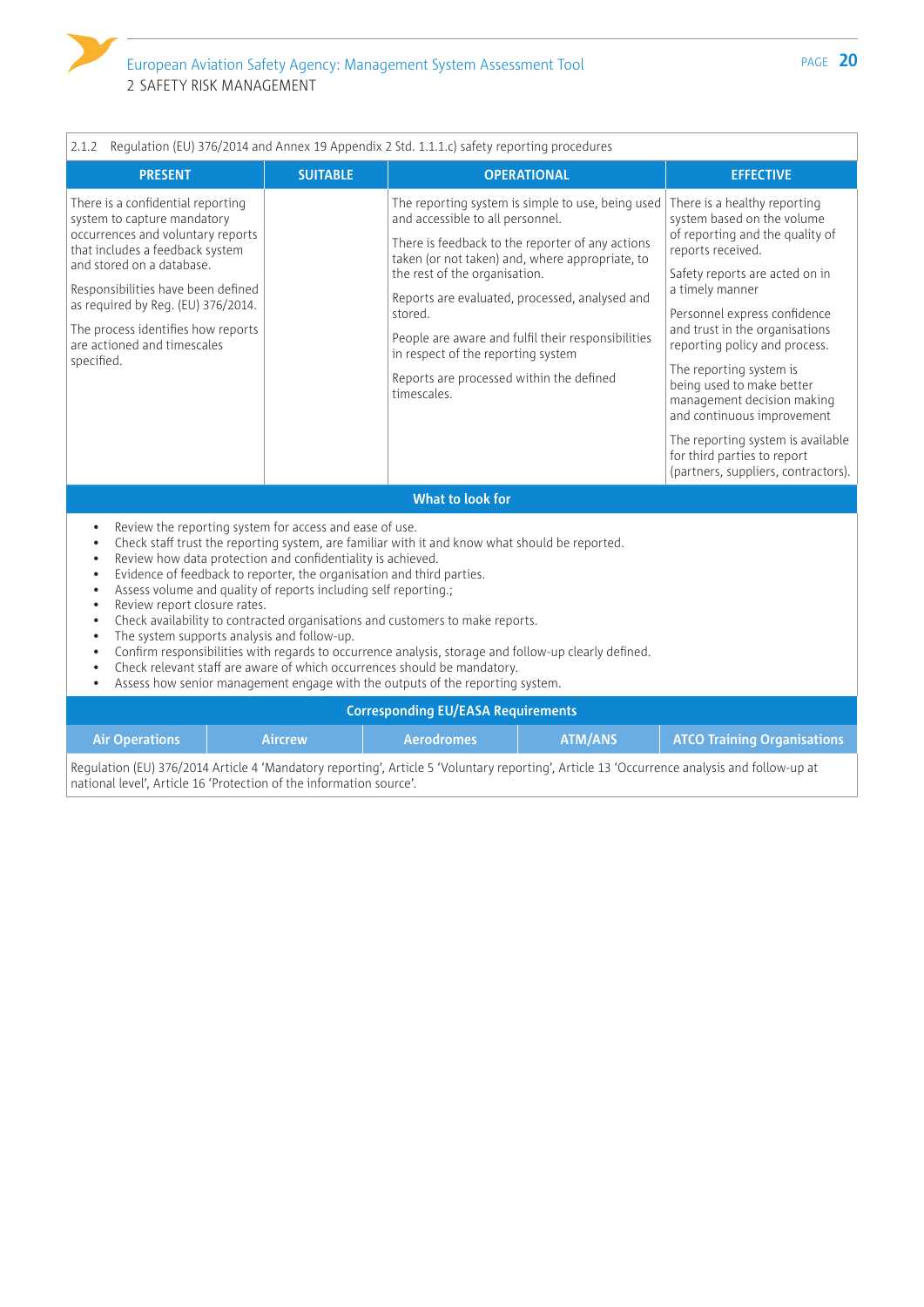# **2.2 RISK ASSESSMENT AND MITIGATION**

#### **Annex 19 reference & text**

See Annex 19 note.

operators]

2.2.1 The service provider shall develop and maintain a process that ensures *analysis, assessment* [and control] of the safety risks associated with identified hazards.

| <b>PRESENT</b>                                                                                                                                                                                                                                                | <b>SUITABLE</b>                                                                                                                                                                                                                                                                                                                                                                                                                                                                                                                                                                                                                                                                            | <b>OPERATIONAL</b>                                                                                                                                                 |                                                               | <b>EFFECTIVE</b>                                                                                                                                                                                                                                                 |  |  |  |
|---------------------------------------------------------------------------------------------------------------------------------------------------------------------------------------------------------------------------------------------------------------|--------------------------------------------------------------------------------------------------------------------------------------------------------------------------------------------------------------------------------------------------------------------------------------------------------------------------------------------------------------------------------------------------------------------------------------------------------------------------------------------------------------------------------------------------------------------------------------------------------------------------------------------------------------------------------------------|--------------------------------------------------------------------------------------------------------------------------------------------------------------------|---------------------------------------------------------------|------------------------------------------------------------------------------------------------------------------------------------------------------------------------------------------------------------------------------------------------------------------|--|--|--|
| There is a process for the analysis<br>and assessment of safety risks.<br>The level of risk the organisation is<br>willing to accept is defined.                                                                                                              |                                                                                                                                                                                                                                                                                                                                                                                                                                                                                                                                                                                                                                                                                            | Risk analysis and assessments<br>are carried out in a consistent<br>manner based on the defined<br>process.<br>The defined risk acceptability<br>is being applied. | to ensure they remain current.<br>and are regularly reviewed. | Risk analysis and assessments are reviewed for<br>consistency and to identify improvements in the<br>processes. Risk assessments are regularly reviewed<br>Risk acceptability criteria are used routinely and<br>applied in management decision making processes |  |  |  |
|                                                                                                                                                                                                                                                               | What to look for                                                                                                                                                                                                                                                                                                                                                                                                                                                                                                                                                                                                                                                                           |                                                                                                                                                                    |                                                               |                                                                                                                                                                                                                                                                  |  |  |  |
| $\bullet$<br>$\bullet$<br>$\bullet$<br>$\bullet$<br>$\bullet$<br>$\bullet$<br>$\bullet$<br>$\bullet$<br>$\bullet$<br>$\bullet$                                                                                                                                | Review risk classification scheme and procedures.<br>Severity and likelihood criteria defined (or alternative methodology described).<br>Review layout of risk register.<br>Sample an identified hazard and how it is processed and documented.<br>Review what triggers a risk assessment.<br>Check any assumptions made and whether they are reviewed.<br>Review how issues are classified when there is insufficient quantitative data available.<br>Process defines who can accept what level of risk.<br>Risk register is being reviewed and monitored by the appropriate safety committee(s).<br>Evidence of risk acceptability being routinely applied in decision making processes. |                                                                                                                                                                    |                                                               |                                                                                                                                                                                                                                                                  |  |  |  |
|                                                                                                                                                                                                                                                               |                                                                                                                                                                                                                                                                                                                                                                                                                                                                                                                                                                                                                                                                                            | <b>Corresponding EU/EASA Requirements</b>                                                                                                                          |                                                               |                                                                                                                                                                                                                                                                  |  |  |  |
| <b>Air Operations</b>                                                                                                                                                                                                                                         | <b>Aircrew</b>                                                                                                                                                                                                                                                                                                                                                                                                                                                                                                                                                                                                                                                                             | <b>Aerodromes</b>                                                                                                                                                  | <b>ATM/ANS</b>                                                | <b>ATCO Training Organisations</b>                                                                                                                                                                                                                               |  |  |  |
| ORO.GEN.200 'Manage-<br>ment system' point (a)(3)<br>AMC1 ORO.GEN.200(a)<br>(3) 'Management system'<br>point $(b)(1)$ - [complex<br>operators]<br>AMC1 ORO.GEN.200(a)<br>$(1);(2);(3);(5)$ 'Manage-<br>ment system' points (a),<br>(b) and (d) - [non-complex | ORA.GEN.200 'Management<br>system' point (a)(3)<br>AMC1 ORA.GEN.200(a)<br>(3) 'Management system'<br>point (b)(1) - [complex<br>organisations]<br>AMC1 ORA.GEN.200(a)<br>$(1);(2);(3);(5)$ 'Management<br>system' points (a), (b)<br>and (d) - [non-complex                                                                                                                                                                                                                                                                                                                                                                                                                                | ADR.OR.D.005 'Management<br>system' point (b)(4) and<br>AMC1 ADR.OR.D.005(b)(4)<br>'Management system'                                                             | ATS.OR.200(2)(i)                                              | ATCO.OR.C.001 'Management<br>system of training organisations'<br>point (c)<br>AMC1 ATCO.OR.C.001(c)<br>'Management system of training<br>organisations'                                                                                                         |  |  |  |

Annex 19 Note: *The process may include predictive methods of safety data analysis.*

organisations]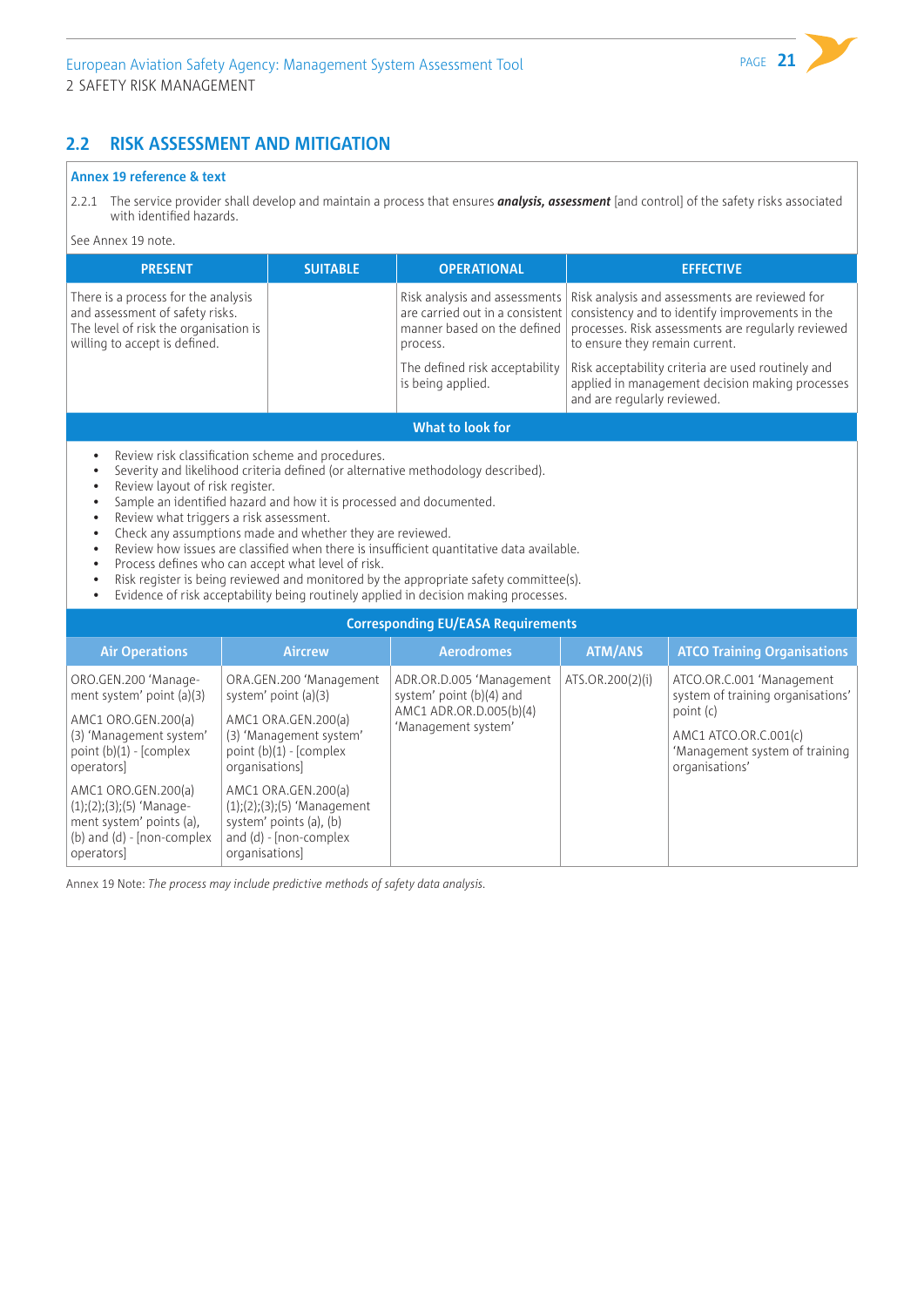2.2.2 The service provider shall develop and maintain a process that ensures [analysis, assessment and] *control* of the safety risks associated with identified hazards.

| <b>PRESENT</b>                                                                                   |                                                                                                                                                                                                                                                                                                                                                 | <b>SUITABLE</b> |                                                                                                         | <b>OPERATIONAL</b>                          | <b>EFFECTIVE</b>                                                                                                        |
|--------------------------------------------------------------------------------------------------|-------------------------------------------------------------------------------------------------------------------------------------------------------------------------------------------------------------------------------------------------------------------------------------------------------------------------------------------------|-----------------|---------------------------------------------------------------------------------------------------------|---------------------------------------------|-------------------------------------------------------------------------------------------------------------------------|
| The organisation has a process<br>in place to decide and apply the<br>appropriate risk controls. |                                                                                                                                                                                                                                                                                                                                                 |                 | to reduce the risk to an acceptable level<br>including timelines and allocation of<br>responsibilities. | Appropriate risk controls are being applied | Risk controls are practical and<br>sustainable and applied in<br>a timely manner and do not<br>create additional risks. |
|                                                                                                  |                                                                                                                                                                                                                                                                                                                                                 |                 | development of risk controls                                                                            | Human Factors are considered as part of the | Risk Controls take into<br>consideration                                                                                |
|                                                                                                  |                                                                                                                                                                                                                                                                                                                                                 |                 |                                                                                                         |                                             | Human Factors.                                                                                                          |
|                                                                                                  |                                                                                                                                                                                                                                                                                                                                                 |                 | What to look for                                                                                        |                                             |                                                                                                                         |
|                                                                                                  | Risk controls consider human and organisational factors.<br>Evidence of risk controls being actioned and follow up.<br>Aggregate risk is being considered.<br>Look at whether the risk controls have reduced the residual risk.<br>Risk controls clearly identified.<br>Review the use of risk controls that rely solely on human intervention. |                 |                                                                                                         |                                             |                                                                                                                         |
|                                                                                                  |                                                                                                                                                                                                                                                                                                                                                 |                 | <b>Corresponding EU/EASA Requirements</b>                                                               |                                             |                                                                                                                         |
| <b>Air Operations</b>                                                                            |                                                                                                                                                                                                                                                                                                                                                 | <b>Aircrew</b>  | <b>Aerodromes</b>                                                                                       | <b>ATM/ANS</b>                              | <b>ATCO Training Organisations</b>                                                                                      |
| AMC1 ORO.<br>GEN.200(a)(3)<br>'Management system'<br>point (b)                                   | AMC1 ORA.GEN.200(a)<br>(3) 'Management system'<br>point (b)                                                                                                                                                                                                                                                                                     |                 | AMC1 ADR.OR.D.005(b)(4)<br>'Management system'                                                          | ATS.OR.200(2)(i)                            | ATCO.AR.B.001 Management<br>system, $(a)(4)$ ;<br>Furthermore, ATSP provisions                                          |
|                                                                                                  |                                                                                                                                                                                                                                                                                                                                                 |                 |                                                                                                         |                                             | apply.                                                                                                                  |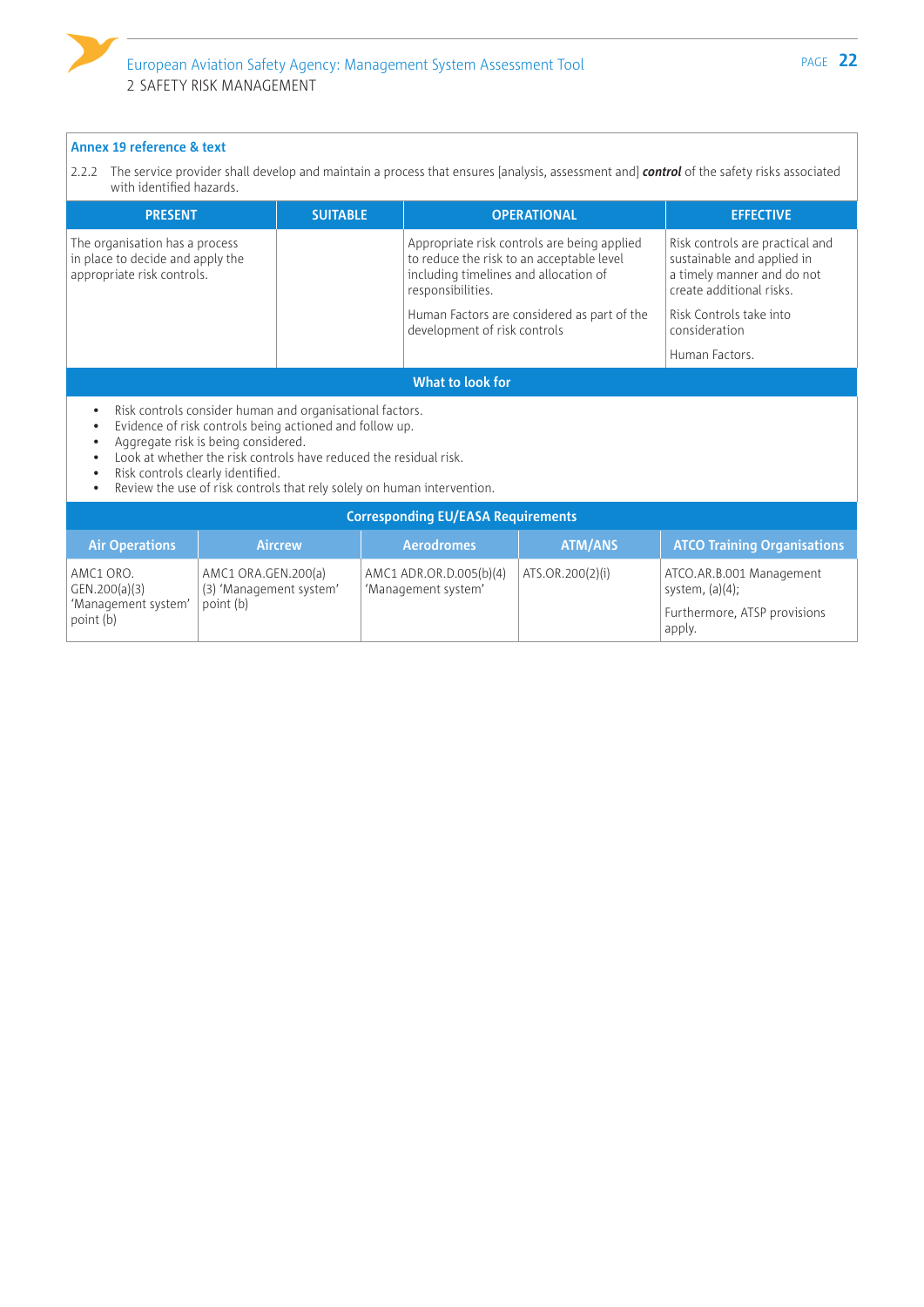# <span id="page-24-0"></span>3 SAFETY ASSURANCE

# **3.1 SAFETY PERFORMANCE MONITORING AND MEASUREMENT**

#### **Annex 19 reference & text**

3.1.1 The service provider shall develop and maintain the means to verify the safety performance of the organization and to validate the effectiveness of safety risk controls.

#### See Annex 19 Note.

| <b>PRESENT</b>                                                                                   | <b>SUITABLE</b> | <b>OPERATIONAL</b>                                                                    | <b>EFFECTIVE</b>                                                                                                                                                                              |  |  |
|--------------------------------------------------------------------------------------------------|-----------------|---------------------------------------------------------------------------------------|-----------------------------------------------------------------------------------------------------------------------------------------------------------------------------------------------|--|--|
| There is a process in place to assess<br>whether the risk controls are applied and<br>effective. |                 | Risk controls are being verified to assess<br>whether they are applied and effective. | Risk controls are assessed<br>and actions taken to ensure<br>they are effective and<br>delivering a safe service.<br>The reasons for<br>ineffectiveness of risk<br>controls are investigated. |  |  |
| What to look for                                                                                 |                 |                                                                                       |                                                                                                                                                                                               |  |  |

- Evidence of risk controls being assessed for effectiveness (eg. audits, surveys, reviews).
- Evidence of risk controls applied by contracted organisations / third parties being assessed.
- Information from safety assurance and compliance monitoring activities feeds back into the safety risk management process.
- Review where risk controls have been changed as a result of the assessment.

| <b>Corresponding EU/EASA Requirements</b>                                                                                                         |                                                                                                                                                  |                                                                                                           |                   |                                                                              |  |
|---------------------------------------------------------------------------------------------------------------------------------------------------|--------------------------------------------------------------------------------------------------------------------------------------------------|-----------------------------------------------------------------------------------------------------------|-------------------|------------------------------------------------------------------------------|--|
| <b>Air Operations</b>                                                                                                                             | <b>Aircrew</b>                                                                                                                                   | <b>Aerodromes</b>                                                                                         | <b>ATM/ANS</b>    | <b>ATCO Training</b><br><b>Organisations</b>                                 |  |
| ORO.GEN.200<br>'Management system'<br>point $(a)(3)$<br>AMC1 ORO.GEN.200(a)<br>(3) 'Management system'<br>point $(d)(1)$ - [complex<br>operators] | ORA.GEN.200 'Management<br>system' point (a)(3)<br>AMC1 ORA.GEN.200(a)<br>(3) 'Management system'<br>point $(d)(1)$ - [complex<br>organisations] | ADR.OR.D.005<br>'Management system'<br>point (b)(5) and AMC1<br>ADR.OR.D.005(b)(5)<br>'Management system' | ATS.OR.200 (3)(i) | Not applicable, however<br>Air Traffic Service Provider<br>provisions apply. |  |

Annex 19 Note: *An internal audit process is one means to monitor compliance with safety regulations, the foundation upon which SMS is built, and assess the*  effectiveness of these safety risk controls and the SMS. Guidance on the scope of the internal audit process is contained in the Safety Management Manual (SMM) *(Doc 9859).*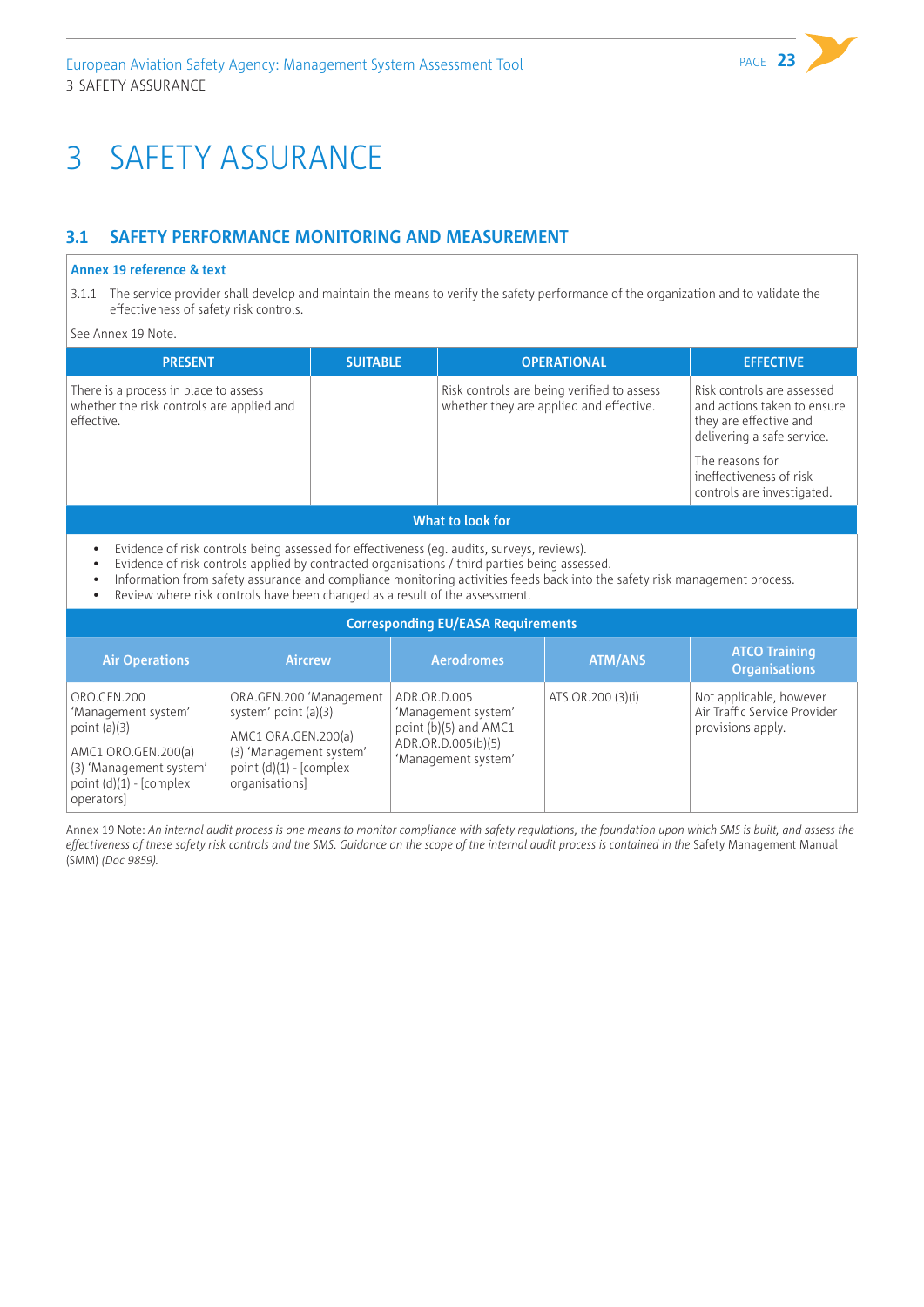3.1.2 The service provider's safety performance shall be verified in reference to the safety performance indicators and safety performance targets of the SMS in support of the organization's safety objectives.

| <b>PRESENT</b>                                                                                                                                                                                                    | <b>SUITABLE</b> | <b>OPERATIONAL</b>                                                                                                                           | <b>EFFECTIVE</b>                                                                                                                                                                                                                                                                                                               |
|-------------------------------------------------------------------------------------------------------------------------------------------------------------------------------------------------------------------|-----------------|----------------------------------------------------------------------------------------------------------------------------------------------|--------------------------------------------------------------------------------------------------------------------------------------------------------------------------------------------------------------------------------------------------------------------------------------------------------------------------------|
| There is a process in place on how<br>the safety performance of the<br>organisation will be measured<br>including safety performance<br>indicators and targets linked to the<br>organisation's safety objectives. |                 | The safety performance of the organisation<br>is being measured and the SPIs are being<br>continuously monitored and analysed for<br>trends. | SPIs are demonstrating<br>the safety performance of<br>the organisation and the<br>effectiveness of risk controls<br>based on reliable data.<br>SPIs are reviewed and regularly<br>updated to ensure they remain<br>relevant.<br>Where the SPIs indicate a risk<br>control not being effective<br>appropriate action is taken. |
|                                                                                                                                                                                                                   |                 | <b>AMERICAN FRANCISCO</b>                                                                                                                    |                                                                                                                                                                                                                                                                                                                                |

#### **What to look fo**

- Evidence that SPIs are based on reliable sources of data.
- Evidence of when Safety performance indicators were last reviewed.
- The defined SPIs and targets are appropriate to the organisation's activities, risks and safety objectives.
- SPIs are focused on what is important rather than what is easy to measure.
- Consideration of any State SPIs.
- Review whether any action has been taken when an SPI is indicating a negative trend (reflecting a risk control or an inappropriate SPI).
- Evidence that results of safety performance monitoring are discussed at senior management level.
- Evidence of feedback provided to the accountable manager.

|                                                                                                                                                      | <b>Corresponding EU/EASA Requirements</b>                                                                                                       |                                                                                                           |                                                                                                                                         |                                                                              |  |
|------------------------------------------------------------------------------------------------------------------------------------------------------|-------------------------------------------------------------------------------------------------------------------------------------------------|-----------------------------------------------------------------------------------------------------------|-----------------------------------------------------------------------------------------------------------------------------------------|------------------------------------------------------------------------------|--|
| <b>Air Operations</b>                                                                                                                                | <b>Aircrew</b>                                                                                                                                  | <b>Aerodromes</b>                                                                                         | <b>ATM/ANS</b>                                                                                                                          | <b>ATCO Training Organisations</b>                                           |  |
| ORO.GEN.200<br>'Management system'<br>point $(a)(3)$<br>AMC1 ORO.<br>GEN.200(a)(3)<br>'Management system'<br>point $(d)(1)$ - [complex<br>operators] | ORA.GEN.200 'Management<br>system' point (a)(3)<br>AMC1 ORA.GEN.200(a)<br>(3) 'Management system'<br>point $(d)(1)$ - [complex<br>organisations | ADR.OR.D.005<br>'Management system'<br>point (b)(5) and AMC1<br>ADR.OR.D.005(b)(5)<br>'Management system' | ATM/ANS.OR.B.005(a)(3)<br>AMC2 ATM/ANS.OR.B.005(a)<br>Management system<br>(3)<br>AMC1 ATS.OR.200(1)<br>(v) Safety management<br>system | Not applicable, however<br>Air Traffic Service Provider<br>provisions apply. |  |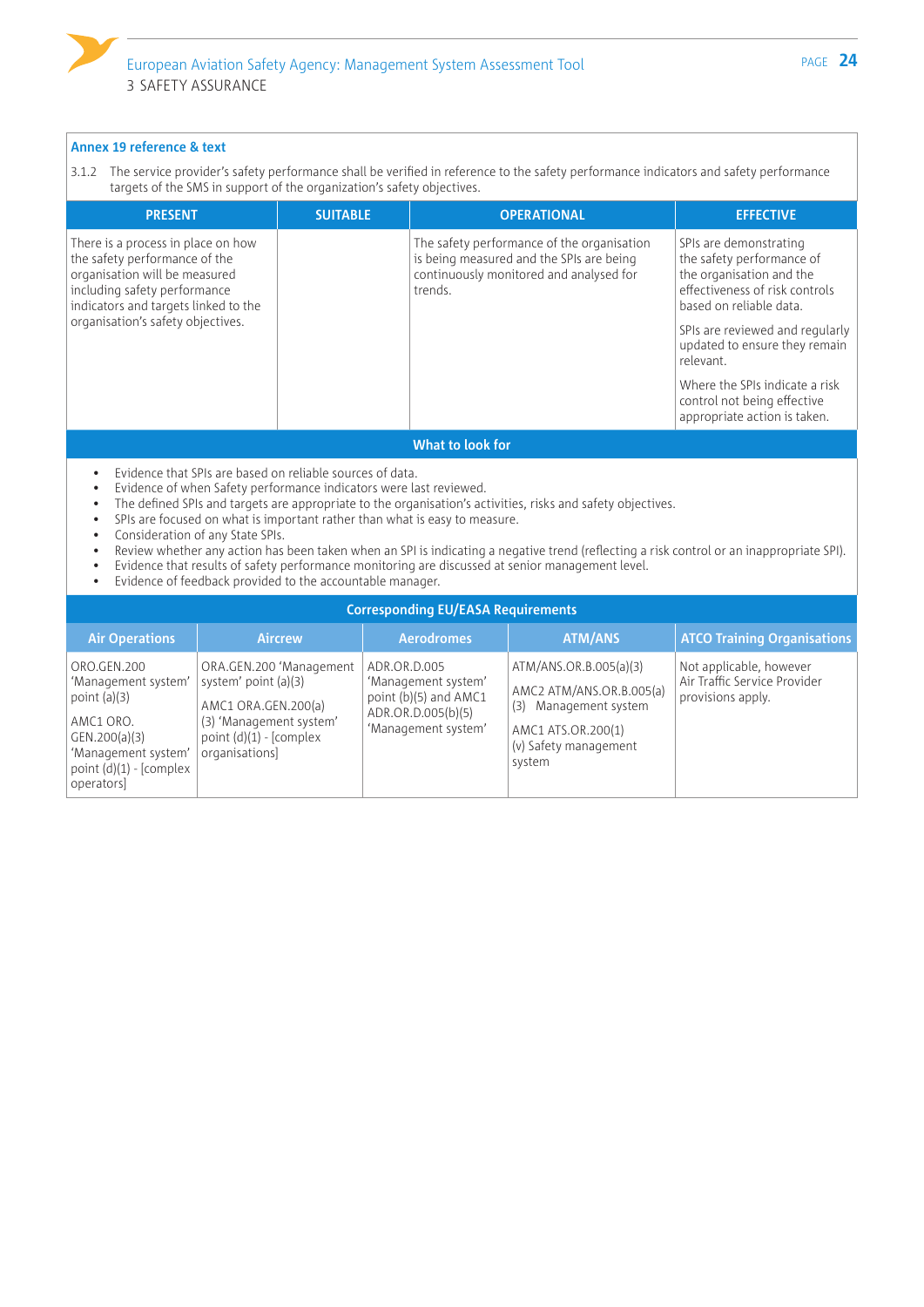### **3.2 THE MANAGEMENT OF CHANGE**

#### **Annex 19 reference & text**

3.2.1 The service provider shall develop and maintain a process to identify changes which may affect the level of safety risk associated with its aviation products or services and to identify and manage the safety risks that may arise from those changes.

| <b>PRESENT</b>                                                                                                                                                                                                                          | <b>SUITABLE</b> | <b>OPERATIONAL</b>                                                                                                                                                                                                                                                                                                                     | <b>EFFECTIVE</b>                                                                                                                                                                                                                                                                                                          |  |  |
|-----------------------------------------------------------------------------------------------------------------------------------------------------------------------------------------------------------------------------------------|-----------------|----------------------------------------------------------------------------------------------------------------------------------------------------------------------------------------------------------------------------------------------------------------------------------------------------------------------------------------|---------------------------------------------------------------------------------------------------------------------------------------------------------------------------------------------------------------------------------------------------------------------------------------------------------------------------|--|--|
| The organisation has established<br>a management of change process to<br>identify whether changes have an<br>impact on safety and to manage any<br>identified risks in accordance with<br>existing safety risk management<br>processes. |                 | The management of change process is being<br>used. It includes hazard identification and risk<br>assessments with appropriate risk controls being<br>put in place before the decision to make the<br>change is taken.<br>Human Factors issues have been considered<br>and being addressed as part of the change<br>management process. | The management of change<br>process is used for all safety<br>related changes including<br>Human Factors issues and<br>considers the accumulation<br>of multiple changes. It is<br>initiated in a planned, timely<br>and consistent manner<br>and includes follow up<br>action that the change was<br>implemented safely. |  |  |
| What to look for                                                                                                                                                                                                                        |                 |                                                                                                                                                                                                                                                                                                                                        |                                                                                                                                                                                                                                                                                                                           |  |  |

- Key stakeholders are involved in the process.
- Review what triggers the process.
- Review recent changes that have been through the risk assessment process.
- Change is signed off by an appropriately authorised person.
- Transitional risks are being identified and managed.
- Review follow up actions such as whether any assumptions made have been validated.
- Review whether there is an impact on previous risk assessments and existing hazards.
- Review whether consideration is given to the accumulative effect of multiple changes.
- Review that business related changes have considered safety risks (organisational restructuring, downsizing, IT projects etc.)
- Evidence of Human Factors issues being addressed during changes.
- Review impact of change on training and competencies.

#### **Corresponding EU/EASA Requirements**

| <b>Air Operations</b>                                                                                                                                                                                                                                         | <b>Aircrew</b>                                                                                                                                                                                                                                                  | <b>Aerodromes</b>                                                                                                                                                | <b>ATM/ANS</b>                                                                                                                                                                                                                                                                          | <b>ATCO Training</b><br><b>Organisations</b>                                         |
|---------------------------------------------------------------------------------------------------------------------------------------------------------------------------------------------------------------------------------------------------------------|-----------------------------------------------------------------------------------------------------------------------------------------------------------------------------------------------------------------------------------------------------------------|------------------------------------------------------------------------------------------------------------------------------------------------------------------|-----------------------------------------------------------------------------------------------------------------------------------------------------------------------------------------------------------------------------------------------------------------------------------------|--------------------------------------------------------------------------------------|
| ORO.GEN.200<br>'Management system'<br>point $(a)(3)$<br>AMC1 ORO.GEN.200(a)<br>(3) 'Management<br>system' point (e) -<br>[complex operators]<br>AMC1 ORO.GEN.200(a)<br>(1); (2); (3); (5)<br>'Management system'<br>point $(b)$ - [non-<br>complex operators] | ORA.GEN.200<br>'Management system'<br>point $(a)(3)$<br>AMC1 ORA.GEN.200(a)<br>(3) 'Management system'<br>point (e) - [complex]<br>organisations<br>AMC1 ORA.GEN.200(a)<br>$(1);(2);(3);(5)$ 'Management<br>system' point (b) - [non-<br>complex organisations] | ADR.OR.D.005<br>'Management system'<br>point (b)(6) and AMC1<br>ADR.OR.D.005(b)(6)<br>'Management system'<br>ADR.OR.B.040 'Changes'<br>in particular point $(f)$ | ATM/ANS.OR.A.040<br>$Changes - general$<br>ATM/ANS.OR.A.045 Changes<br>to a functional system<br>ATM/ANS.OR.B.005(a)(4)<br>ATM/ANS.OR.B.010<br>Changes - General<br>ATS.OR.205 Safety assessment<br>and assurance of changes to<br>the functional system ATS.<br>OR.210 Safety criteria | AMC1 ATCO.OR.C.001(e)<br>Management system of<br>training organisations point<br>(c) |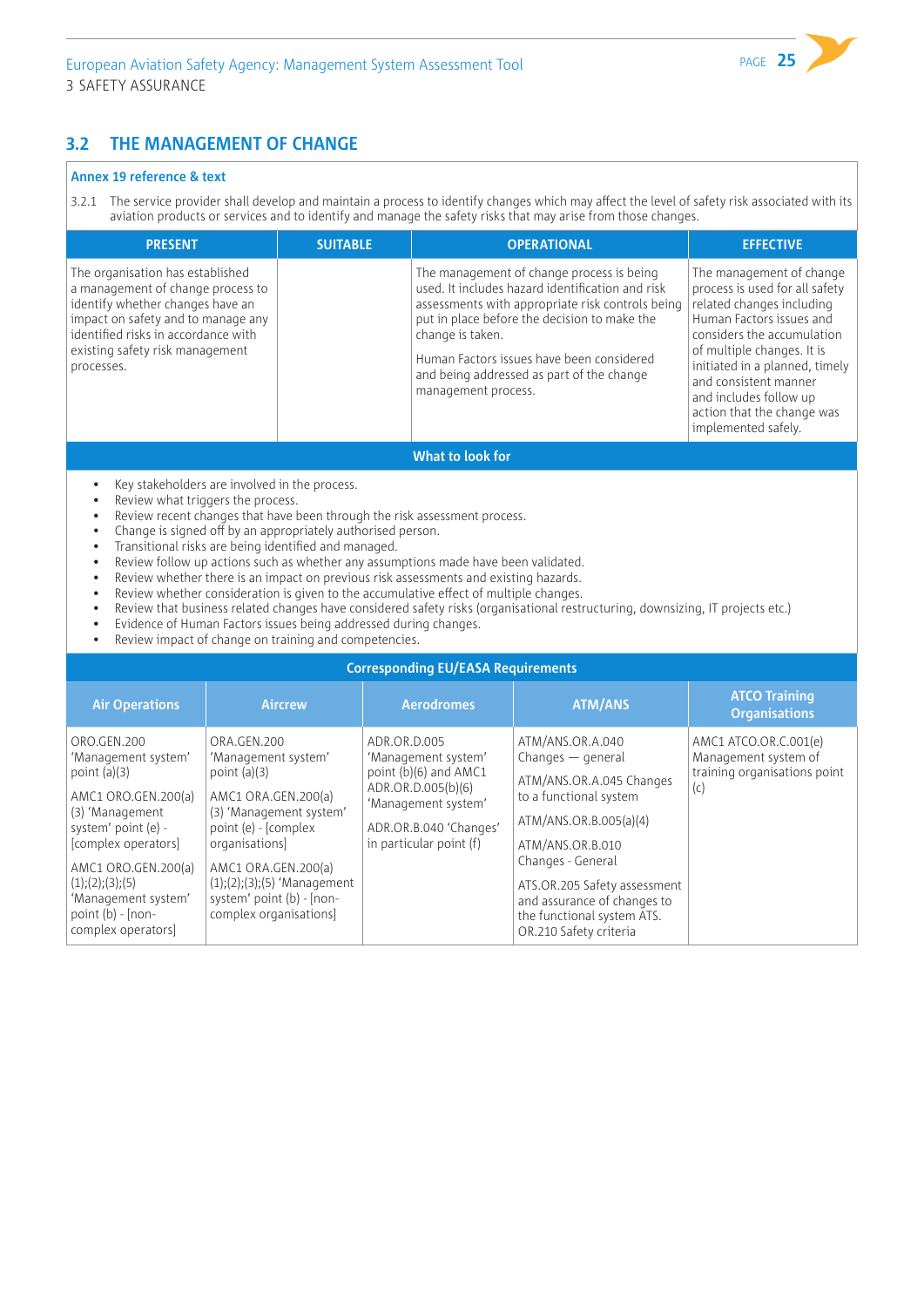

# **3.3 CONTINUOUS IMPROVEMENT OF THE SMS**

complex organisations]

#### **Annex 19 reference & text**

3.3.1 The service provider shall monitor and assess its SMS processes to maintain or continuously improve the overall effectiveness of the SMS.

| <b>PRESENT</b>                                                                                                                                                                                                                                                                                                                             | <b>SUITABLE</b>                                                                                                                                                                                                                                                                                                                                                                                                                                                                                                                                                           |                                                                                                                                                      | <b>OPERATIONAL</b> | <b>EFFECTIVE</b>                                                                                                                                                                   |
|--------------------------------------------------------------------------------------------------------------------------------------------------------------------------------------------------------------------------------------------------------------------------------------------------------------------------------------------|---------------------------------------------------------------------------------------------------------------------------------------------------------------------------------------------------------------------------------------------------------------------------------------------------------------------------------------------------------------------------------------------------------------------------------------------------------------------------------------------------------------------------------------------------------------------------|------------------------------------------------------------------------------------------------------------------------------------------------------|--------------------|------------------------------------------------------------------------------------------------------------------------------------------------------------------------------------|
| There is a process in place to monitor<br>and review the effectiveness of the<br>SMS using the available data and<br>information.                                                                                                                                                                                                          |                                                                                                                                                                                                                                                                                                                                                                                                                                                                                                                                                                           | There is evidence of the SMS being periodically<br>reviewed to support the assessment of its<br>effectiveness and appropriate action being<br>taken. |                    | The assessment of SMS<br>effectiveness uses multiple<br>sources of information<br>including the safety data<br>analysis that supports<br>decisions for continuous<br>improvements. |
|                                                                                                                                                                                                                                                                                                                                            |                                                                                                                                                                                                                                                                                                                                                                                                                                                                                                                                                                           | <b>What to look for</b>                                                                                                                              |                    |                                                                                                                                                                                    |
| Evidence of:<br>$\lambda$<br>$\rightarrow$<br>Evidence of follow up actions.<br>$\bullet$                                                                                                                                                                                                                                                  | What information and safety data is used for management decision making for continuous improvement?<br>Lessons learnt being incorporated into SMS and operational processes;<br>Best practice being sought and embraced<br>Surveys and assessments of organisational culture being carried out and acted upon.<br>Data being analysed and results shared with Safety Committees.<br>Feedback from external occurrences, investigation reports, safety meetings, hazard reports, audits, safety data analysis all contribute<br>towards continuous improvement of the SMS. |                                                                                                                                                      |                    |                                                                                                                                                                                    |
|                                                                                                                                                                                                                                                                                                                                            |                                                                                                                                                                                                                                                                                                                                                                                                                                                                                                                                                                           | <b>Corresponding EU/EASA Requirements</b>                                                                                                            |                    |                                                                                                                                                                                    |
| <b>Air Operations</b>                                                                                                                                                                                                                                                                                                                      | <b>Aircrew</b>                                                                                                                                                                                                                                                                                                                                                                                                                                                                                                                                                            | <b>Aerodromes</b>                                                                                                                                    | <b>ATM/ANS</b>     | <b>ATCO Training</b><br><b>Organisations</b>                                                                                                                                       |
| Reg. 216/2008 Essential<br>requirements for air<br>operations point 8.a.4<br>ORO.GEN.200 'Management<br>system' point $(a)(3)$ and $(a)(6)$<br>AMC1 ORO.GEN.200(a)(3)<br>'Management system' point<br>(f) - [complex operators]<br>AMC1 ORO.GEN.200(a)<br>$(1);(2);(3);(5)$ 'Management<br>system' point (e) - [non-<br>complex operators] | Reg. 216/2008 Essential<br>requirements for pilot<br>licensing point 3.a.1(ii)<br>for ATOs and 4.c.1(ii) for<br>AeMCs<br>ORA.GEN.200<br>'Management system'<br>point $(a)(3)$ and $(a)(6)$<br>AMC1 ORA.GEN.200(a)<br>(3) 'Management system'<br>point (f) - [complex<br>organisations]<br>AMC1 ORA.GEN.200(a)<br>$(1);(2);(3);(5)$ 'Management<br>system' point (e) - [non-                                                                                                                                                                                               | ADR.OR.D.005<br>'Management system'<br>point (b)(7) and AMC1<br>ADR.OR.D.005(b)(7)<br>'Management system'                                            | ATS.OR.200(2)(iii) | AMC1 ATCO.OR.C.001(e)<br>Management system of<br>training organisations point<br>(b)                                                                                               |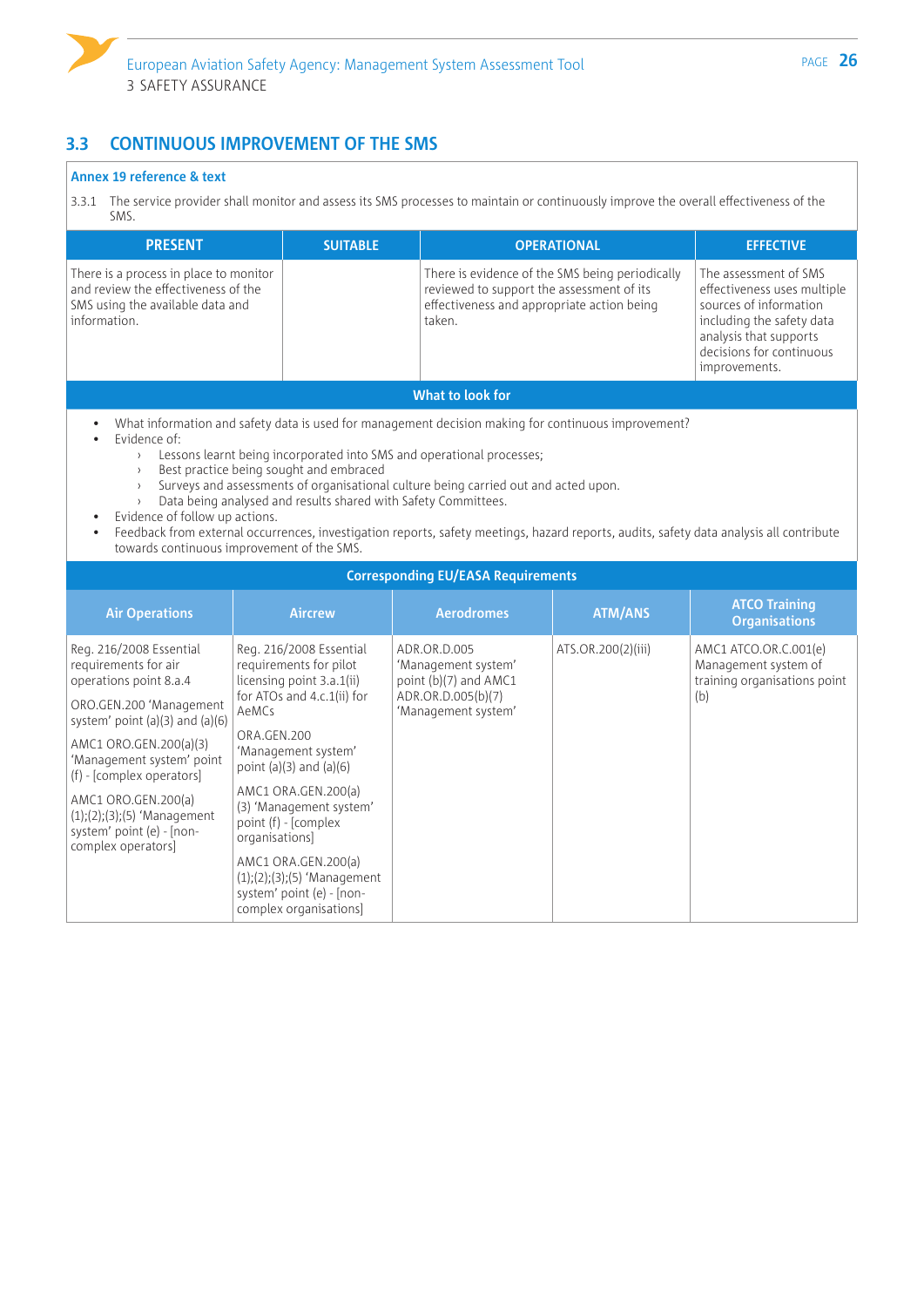# <span id="page-28-0"></span>4 SAFETY PROMOTION

# **4.1 TRAINING AND EDUCATION**

#### **Annex 19 reference & text**

4.1.1 The service provider shall develop and maintain a safety training programme that ensures that personnel are trained and competent to perform their SMS duties.

The scope of the safety training programme shall be appropriate to each individual's involvement in the SMS.

| <b>PRESENT</b>                                                                                                                                                                                                                                                | <b>SUITABLE</b> | <b>OPERATIONAL</b>                                                                                                                                            | <b>EFFECTIVE</b>                                                                                                                                                                                                                        |  |  |
|---------------------------------------------------------------------------------------------------------------------------------------------------------------------------------------------------------------------------------------------------------------|-----------------|---------------------------------------------------------------------------------------------------------------------------------------------------------------|-----------------------------------------------------------------------------------------------------------------------------------------------------------------------------------------------------------------------------------------|--|--|
| There is a training programme for<br>SMS in place that includes initial<br>and recurrent training. The training<br>covers individual safety duties<br>(including roles, responsibilities<br>and accountabilities) and how the<br>organisation's SMS operates. |                 | The SMS training programme is delivering<br>appropriate training to the different staff in the<br>organisation and being delivered by competent<br>personnel. | SMS Training is evaluated<br>for all aspects (learning<br>objectives, content, teaching<br>methods and styles.<br>tests) and is linked to the<br>competency assessment.<br>Training is routinely reviewed<br>to take into consideration |  |  |
|                                                                                                                                                                                                                                                               |                 |                                                                                                                                                               | feedback from different<br>sources.                                                                                                                                                                                                     |  |  |
| What to look for                                                                                                                                                                                                                                              |                 |                                                                                                                                                               |                                                                                                                                                                                                                                         |  |  |

- Review the SMS training programme including course content and delivery method.
- Check training records against the training programme.
- Review how the competence of the instructors is being assessed.
- Training considers feedback from external occurrences, investigation reports, safety meetings, hazard reports, audits, safety data analysis, training, course evaluations etc.
- Review how training is assessed for new staff and changes in position.
- Review any training evaluation.
- Does the training include human and organisational factors?
- Ask staff about their own understanding of their role in the organisation's SMS and their safety duties.
- Check all staff are briefed on compliance.

#### **Corresponding EU/EASA Requirements**

| <b>Air Operations</b>                                                                                               | <b>Aircrew</b>                                                                                                      | <b>Aerodromes</b>                                                         | <b>ATM/ANS</b>                                                                     | <b>ATCO Training</b><br><b>Organisations</b>                                 |
|---------------------------------------------------------------------------------------------------------------------|---------------------------------------------------------------------------------------------------------------------|---------------------------------------------------------------------------|------------------------------------------------------------------------------------|------------------------------------------------------------------------------|
| ORO.GEN.200<br>'Management system'<br>point $(a)(4)$<br>AMC1 ORO.GEN.200(a)<br>(4) 'Management<br>system' point (a) | ORA.GEN.200<br>'Management system'<br>point $(a)(4)$<br>AMC1 ORA.GEN.200(a)<br>(4) 'Management system'<br>point (a) | ADR.OR.D.005 'Management<br>system' (b)(8) and AMC1<br>ADR.OR.D.005(b)(8) | ATM/ANS.OR.B.005(a)(6)<br>Annex IV ATS.OR.200 'Safety<br>management system' (4)(i) | ATCO.OR.C.001 'Management<br>system for training<br>organisation', point (d) |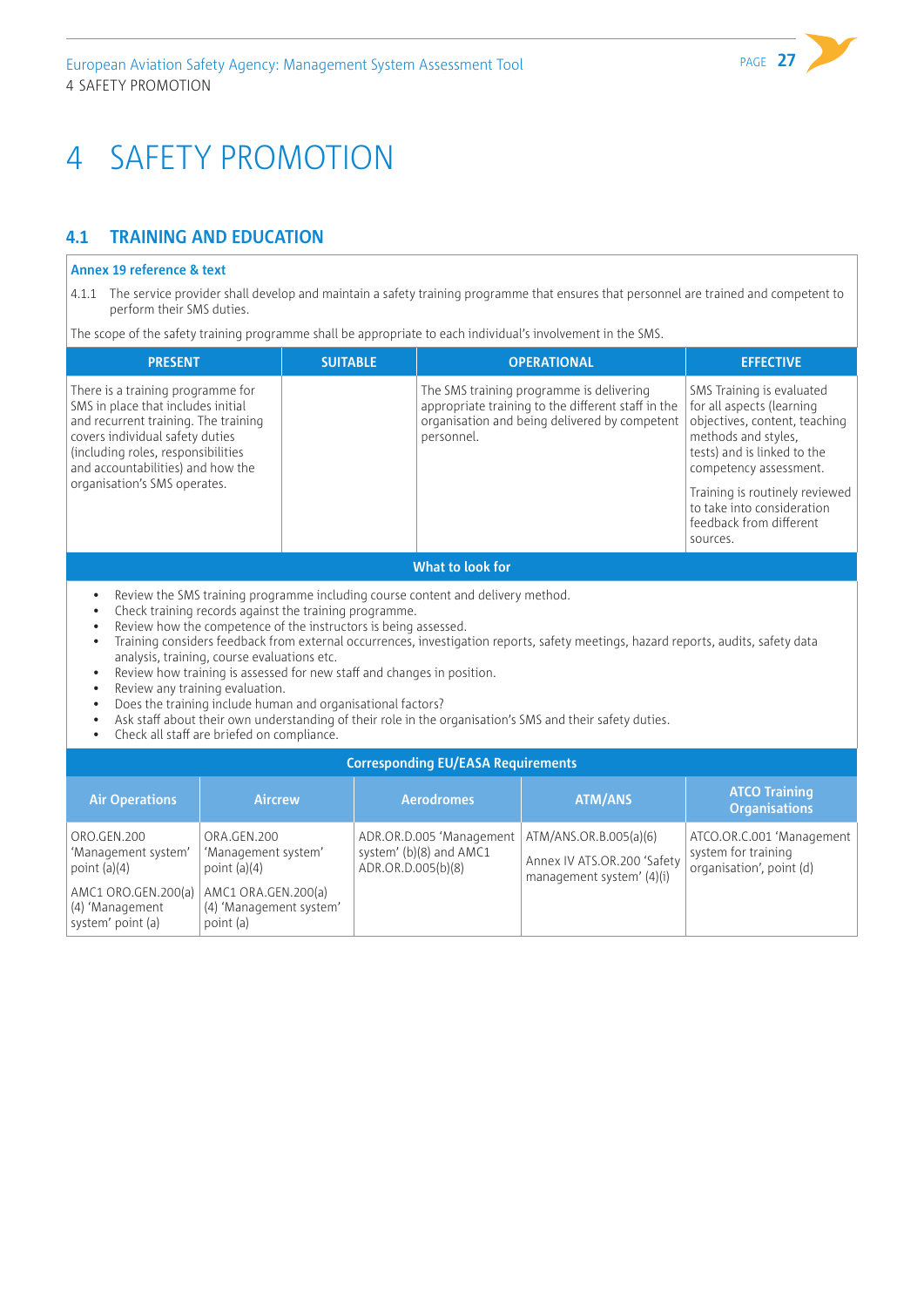### 4.1.2 EASA reference

EASA ORX.GEN.200(a)(4) requirements for maintaining personnel trained and competent to perform their

safety and compliance tasks

| <b>PRESENT</b>                                                                                         | <b>SUITABLE</b> | <b>OPERATIONAL</b>                                                                             | <b>EFFECTIVE</b>                                                                                           |  |
|--------------------------------------------------------------------------------------------------------|-----------------|------------------------------------------------------------------------------------------------|------------------------------------------------------------------------------------------------------------|--|
| There is a process in place to ensure<br>that the organisation has trained and<br>competent personnel. |                 | There is evidence of the process being used   The competency assessment<br>and being recorded. | programme takes appropriate<br>remedial action when necessary<br>and feeds into the training<br>programme. |  |
| What to look for                                                                                       |                 |                                                                                                |                                                                                                            |  |

• Review how competence assessment is carried out on initial recruitment and recurrently.<br>• Check it includes safety duties and responsibilities and compliance management

• Check it includes safety duties and responsibilities and compliance management

| <b>Corresponding EU/EASA Requirements</b>                                                                              |                                                                                                               |                                                                               |                                                                                         |                                                                                      |  |
|------------------------------------------------------------------------------------------------------------------------|---------------------------------------------------------------------------------------------------------------|-------------------------------------------------------------------------------|-----------------------------------------------------------------------------------------|--------------------------------------------------------------------------------------|--|
| <b>Air Operations</b>                                                                                                  | <b>Aircrew</b>                                                                                                | <b>Aerodromes</b>                                                             | <b>ATM/ANS</b>                                                                          | <b>ATCO Training Organisations</b>                                                   |  |
| ORO.GEN.200<br>'Management system'<br>point $(a)(4)$<br>AMC1 ORO.<br>GEN.200(a)(4)<br>'Management system'<br>point (a) | ORA.GEN.200 'Management<br>system' point (a)(4)<br>AMC1 ORA.GEN.200(a)(4)<br>'Management system' point<br>(a) | ADR.OR.D.005<br>'Management system'<br>(b)(8) and AMC1 ADR.<br>OR.D.005(b)(8) | ATM/ANS.OR.B.005(a)(6)<br>Annex IV ATS.OR.200<br>'Safety management<br>system' $(4)(i)$ | AMC1 ATCO.OR.C.001(d)<br>Management system of training<br>organisations<br>PERSONNEL |  |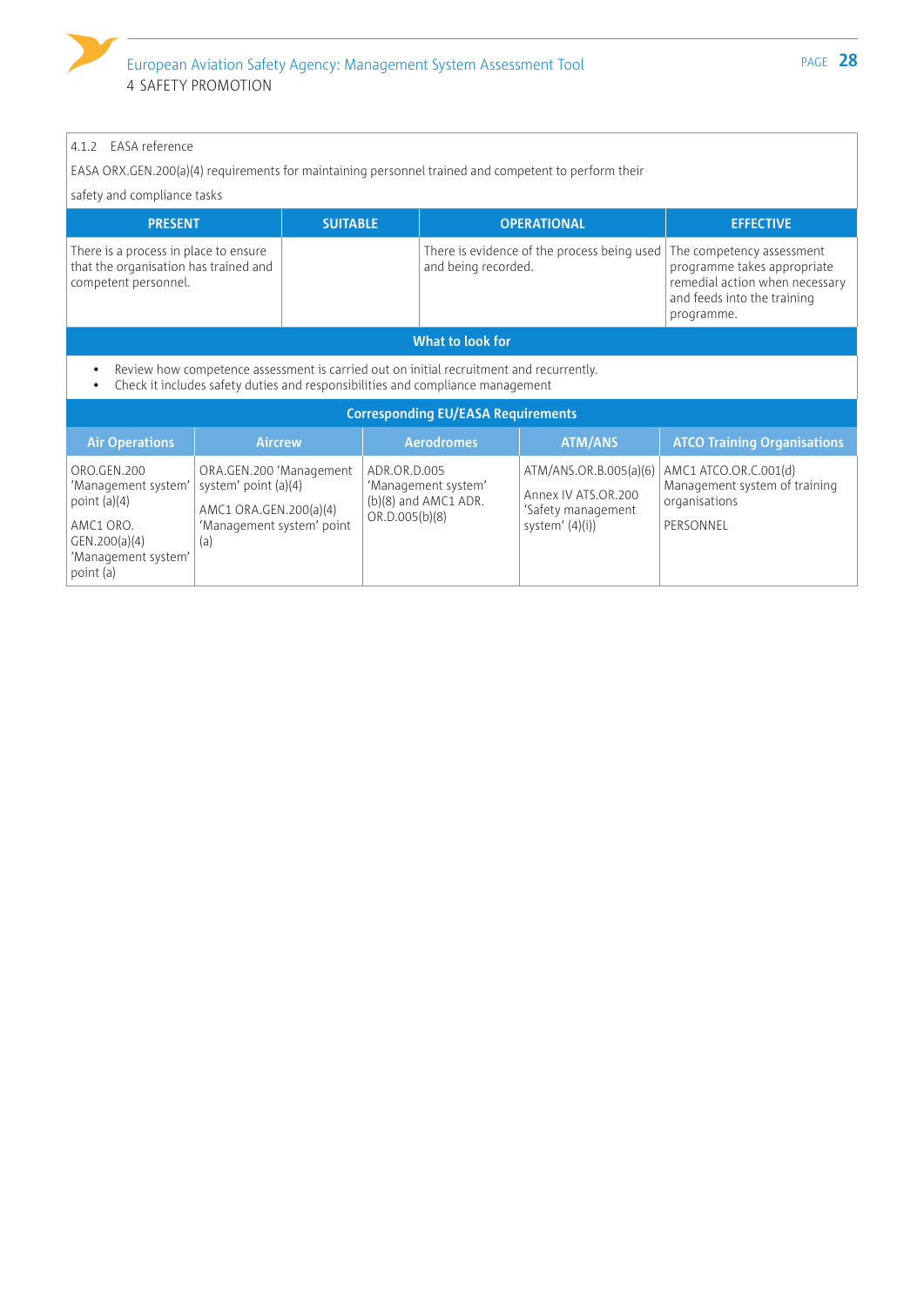### **4.2 SAFETY COMMUNICATION**

#### **Annex 19 reference & text**

4.2.1 The service provider shall develop and maintain a formal means for safety communication that:

- ensures personnel are aware of the SMS to a degree commensurate with their positions
- conveys safety-critical information
- explains why particular actions are taken to improve safety; and
- explains why safety procedures are introduced or changed

#### See also Reg. (EU) 376/2014 (Article 13(3))

| <b>PRESENT</b>                                                                                                                                                                                                                                                              | <b>SUITABLE</b> | <b>OPERATIONAL</b>                                                                                                                                                                                        | <b>EFFECTIVE</b>                                                                                                                                                                                                                                                                                                        |
|-----------------------------------------------------------------------------------------------------------------------------------------------------------------------------------------------------------------------------------------------------------------------------|-----------------|-----------------------------------------------------------------------------------------------------------------------------------------------------------------------------------------------------------|-------------------------------------------------------------------------------------------------------------------------------------------------------------------------------------------------------------------------------------------------------------------------------------------------------------------------|
| There is a process to determine what<br>safety critical information needs<br>to be communicated and how it<br>is communicated throughout the<br>organisation to all personnel as<br>relevant. This includes contracted<br>organisations and personnel where<br>appropriate. |                 | Safety critical information is being identified<br>and communicated throughout the<br>organisation to all personnel as relevant<br>including contracted organisations and<br>personnel where appropriate. | The organisation analyses<br>and communicates safety<br>critical information<br>effectively through a variety<br>of methods as appropriate<br>to maximise it being<br>understood.<br>Safety communication<br>is assessed to determine<br>how it is being used and<br>understood and to improve<br>it where appropriate. |

#### **What to look for**

- Review the sources of information used for safety communication.
- Review the methods used to communicate safety information e.g., meetings, presentations, emails, website access, newsletters, bulletins, posters etc.
- Assess whether the means of communication is appropriate.
- Is the means for safety communication being reviewed for effectiveness and material used to update relevant training.
- Significant events, changes and investigation outcomes are being communicated.
- Check accessibility to safety information.
- Ask staff about any recent safety communication.
- Review whether information from occurrences are communicated to all relevant personnel (internal and external) and it has been appropriately dis-identified.

### **Corresponding EU/EASA Requirements**

| <b>Air Operations</b>                                                                                                                                                       | <b>Aircrew</b>                                                                                                                                                              | <b>Aerodromes</b>                                                                                         | <b>ATM/ANS</b>                                                                                       | <b>ATCO Training</b><br><b>Organisations</b>                                 |  |  |
|-----------------------------------------------------------------------------------------------------------------------------------------------------------------------------|-----------------------------------------------------------------------------------------------------------------------------------------------------------------------------|-----------------------------------------------------------------------------------------------------------|------------------------------------------------------------------------------------------------------|------------------------------------------------------------------------------|--|--|
| ORO.GEN.200<br>'Management system'<br>point $(a)(4)$<br>ORO.GEN.200<br>'Management system'<br>point $(a)(5)$<br>AMC1 ORO.GEN.200(a)<br>(4) 'Management system'<br>point (b) | ORA.GEN.200<br>'Management system'<br>point $(a)(4)$<br>ORA.GEN.200<br>'Management system'<br>point $(a)(5)$<br>AMC1 ORA.GEN.200(a)<br>(4) 'Management system'<br>point (b) | ADR.OR.D.005<br>'Management system'<br>point (b)(9) and AMC1<br>ADR.OR.D.005(b)(9)<br>'Management system' | ATM/ANS.OR.B.005(a)(7)<br>ATS.OR.200(4)(ii)<br>AMC1 ATM/<br>ANS.OR.B.005(a)<br>(7) Management system | Not applicable, however<br>Air Traffic Service Provider<br>provisions apply. |  |  |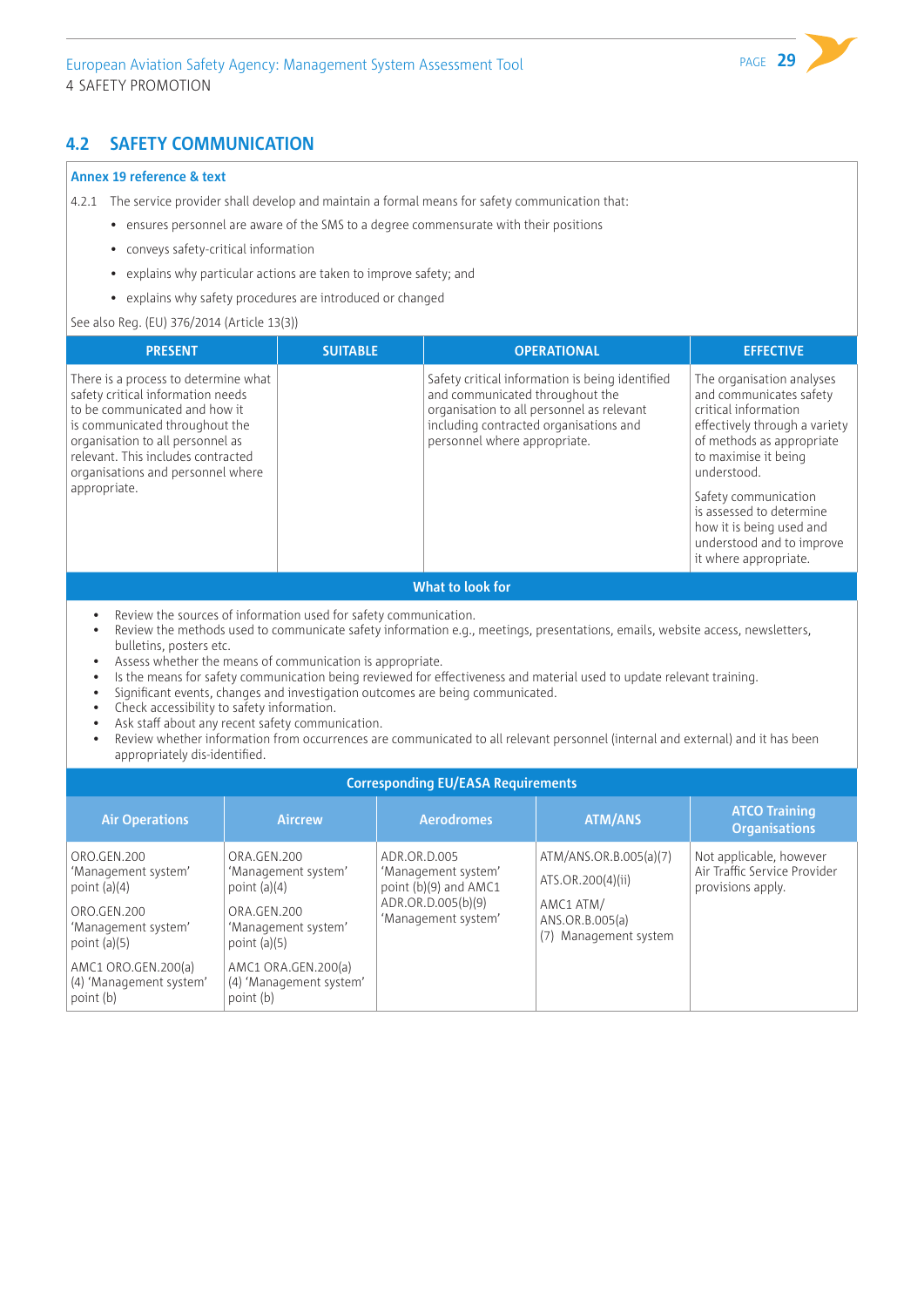# <span id="page-31-0"></span>5 ADDITIONAL ITEMS TO BE CONSIDERED

**These additional items included for the assessment relate to EASA Management System requirements or new notes in Annex 19 Edition 2. They are considered important parts of an effective SMS.**

### **5.1 INTERFACE MANAGEMENT**

#### **Annex 19 reference & text**

#### 5.1.1 Appendix 2 Note 2.—

The service provider's interfaces with other organizations can have a significant contribution to the safety of its products or services.

| <b>PRESENT</b>                                                                                                                                    | <b>SUITABLE</b> | <b>OPERATIONAL</b>                                                                                                                                                                                           | <b>EFFECTIVE</b>                                                                                                                                                                                                                                                    |  |  |
|---------------------------------------------------------------------------------------------------------------------------------------------------|-----------------|--------------------------------------------------------------------------------------------------------------------------------------------------------------------------------------------------------------|---------------------------------------------------------------------------------------------------------------------------------------------------------------------------------------------------------------------------------------------------------------------|--|--|
| The organisation has identified and<br>documented the relevant internal and<br>external interfaces and the critical<br>nature of such interfaces. |                 | The organisation is managing the interfaces<br>through hazard identification and risk<br>management. There is assurance activity to<br>assess risk mitigations being delivered by<br>external organisations. | The organisation has<br>a good understanding of<br>interface management<br>and there is evidence that<br>interface risks are being<br>identified and acted upon.<br>Interfacing organisations<br>are sharing safety<br>information and take<br>actions when needed. |  |  |
| What to look for                                                                                                                                  |                 |                                                                                                                                                                                                              |                                                                                                                                                                                                                                                                     |  |  |
| Review how interfaces have been documented. It may be included in a system description.                                                           |                 |                                                                                                                                                                                                              |                                                                                                                                                                                                                                                                     |  |  |

- Evidence that:
	- › Safety critical issues, areas and associated hazards are identified;
	- › Safety occurrences are being reported and addressed;
	- › Risk controls actions are applied and regularly reviewed;
	- › Interfaces are reviewed periodically
- The organisation's SMS covers hazard identification for the external services and activities and internal interfaces.
- Training and safety promotion sessions are organised with relevant external organisations.
- External organisations participate in SMS activities and share safety information.

| <b>Corresponding EU/EASA Requirements</b>                                                     |                                                                                               |                                                                                                              |                                                                                                               |                                              |  |
|-----------------------------------------------------------------------------------------------|-----------------------------------------------------------------------------------------------|--------------------------------------------------------------------------------------------------------------|---------------------------------------------------------------------------------------------------------------|----------------------------------------------|--|
| <b>Air Operations</b>                                                                         | <b>Aircrew</b>                                                                                | <b>Aerodromes</b>                                                                                            | <b>ATM/ANS</b>                                                                                                | <b>ATCO Training</b><br><b>Organisations</b> |  |
| Not explicitly addressed<br>See ORO.GEN.205<br>'Contracted activities'<br>and related GM1 & 2 | Not explicitly addressed<br>See ORA.GEN.205<br>'Contracted activities 'and<br>related GM1 & 2 | ADR.OR.D.010 'Contracted<br>activities'<br>and<br>ADR.OR.D.025<br>'Coordination with other<br>organisations' | ATM/ANS.OR.B.005<br>'Management system' point<br>GM1 ADR.OR.B.040(f)<br>'Changes' points (b)(2) and<br>(b)(3) | Not explicitly addressed                     |  |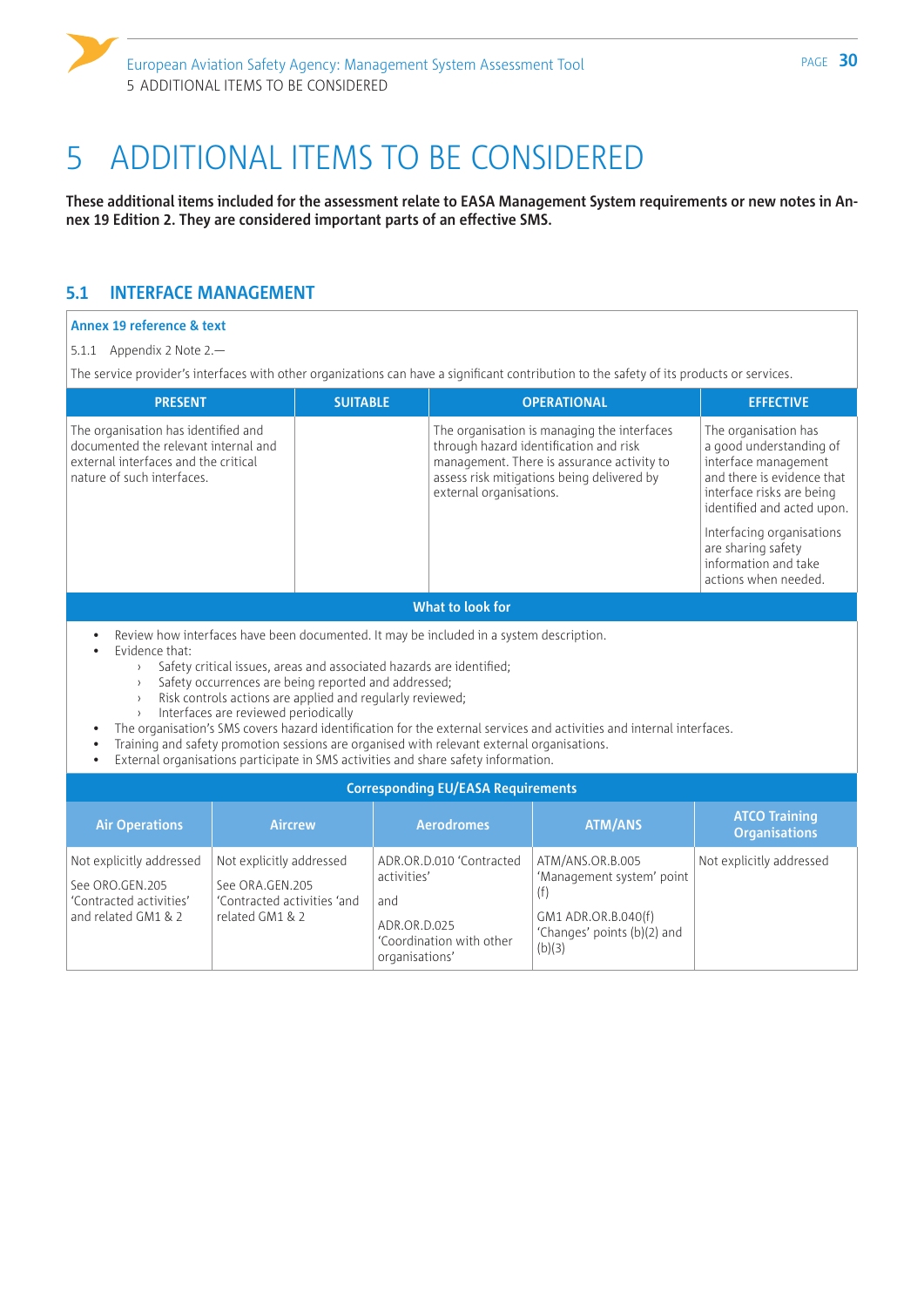# **5.2 RESPONSIBILITIES FOR COMPLIANCE AND COMPLIANCE MONITORING FUNCTION**

5.2.1 Responsibilities and accountability for ensuring compliance are defined

| responsibilities and accountability for chisarmiq complianted are achi                                                                                                                                        |                 |                                                                                                                                                                                                                                                     |                                                                                                                                                                                           |  |  |
|---------------------------------------------------------------------------------------------------------------------------------------------------------------------------------------------------------------|-----------------|-----------------------------------------------------------------------------------------------------------------------------------------------------------------------------------------------------------------------------------------------------|-------------------------------------------------------------------------------------------------------------------------------------------------------------------------------------------|--|--|
| <b>PRESENT</b>                                                                                                                                                                                                | <b>SUITABLE</b> | <b>OPERATIONAL</b>                                                                                                                                                                                                                                  | <b>EFFECTIVE</b>                                                                                                                                                                          |  |  |
| Applicable requirements are clearly<br>identified and properly transcribed into<br>organisation manuals and procedures.<br>Responsibilities and accountabilities for<br>compliance are defined for all staff. |                 | Organisation manuals and procedures are<br>regularly reviewed in light of changes in<br>applicable requirements.<br>All staff are aware of their responsibilities<br>and accountabilities for compliance and to<br>follow processes and procedures. | Enhancements to processes and<br>procedures are suggested from<br>the workforce and management.<br>Individuals are proactively<br>identifying and reporting<br>potential non-compliances. |  |  |
|                                                                                                                                                                                                               |                 | What to look for                                                                                                                                                                                                                                    |                                                                                                                                                                                           |  |  |
| Review how senior management ensure the organisation remains in compliance.<br>Review that job descriptions include responsibilities for compliance.                                                          |                 |                                                                                                                                                                                                                                                     |                                                                                                                                                                                           |  |  |
|                                                                                                                                                                                                               |                 | Corrosponding ELL/EACA Doquiromants                                                                                                                                                                                                                 |                                                                                                                                                                                           |  |  |

| <b>Corresponding EU/EASA Requirements</b>            |                                                   |                                                        |                                            |                                                    |  |
|------------------------------------------------------|---------------------------------------------------|--------------------------------------------------------|--------------------------------------------|----------------------------------------------------|--|
| <b>Air Operations</b>                                | <b>Aircrew</b>                                    | <b>Aerodromes</b>                                      | <b>ATM/ANS</b>                             | <b>ATCO Training Organisations</b>                 |  |
| ORO.GEN.205<br>'Personnel<br>requirements' point (b) | ORA.GEN.205 'Personnel<br>requirements' point (b) | ADR.OR.D.005<br>'Management system"<br>point $(b)(11)$ | ATM/ANS.OR.B.020<br>Personnel requirements | ATCO.OR.C.010 Personnel<br>requirements, point (b) |  |

| Responsibilities and accountabilities for compliance monitoring are defined<br>5.2.2                                                                                                                                                                                                                                                                                                                                                                                                                               |                                                            |                                                                                                                      |                                                                                                                                                                                                                                        |                                                                                                                                                                                                                                                                                                                           |  |  |
|--------------------------------------------------------------------------------------------------------------------------------------------------------------------------------------------------------------------------------------------------------------------------------------------------------------------------------------------------------------------------------------------------------------------------------------------------------------------------------------------------------------------|------------------------------------------------------------|----------------------------------------------------------------------------------------------------------------------|----------------------------------------------------------------------------------------------------------------------------------------------------------------------------------------------------------------------------------------|---------------------------------------------------------------------------------------------------------------------------------------------------------------------------------------------------------------------------------------------------------------------------------------------------------------------------|--|--|
| <b>PRESENT</b>                                                                                                                                                                                                                                                                                                                                                                                                                                                                                                     | <b>SUITABLE</b>                                            |                                                                                                                      | <b>OPERATIONAL</b>                                                                                                                                                                                                                     | <b>EFFECTIVE</b>                                                                                                                                                                                                                                                                                                          |  |  |
| It has been documented that<br>there is a person or group of<br>persons with responsibilities for<br>compliance monitoring including<br>the person acting as compliance<br>monitoring manager with<br>direct access to the accountable<br>manager.<br>The accountable manager's<br>accountability and responsibilities<br>for compliance monitoring is<br>documented.                                                                                                                                              |                                                            | monitoring programme<br>maintained.                                                                                  | The compliance monitoring manager has<br>implemented and is maintaining a compliance<br>The accountable manager is ensuring there are<br>sufficient compliance monitoring resources and<br>independence of the audit function is being | The organisation has established<br>a method to assess the efficiency<br>and effectiveness of the<br>compliance monitoring activities<br>with feedback to the accountable<br>manager.<br>The accountable manager and<br>senior management actively<br>seek feedback on the status of<br>compliance monitoring activities. |  |  |
| What to look for                                                                                                                                                                                                                                                                                                                                                                                                                                                                                                   |                                                            |                                                                                                                      |                                                                                                                                                                                                                                        |                                                                                                                                                                                                                                                                                                                           |  |  |
| How does the compliance monitoring manager interact with:<br>senior management,<br>$\rightarrow$<br>line managers<br>$\lambda$<br>the safety management staff?<br>Evidence that senior management take action on compliance monitoring results.<br>$\bullet$<br>Check that the number of staff involved in compliance monitoring is appropriate<br>$\bullet$<br>Check for evidence of direct reporting lines to the accountable manager.<br>Review how independence of the audit function is achieved<br>$\bullet$ |                                                            |                                                                                                                      |                                                                                                                                                                                                                                        |                                                                                                                                                                                                                                                                                                                           |  |  |
| <b>Corresponding EU/EASA Requirements</b>                                                                                                                                                                                                                                                                                                                                                                                                                                                                          |                                                            |                                                                                                                      |                                                                                                                                                                                                                                        |                                                                                                                                                                                                                                                                                                                           |  |  |
| <b>Air Operations</b>                                                                                                                                                                                                                                                                                                                                                                                                                                                                                              | <b>Aircrew</b>                                             | <b>Aerodromes</b>                                                                                                    | <b>ATM/ANS</b>                                                                                                                                                                                                                         | <b>ATCO Training Organisations</b>                                                                                                                                                                                                                                                                                        |  |  |
| AMC1 ORO.<br>GEN.200(a)(6)<br>'Management system'<br>point (c)                                                                                                                                                                                                                                                                                                                                                                                                                                                     | AMC1 ORA.GEN.200(a)(6)<br>'Management system' point<br>(c) | AMC1 ADR.OR.D.005(b)<br>(11) Management<br>system point (b) and<br>AMC2 ADR.OR.D.005(b)<br>(11) Management<br>system | AMC1 ATM/ANS.<br>OR.B.005(c)Management<br>system<br>COMPLIANCE<br><b>MONITORING</b>                                                                                                                                                    | AMC2 ATCO.OR.C.001(f)<br>Management system of training<br>organisations<br><b>COMPLIANCE MONITORING</b>                                                                                                                                                                                                                   |  |  |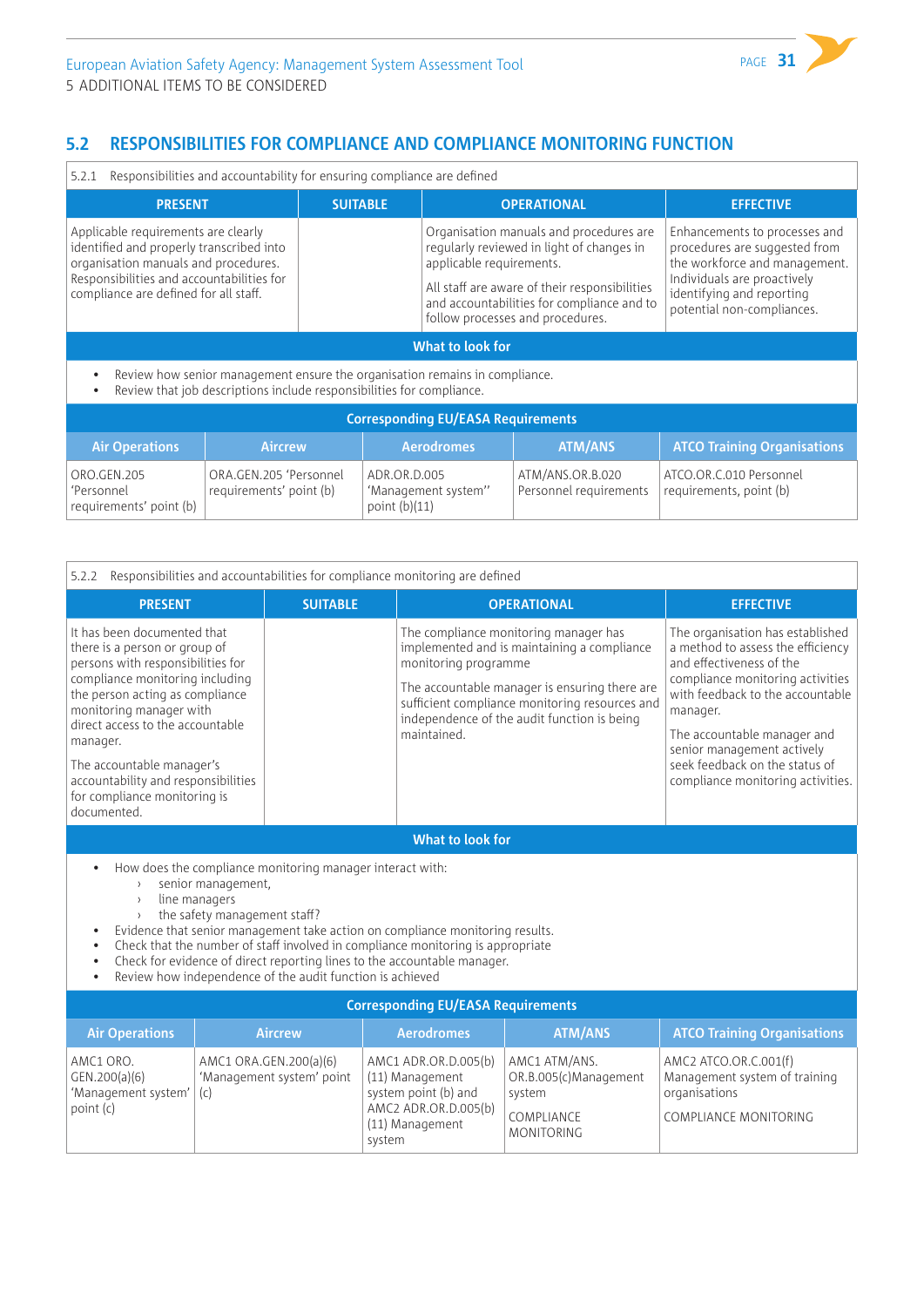# 5.2.3 Compliance monitoring programme

| <b>PRESENT</b>                                                                                                                                                                                                                                                                                  | <b>SUITABLE</b> | <b>OPERATIONAL</b>                                                                                                                                                                                                                                                                                                            | <b>EFFECTIVE</b>                                                                                                                                                              |  |
|-------------------------------------------------------------------------------------------------------------------------------------------------------------------------------------------------------------------------------------------------------------------------------------------------|-----------------|-------------------------------------------------------------------------------------------------------------------------------------------------------------------------------------------------------------------------------------------------------------------------------------------------------------------------------|-------------------------------------------------------------------------------------------------------------------------------------------------------------------------------|--|
| The organisation has a compliance<br>monitoring programme including<br>details of the schedule of monitoring<br>activities and procedures for audits<br>and inspections, reporting, follow up<br>and records.<br>The way independence of<br>compliance monitoring is achieved is<br>documented. |                 | The compliance monitoring programme is being<br>followed and regularly reviewed.<br>This includes the modification of the programme<br>to address identified risks or organisational and<br>operational changes.<br>Compliance monitoring is independent from<br>operational activities and includes contracted<br>activities | The organisation regularly<br>reviews its compliance<br>monitoring programme<br>and procedures to identify<br>the need for changes and<br>to ensure they remain<br>effective. |  |
| What to look for                                                                                                                                                                                                                                                                                |                 |                                                                                                                                                                                                                                                                                                                               |                                                                                                                                                                               |  |

- Assess the contents of the programme against any regulatory requirements.
- Review how risk and performance is used to determine the depth and frequency of monitoring activities.
- Review how independence is achieved.
- Assess what triggers a change in the programme.<br>• Review whether there are any potential conflicts of
- Review whether there are any potential conflicts of interest.

| <b>Corresponding EU/EASA Requirements</b>                                                                                                                                                                                           |                                                                       |                                                                      |                                                                         |                                                                                                |  |
|-------------------------------------------------------------------------------------------------------------------------------------------------------------------------------------------------------------------------------------|-----------------------------------------------------------------------|----------------------------------------------------------------------|-------------------------------------------------------------------------|------------------------------------------------------------------------------------------------|--|
| <b>Air Operations</b>                                                                                                                                                                                                               | <b>Aircrew</b>                                                        | <b>Aerodromes</b>                                                    | <b>ATM/ANS</b>                                                          | <b>ATCO Training</b><br><b>Organisations</b>                                                   |  |
| AMC1 ORO.GEN.200(a)<br>(6) 'Management system'<br>Point $(d)(2)$ (vi)<br>GM2 ORO.GEN.200(a)(6)<br>'Management system'<br>[complex organisations]<br>GM3 ORO.GEN.200(a)<br>(6) 'Management<br>system' [non-complex<br>organisations] | AMC1 ORO.GEN.200(a)<br>(6) 'Management system'<br>Point $(d)(2)$ (vi) | AMC1 ADR.OR.D.005(b)<br>(11) Management system<br>point $(c)(2)(vi)$ | AMC1 ATM/ANS.OR.B.005 (c)<br>Management system<br>COMPLIANCE MONITORING | GM1 ATCO.OR.C.001(f)<br>'Management system of<br>training organisations'<br>point $(c)(2)(vi)$ |  |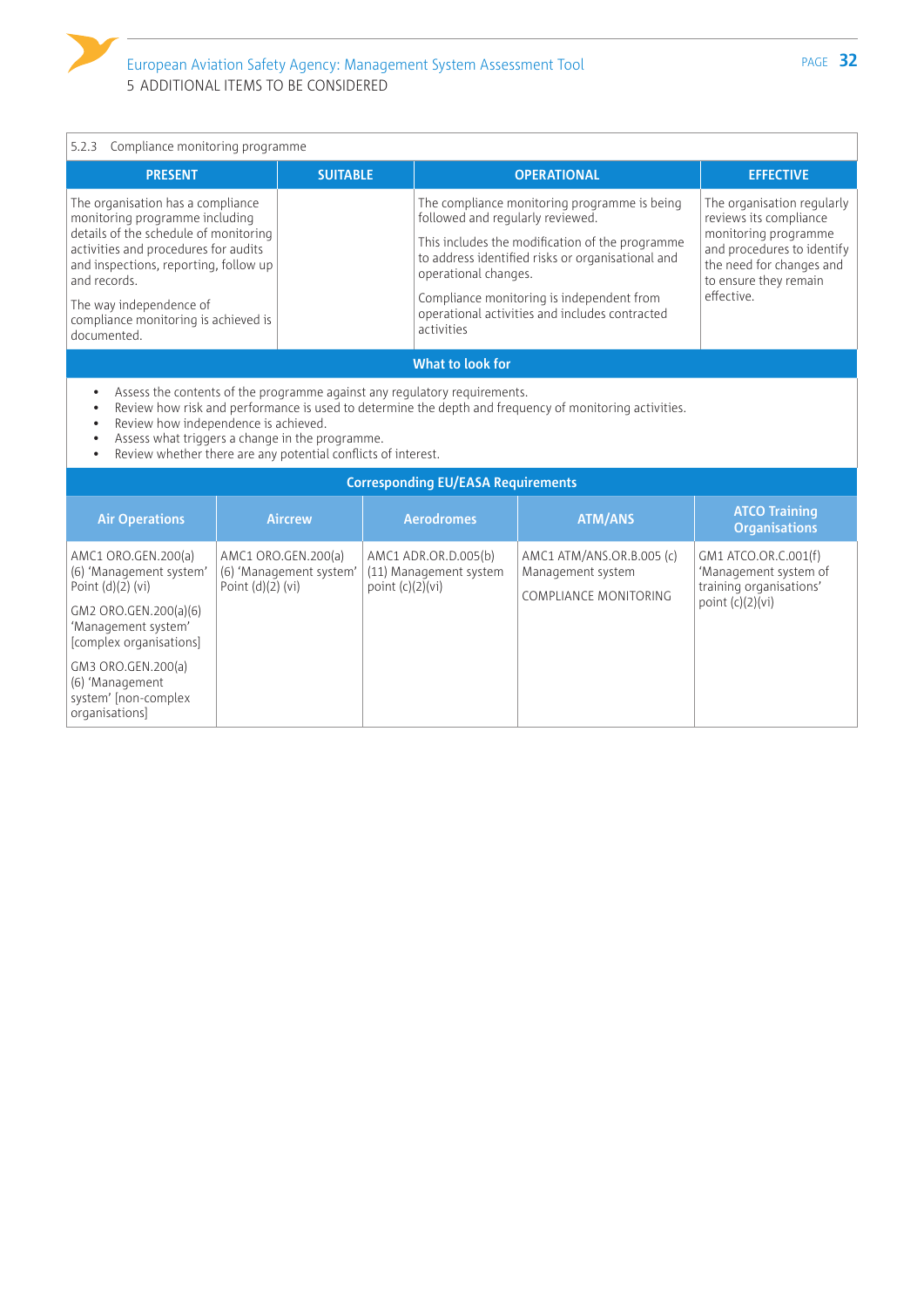| 5.2.4 Compliance monitoring outcomes e.g. audit results including corrective and preventive actions follow-up.                                                                                                                                                                                                                                                                                                                                                                                                                                                                              |                                                 |                 |                                                                                                              |                                                                                                                                                                                            |                                                                                                                                                                                                                                                                                                                                                                                                                                                                                                                                                                                      |
|---------------------------------------------------------------------------------------------------------------------------------------------------------------------------------------------------------------------------------------------------------------------------------------------------------------------------------------------------------------------------------------------------------------------------------------------------------------------------------------------------------------------------------------------------------------------------------------------|-------------------------------------------------|-----------------|--------------------------------------------------------------------------------------------------------------|--------------------------------------------------------------------------------------------------------------------------------------------------------------------------------------------|--------------------------------------------------------------------------------------------------------------------------------------------------------------------------------------------------------------------------------------------------------------------------------------------------------------------------------------------------------------------------------------------------------------------------------------------------------------------------------------------------------------------------------------------------------------------------------------|
| <b>PRESENT</b>                                                                                                                                                                                                                                                                                                                                                                                                                                                                                                                                                                              |                                                 | <b>SUITABLE</b> |                                                                                                              | <b>OPERATIONAL</b>                                                                                                                                                                         | <b>EFFECTIVE</b>                                                                                                                                                                                                                                                                                                                                                                                                                                                                                                                                                                     |
| The organisation has documented<br>procedures for the identification and<br>follow-up of corrective actions and<br>preventive actions.<br>There is a process for how audit<br>results are communicated to the<br>accountable manager and senior<br>management.<br>The interface between compliance<br>monitoring and the safety risk<br>management processes is described.                                                                                                                                                                                                                  |                                                 |                 | and preventive actions is carried out in<br>causal analysis to address root causes.<br>management and staff. | The identifying and follow-up of corrective<br>accordance with the procedures including<br>The status of corrective and preventive actions<br>is regularly communicated to relevant senior | The organisation regularly<br>reviews the status of corrective<br>and preventive actions.<br>The organisation investigates the<br>systemic causes and contributing<br>factors of findings.<br>Significant findings are used in<br>internal safety training & safety<br>promotion sessions.<br>The audit results and root causes.<br>causal and contributing factors<br>are analysed and considered<br>when reviewing internal policies<br>and procedures.<br>There is regular communication<br>between compliance monitoring<br>staff and staff involved in other<br>SMS activities. |
| What to look for                                                                                                                                                                                                                                                                                                                                                                                                                                                                                                                                                                            |                                                 |                 |                                                                                                              |                                                                                                                                                                                            |                                                                                                                                                                                                                                                                                                                                                                                                                                                                                                                                                                                      |
| Review the methods used for causal analysis<br>$\bullet$<br>Is the method used consistently?<br>$\bullet$<br>Review any repeat findings or where actions have not been implemented or overdue.<br>$\bullet$<br>Check for timely implementation of actions.<br>$\bullet$<br>Awareness of senior management of the status of significant findings and related CA/PAs.<br>$\bullet$<br>Appropriate personnel participate in the determination of causes and contributing factors.<br>$\bullet$<br>Look for consistency between internal audit results and external audit results.<br>$\bullet$ |                                                 |                 |                                                                                                              |                                                                                                                                                                                            |                                                                                                                                                                                                                                                                                                                                                                                                                                                                                                                                                                                      |
| <b>Corresponding EU/EASA Requirements</b>                                                                                                                                                                                                                                                                                                                                                                                                                                                                                                                                                   |                                                 |                 |                                                                                                              |                                                                                                                                                                                            |                                                                                                                                                                                                                                                                                                                                                                                                                                                                                                                                                                                      |
| <b>Air Operations</b>                                                                                                                                                                                                                                                                                                                                                                                                                                                                                                                                                                       | <b>Aircrew</b>                                  |                 | <b>Aerodromes</b>                                                                                            | <b>ATM/ANS</b>                                                                                                                                                                             | <b>ATCO Training Organisations</b>                                                                                                                                                                                                                                                                                                                                                                                                                                                                                                                                                   |
| ORO.GEN.200<br>'Management<br>system' point (a)(6)                                                                                                                                                                                                                                                                                                                                                                                                                                                                                                                                          | ORA.GEN.200 'Management<br>system' point (a)(6) | point $(a)(1)$  | AMC1 ADR.OR.D.005(b)<br>(11) 'Management system'                                                             | AMC1 ATM/<br>ANS.OR.B.005(c)<br>Management system                                                                                                                                          | ATCO.OR.C.001 'Management<br>system of training organisations'<br>point (f)                                                                                                                                                                                                                                                                                                                                                                                                                                                                                                          |

points (b) and (e)

COMPLIANCE MONITORING